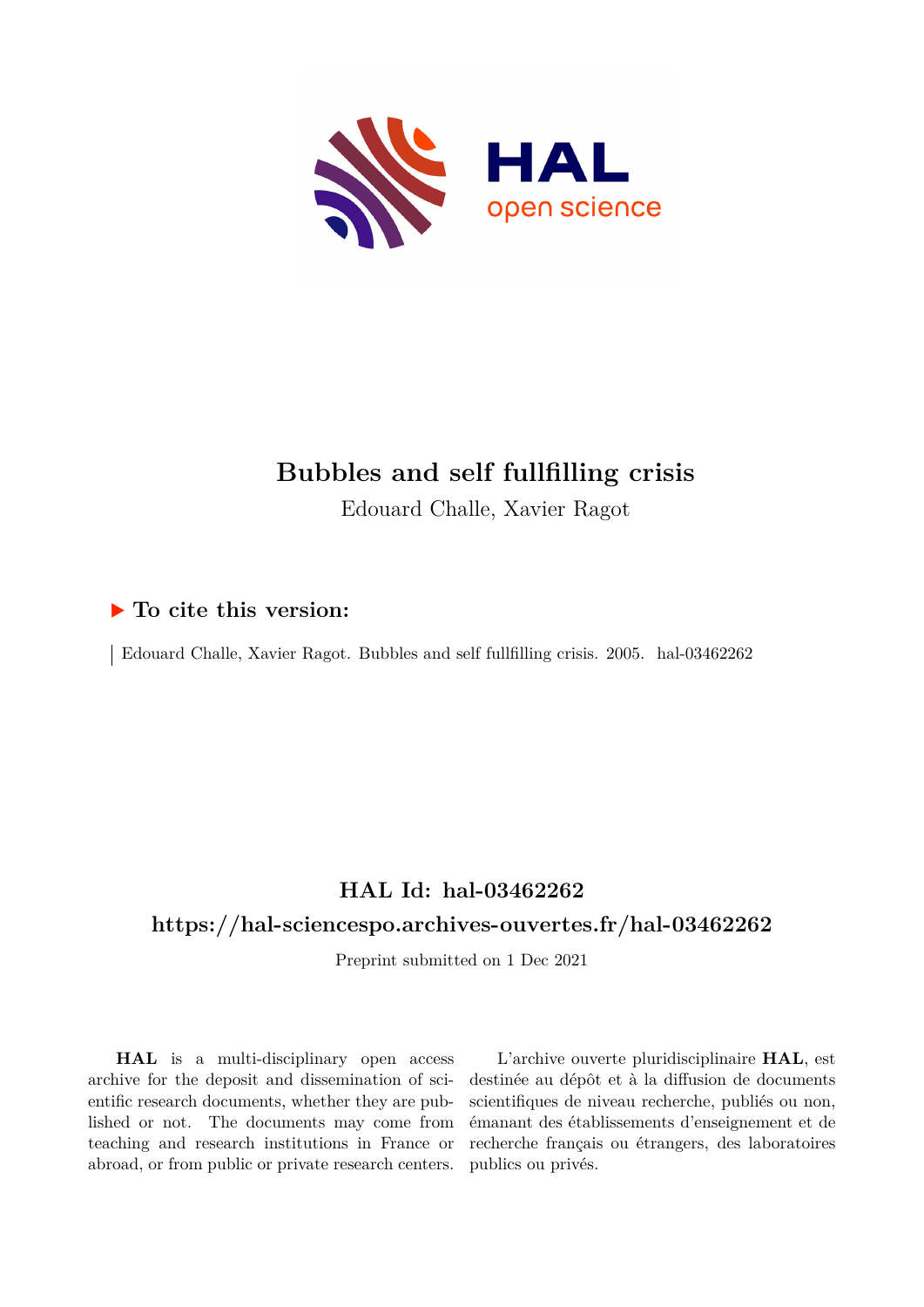# Bubbles and Self-fulfilling Crises\*

Edouard Challe

Ecole Polytechnique, F-91128 Palaiseau, France Email: edouard.challe@polytechnique.edu Tel: +33 (0)1 69 33 30 11 Fax: +33 (0)1 69 33 34 27

Xavier Ragot

Banque de France, 39 rue des Petits Champs 75001 Paris, France Email: xavier.ragot@banque-france.fr Tel: +33 (0)1 42 92 49 18

January 14, 2010

We received helpful feedback from seminar participants at the Universities of Cambridge, Paris-Dauphine, Paris X-Nanterre and Paris School of Economics, as well as from conference participants at the Paris Finance International Meeting (Paris, December 2005), the Theory and Methods of Macroeconomics Conference (Toulouse, January 2006), the Society for Economic Dynamics Conference (Vancouver, July 2006), and the Cycles and Crises workshop (Strasbourg, June 2008). We are particularly grateful to Jean-Pascal Benassy, Gilles Chemla and Rodolphe Dos Santos Ferreira for their comments and suggestions on earlier drafts of this paper. All remaining errors are ours.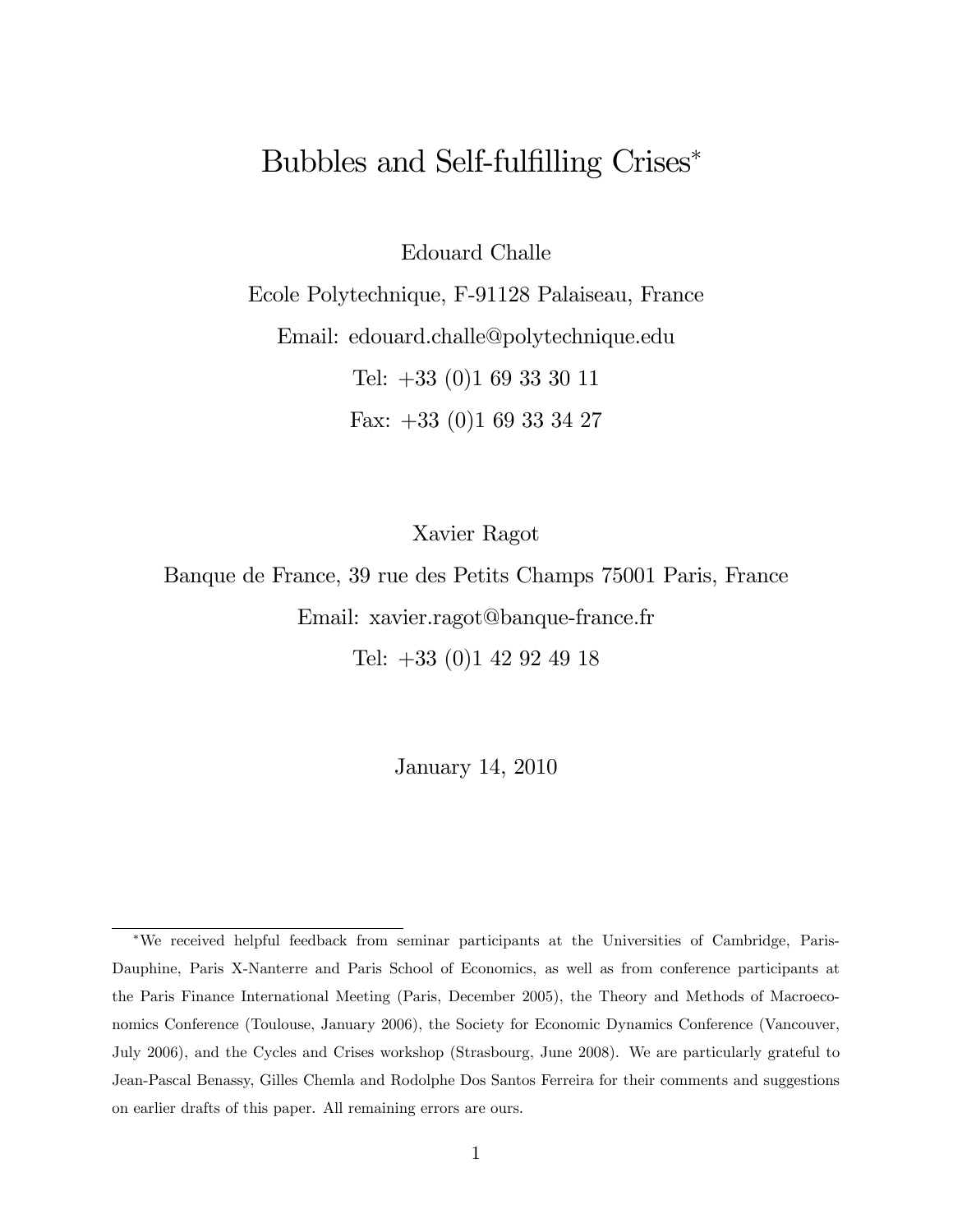Abstract: Financial crises are often associated with an endogenous credit reversal followed by a fall in asset prices and serious disruptions in the financial sector. To account for this sequence of events, this paper constructs a model where excessive risk-taking by investors leads to a bubble in asset prices, and where the supply of credit to these investors is endogenous. We show that the interplay between excessive risk-taking and the endogeneity of credit may give rise to multiple equilibria associated with different levels of lending, asset prices, and output. Stochastic equilibria lead, with positive probability, to an inefficient liquidity dry-up, a market crash, and widespread failures by borrowers. The possibility of multiple equilibria and self-fulfilling crises is shown to be related to the severity of the risk-shifting problem in the economy.

Keywords: Credit market imperfections; self-fulfilling expectations; financial crises.

JEL codes: G12; G33.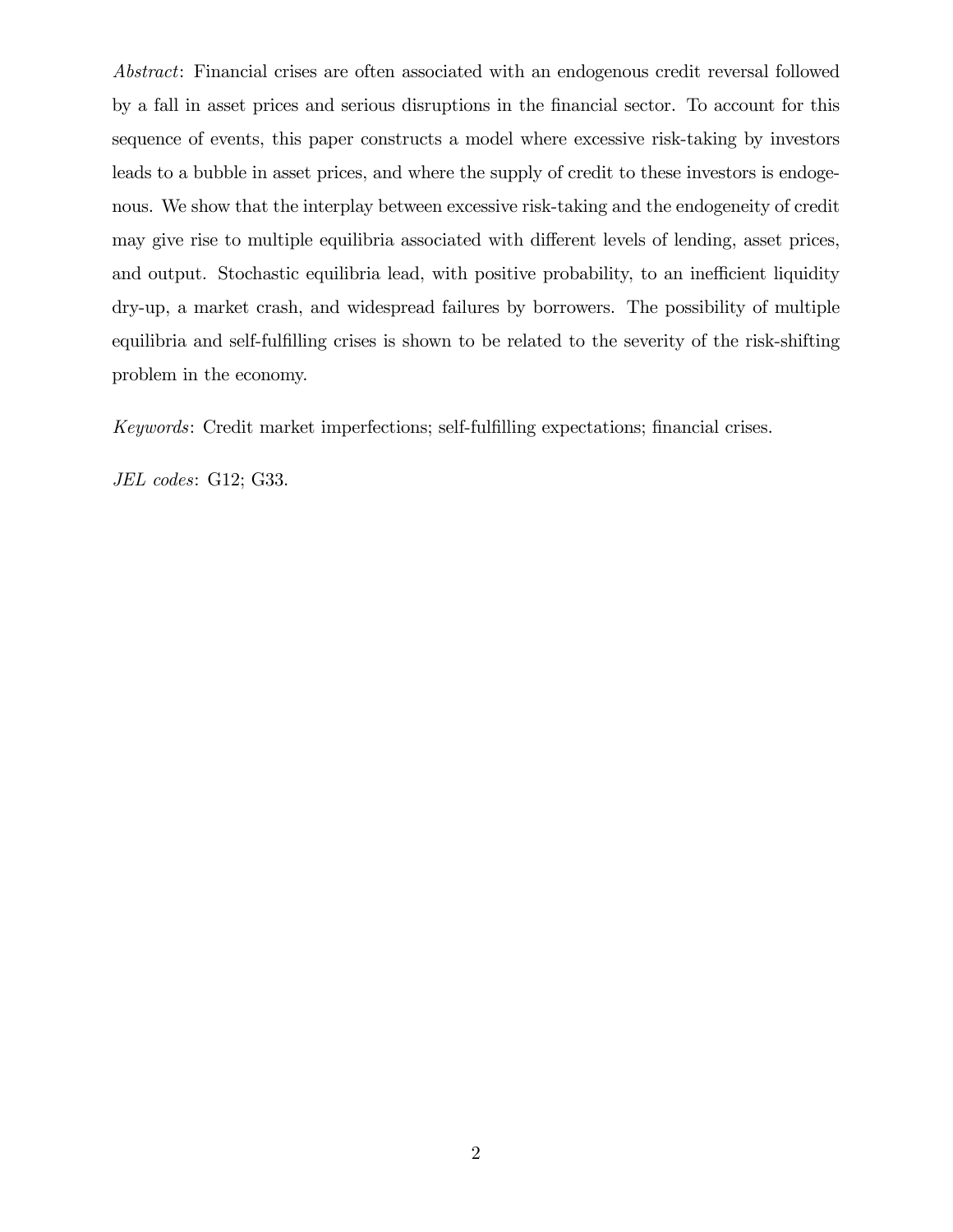## 1 Introduction

The resurgence of financial crises over the past couple of decades or so, both in developed and developing countries, has sparked renewed interest in the potential sources of financial fragility and market imperfections from which they originate. While each crisis naturally had its own particular features, it is now widely agreed that many shared a common underlying pattern of destabilising credit and asset markets developments, with an initial lending and asset price boom abruptly ending in a market crash and major disorders in the financial sector. The subprime mortgage crisis that has disrupted worldwide financial markets from August 2007 on provides a particularly dramatic example of such a crash, as it followed a prolonged phase of sustained lending fostered by low interest rates, new Önancial instruments and the poor ex ante pricing of the downside risk associated with falls in house prices.<sup>1</sup> But the subprime mortgage crisis, as striking as it is due to the size of the losses involved, is only the latest and most emblematic example of a long series. Amongst OECD countries in the 1980s and early 1990s, such as Japan or the Scandinavian countries, financial crises were an integral part of a broader credit cycle whereby Önancial deregulation led to an increase in available credit, fuelled a period of overinvestment in real estate and stock markets, and led to high asset-price inflation. These events were then followed by a credit contraction and the bursting of the asset bubble, causing the actual or near bankruptcy of the financial institutions which had initially levered the asset investment.<sup>2</sup> A similar sequence of events has also been observed in a number of Asian and Latin American countries, where capital account liberalisation allowed large amounts of capital to flow in during the 1990s, with a similar effect of raising asset prices to unsustainable levels. This phase of overlending often ended in a brutal capital account reversal followed by a market crash and a banking crisis.<sup>3</sup>

An important theoretical issue,to date largely unanswered, is whether the credit turn-

<sup>&</sup>lt;sup>1</sup>See Greenlaw *et al.* (2008), Demyanyk and Van Hemert (2008) and International Monetary Fund (2008) for descriptive accounts of the boom-bust cycle in subprime mortgage loans, as well as Bordo (2007) for a historical perspective on the crisis.

<sup>2</sup>See Borio, Kennedy and Prowse (1994) and Allen and Gale (1999, 2000), as well as the references therein, for a more detailed account of these events.

<sup>3</sup>See Calvo (1998), Kaminsky (1999) and Kaminsky and Rheinart (1998, 1999) for evidence on this sequence of events, often referred to as 'sudden stop'.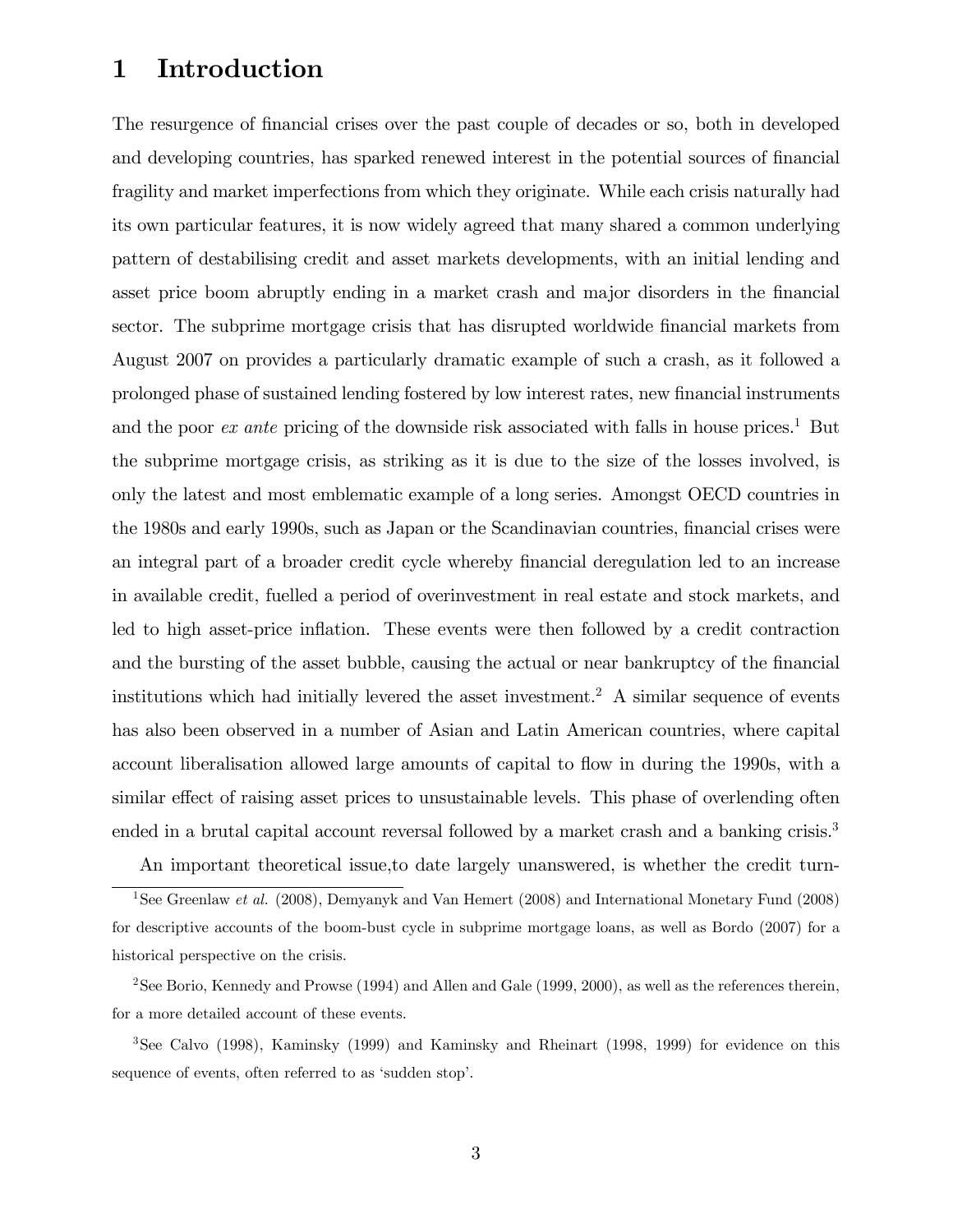around that typically accompanies financial crises is the outcome of an autonomous, extrinsic reversal of expectations on the part of economic agents, or simply the natural outcome of accumulated macroeconomic imbalances or policy mistakes, i.e., the intrinsic fundamentals of the economy. For a time, the consensus was to interpret crises simply as the outcome of extraneous sunspots hitting the beliefs of investors, regardless of the underlying fundamental soundness of the economy. For example, early models of crises would emphasise the inherent instability of the banking system, whose provision of liquidity insurance made banks sensitive to self-fulfilling runs, as the ultimate source of vulnerability to crises.<sup>4</sup> In a similar vein, 'second-generation' models of currency crises would insist on the potential existence of multiple equilibria in models of exchange rate determination, where the defense of a pre-announced peg by the central bank is too costly to be fully credible.<sup>5</sup>

Although such expectational factors certainly play a rôle in triggering financial crises, theories based purely on self-fulfilling expectations clearly do not tell the full story. In virtually all the recent episodes briefly mentioned above, specific macroeconomic or structural sources of fragility preceded the actual occurrence of the crisis. For example, poor risk assessment by both mortgage loan originators and buyers of mortgage-backed securities played a central role in the subprime lending bubble (International Monetary Fund, 2008). The OECD financial crises of the late 1980s usually followed periods of loose monetary policy or poor exchange-rate management (e.g., Borio et al., 1994). In emerging countries, the culprit was often to be found in the weakness of the banking sector due to poor financial regulation, as well as other factors such as unsustainable fiscal or exchange rate policies (Summers, 2000). Overall, the evidence from this latter group of countries indicates that factors of fundamental weakness explain only some of the probability of a crisis, suggesting that both fundamental and non-fundamental elements are at work in triggering financial crises (see Kaminsky, 1999, and the discussion in Chari and Kehoe, 2003).

The model of financial crises that we develop below aims to account for both the creditasset price cycle typical of recent crises and the joint role of fundamental and nonfundametal factors in making crises possible. In so doing, we draw on Allen and Gale (2000), for whom Önancial crises are the natural outcome of credit relations where portfolio investors borrow to

<sup>4</sup>See Diamond and Dybvig (1983), as well as Chang and Velasco (2002) for an open-economy model.

 ${}^{5}E.g.,$  Obsfeld (1996) and Velasco (1996).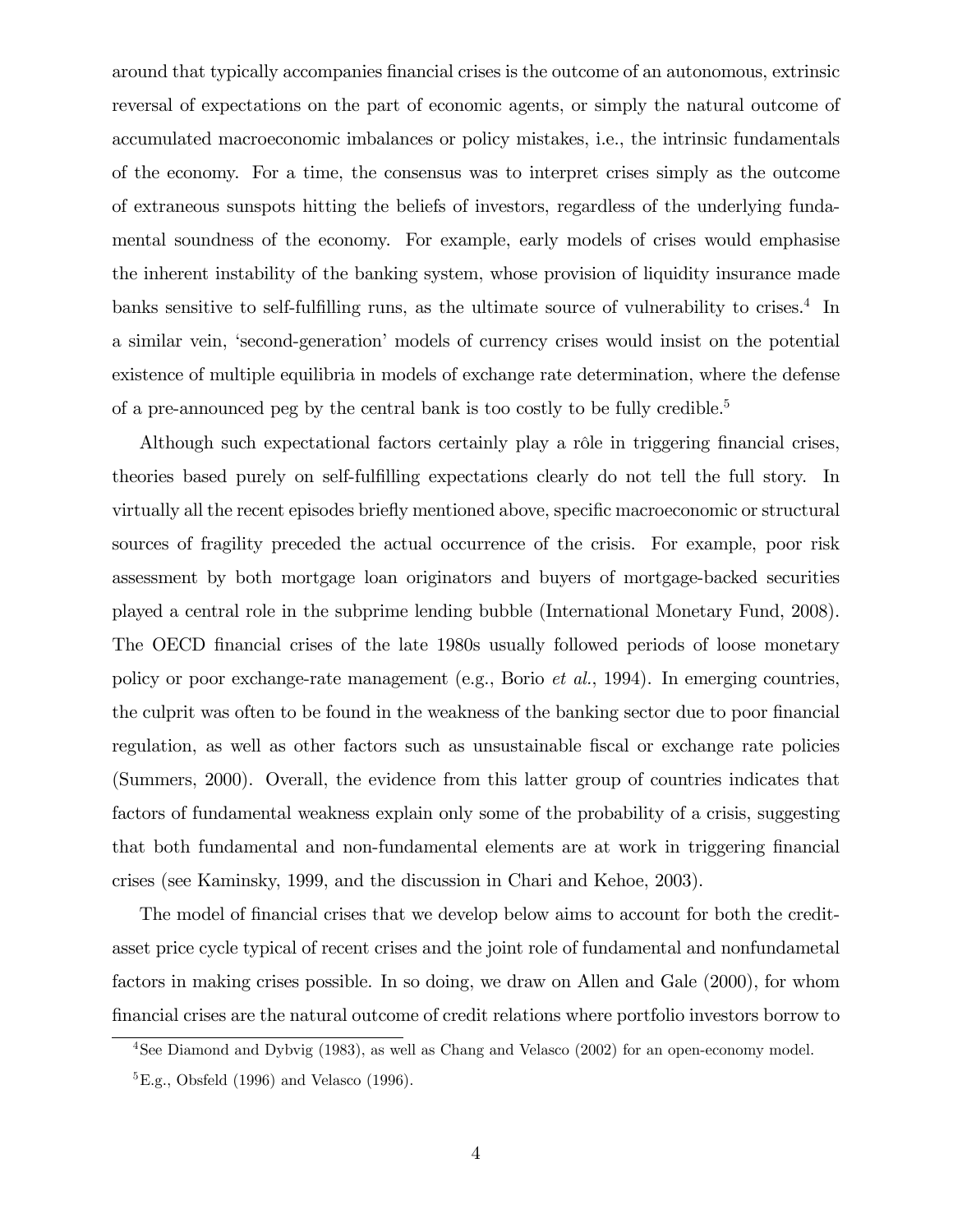buy risky assets, and are protected against bad payoff outcomes by the use of debt contracts with limited liability. Investors' distorted incentives then lead them to overinvest in risky assets (i.e., a risk-shifting problem arises), whose price consequently rises to high levels (leading to an asset bubble), with the possibility that investors become bankrupt if asset payoffs turn out badly (a *financial crisis* occurs). Unlike Allen and Gale, however, who study the risk-shifting problem in isolation and thus make the partial-equilibrium assumption that the amount of funds available to investors is exogenous, we allow for endogenous variations in the supply of credit resulting from lenders' utility-maximising behaviour. We regard this alternative specification as not only more realistic, but also particularly relevant to our understanding of recent crises episodes, where the endogeneity of aggregate credit was frequently identified as being an important source of financial instability.<sup>6</sup>

Our results indicate that the interdependence between excessive risk-taking by investors and the elasticity of aggregate credit is indeed a serious cause of endogenous instability. First, we show that, under risk-shifting, the equilibrium return that lenders expect from lending to investors may be non-monotonic and *increase* with the aggregate quantity of loans, rather than decrease as standard marginal productivity arguments would suggest. The explanation is that investors' optimal portfolio composition typically changes as the amount of funds that is lent to them varies, i.e., the 'assets' and 'liabilities' sides of investors' balance-sheets are not independent. In certain circumstances, which we derive and explain in the paper, an increase in investors' liabilities may shift the composition of the portfolio in such a way as to raise the  $ex$  ante return on loans. When this 'portfolio composition' effect is strong enough, it may dominate the usual 'marginal productivity' effect, so that the expected return on loans increases with aggregate loans (at least for some range of total loans). This strategic complementarity naturally leads to the existence of multiple equilibria associated with different levels of aggregate lending, asset prices, and output. We relate the intensity of these strategic complementarities, and the resulting possibility of multiple equilibria, to the severity of the risk-shifting problem in the economy.

We then consider the case where multiple equilibria do exist, and where the selection of an equilibrium with low lending follows a 'sunspot', i.e., an extraneous signal of any

 $6$ See, for example, Edison, Luangaram and Miller (2000) for a contribution which is representative of this view.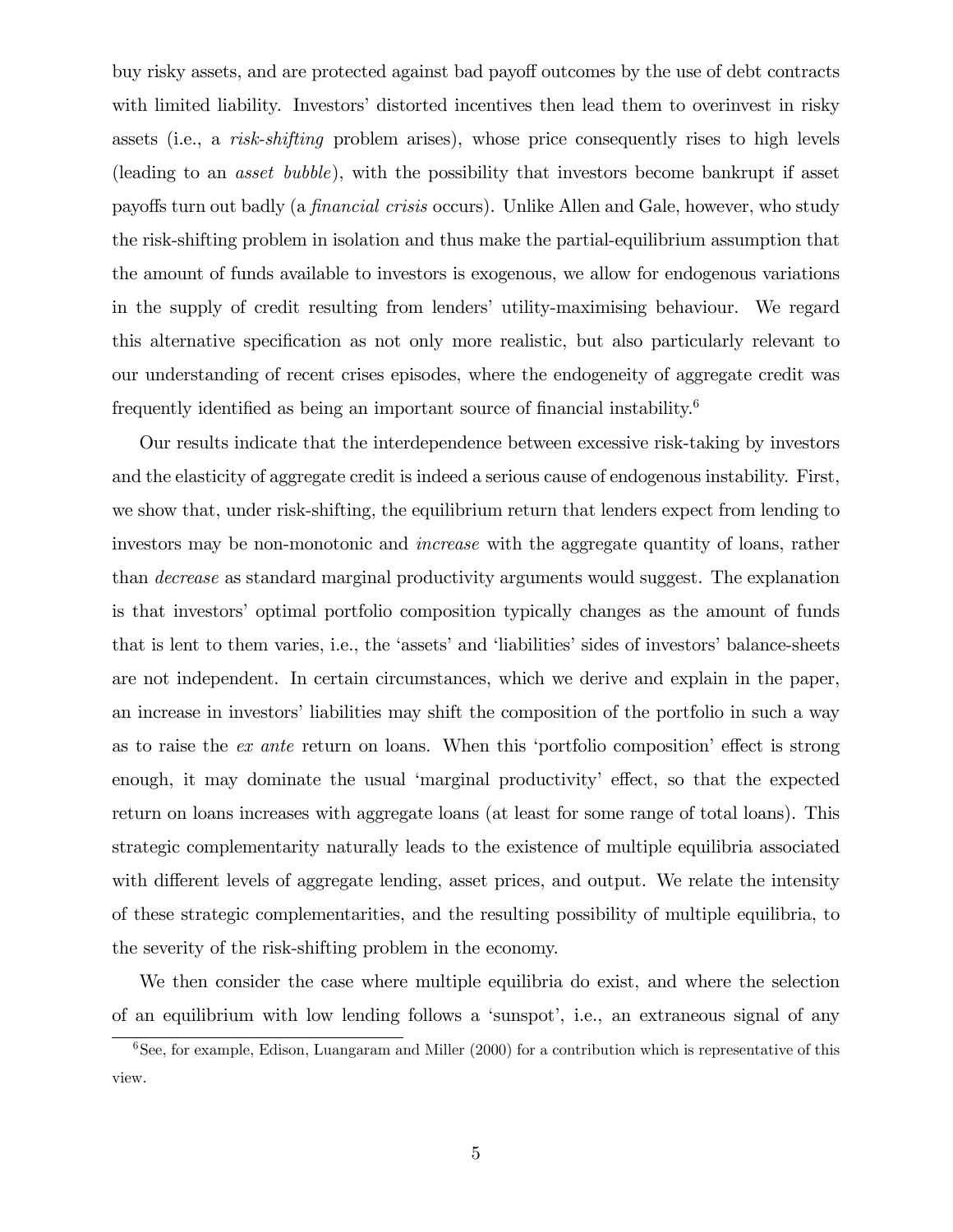ex ante probability on which agents coordinate their expectations. We show that such stochastic equilibria generate self-fulfilling crises with the following characteristics; i) lending to portfolio investors drops off as lenders choose to store, rather than lend, a large share of their endowment (credit contraction), ii) this causes a fall in investorsí resources and a drop in their demand for fixed-supply assets, whose price consequently falls to low levels (market crash), and iii) this fall in prices forces into bankruptcy investors who had previously borrowed to buy assets, as the new value of their assets falls short of their liabilities (Önancial sector disruptions). In short, weak fundamentals make multiple equilibria possible, while selffulfilling expectations trigger the actual occurrence of the crisis. We also provide a full welfare analysis of the self-fulfilling crisis model. Crises are shown to unambiguously decrease  $ex$ ante welfare, with a principal source of this welfare loss being the negative wealth effects of the crash on lenders' consumption.

Although our theory of financial crises draws on recent related contributions, it also differs from them in a number of respects. While Allen and Gale  $(2000)$  and Edison *et al.* (2000) both emphasise the interdependency between asset price movements and aggregate credit during crises, they do so in the framework of single-equilibrium models where crises are entirely explained by exogenous fundamentals. Building on the empirical results of Kaminsky (1999) discussed above, Chari and Kehoe (2003) account for crises which are unexplained by fundamental factors by relying on investors' 'herd behaviour' in an environment with heterogenous information; in contrast, our results are derived within a rational expectations framework where all investors share the same information about asset payoffs. Finally, within the class of multiple-equilibrium based theories, our framework differs from 'third generation' models of currency crises (e.g., Aghion, Bacchetta and Banerjee, 2001 and 2004) by focusing on the instability of aggregate credit, rather than the volatility of nominal exchange rates; it also differs from infinite-horizon models where self-fulfilling asset-price movements are the outcome of 'steady state indeterminacy', i.e., the multiplicity of converging perfect-foresight equilibrium paths (as in Challe, 2004, for example).<sup>7</sup>

<sup>&</sup>lt;sup>7</sup>Caballero and Krishnamurthy (2006) offer a model of emerging country bubbles where the bursting of the bubble is associated with a capital flow reversal. In their model, the existence of bubbles is related to the relative scarcity of available stores of value (as in Tirole (1985)), while our bubbles owe their existence to agency problems in the Önancial sector leading to excessive risk-taking by investors.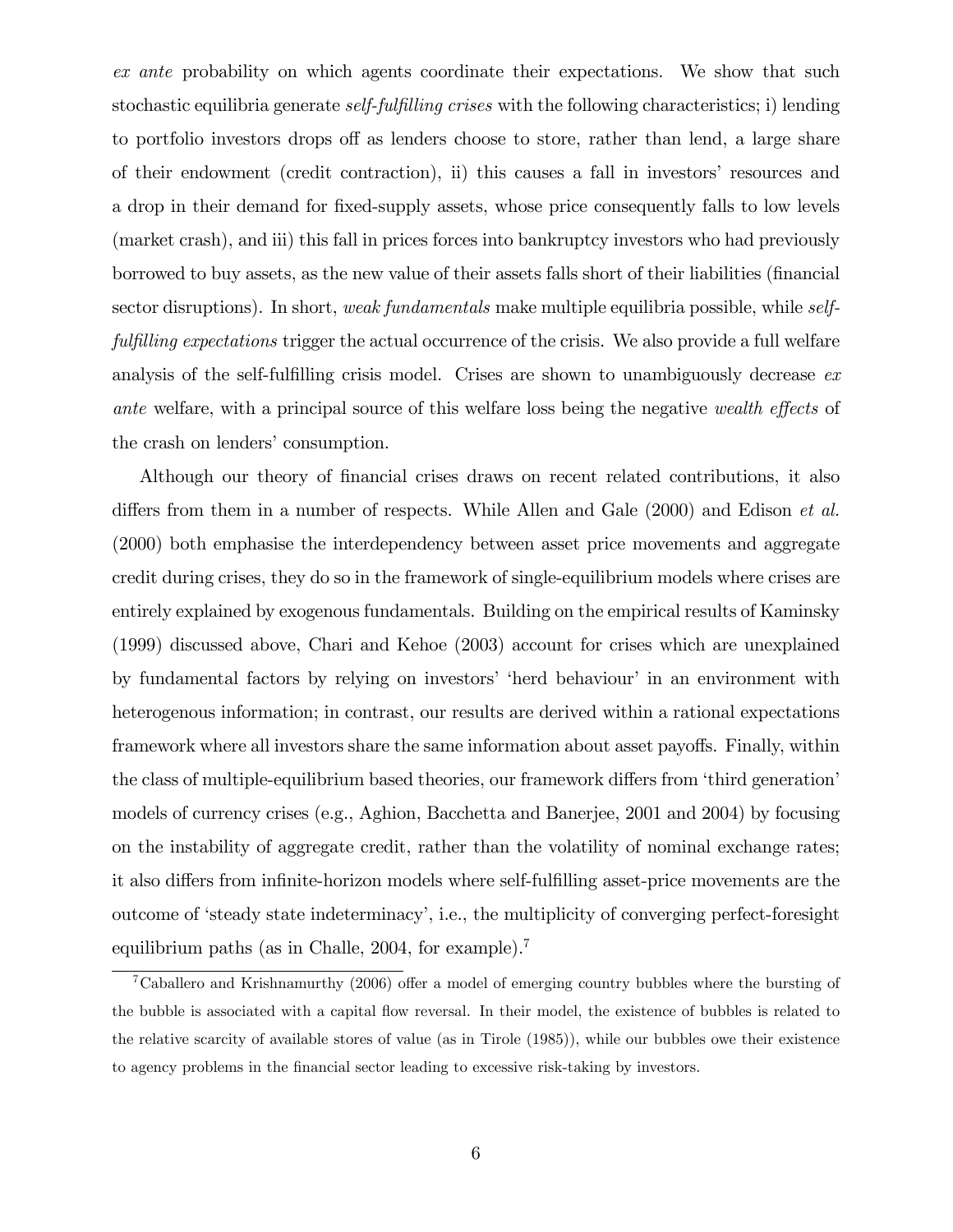The remainder of the paper is organised as follows. Section 2 introduces the model and derives its unique fundamental (i.e., first-best efficient) equilibrium. Section 3 shows how the interdependency between endogenous lending and the excessive risk-taking of portfolio investors may give rise to multiple equilibria associated with different levels of lending, asset prices, and output. Section 4 derives the stochastic equilibria of this economy (i.e., equilibria featuring self-fulfilling crises) and analyses their welfare properties. Section 5 tests the robustness of our results by relaxing several baseline assumptions, and Section 6 concludes. All the proofs of the stated propositions are presented in an Appendix.

### 2 The model

#### 2.1 Timing and assets

There are two dates, 1 and 2, and three real assets, labelled *production, risky asset*, and *stor*age. Production yields  $f(x)$  units of the (all-purpose) good at date 2 for  $x \ge 0$  units invested at date 1, where  $f(.)$  is a twice continuously differentiable function satisfying  $f'(x) > 0$ ,  $f''(x) < 0$ ,  $f(0) = 0$ ,  $f'(0) = \infty$  and  $f'(\infty) = 0$ . Moreover, the following standard assumption is made to limit the curvature of  $f(.)$ , for all  $x > 0$ :

$$
\eta(x) \equiv -xf''(x) / f'(x) < 1.
$$
\n<sup>(1)</sup>

The risky asset is in fixed supply (normalised to 1); it is available for purchase at date 1 and delivers a terminal payoff R at date 2, where R is a random variable at date 1 that takes on the value  $R^h$  with probability  $\pi \in (0, 1]$ , and 0 otherwise, at date 2. Although more general distributions for the fundamental uncertainty affecting the asset payoff can be envisaged, we choose this simple specification in order to focus on the extrinsic uncertainty generated by the presence of multiple equilibria. The market price of the risky asset at date 1, in terms of the good (which is taken as the numeraire), is denoted by  $P_1$ .

Storage yields  $\tau y > 0$  units of goods at date 2 for y units invested at date 1. For expositional simplicity and with no loss of generality, it is assumed that when agents are exactly indifferent between storing and investing in other assets, then they do not store.<sup>8</sup>

<sup>&</sup>lt;sup>8</sup>In theory, the level of storage should be indeterminate when the return on storage equals that on other assets, but it turns out that this never occurs in equilibrium. Thus, assuming from the onset that storage is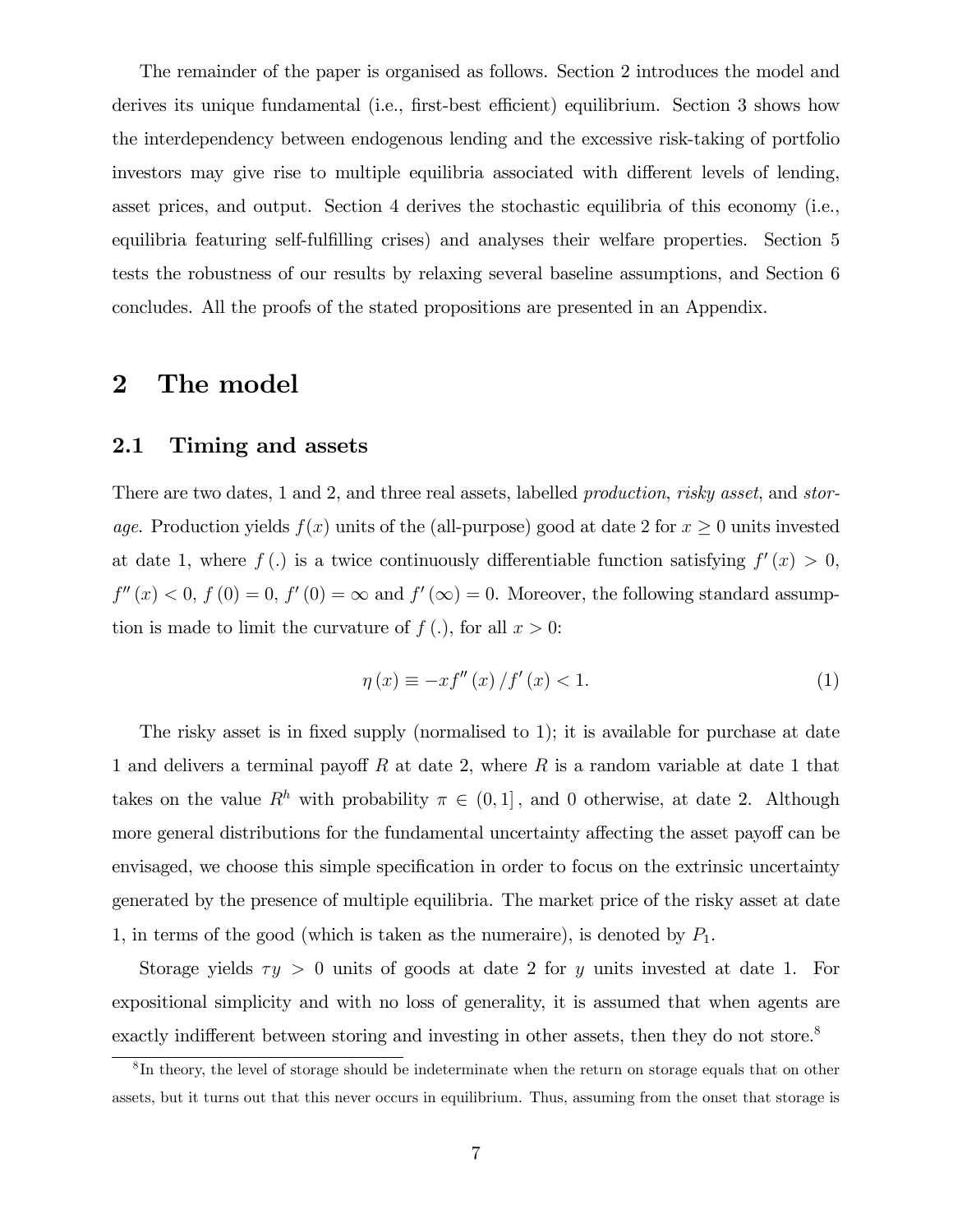The interpretation of this menu of available assets is that the supply of the risky asset responds slowly to changes in its demand (for example, real estate), while that of the safe assets adjusts quickly, and we consider the way markets clear in the short run. There are several possible interpretations for the storage technology assumed here. It may reflect the possibility for agents to store wealth in the form of cash balances or government bonds; in the first case  $\tau$  is just the inverse of the inflation rate, and in the second the inflation-adjusted government bonds rate. Alternatively, one can think of the model as representing a small open economy where domestic agents have access to the pool of world liquidity, which may also include foreign government bonds and high quality foreign corporate bonds.

Our baseline assumptions that the supply of risky assets is completely fixed while the supply of storage is fully flexible are admittedly extreme and simplistic. To check that our results do not hinge too much on these assumptions, Section 5.1 analyses a simple extension to the baseline model where both assumptions are relaxed; we there show that all our results continue to hold provided that the supply of the risky asset is sufficiently less flexible than that the safe asset and that the return on storage is not too responsive to the total amount stored.

#### 2.2 Agents and market structure

The economy consists of four types of risk neutral agents in large numbers, all maximising terminal consumption.<sup>9</sup> There is a continuum of two-period lived *lenders* of mass 1 who consume at date 2 and receive an endowment  $e_1$  at date 1 satisfying

$$
e_1 > f'^{-1}(\tau) + \pi R^h / \tau.
$$
 (2)

As will become clear below, this technical assumption ensures that all the equilibria that we analyse in the paper correspond to interior solutions, i.e., where all three real assets are held in equilibrium.

Lenders face two-period lived *investors* and *entrepreneurs* with positive mass who enter the market at date 1 and consume at date 2. Neither of them receive any endowment. zero in case of equal returns allows us to avoid dealing with such virtual portfolios when deriving the optimal behaviour of individual agents.

<sup>9</sup>The paper focuses on the risk-neutral case, in which all results can be derived analytically. The riskaverse case is explored numerically as an extension to the baseline model in Section 5.2.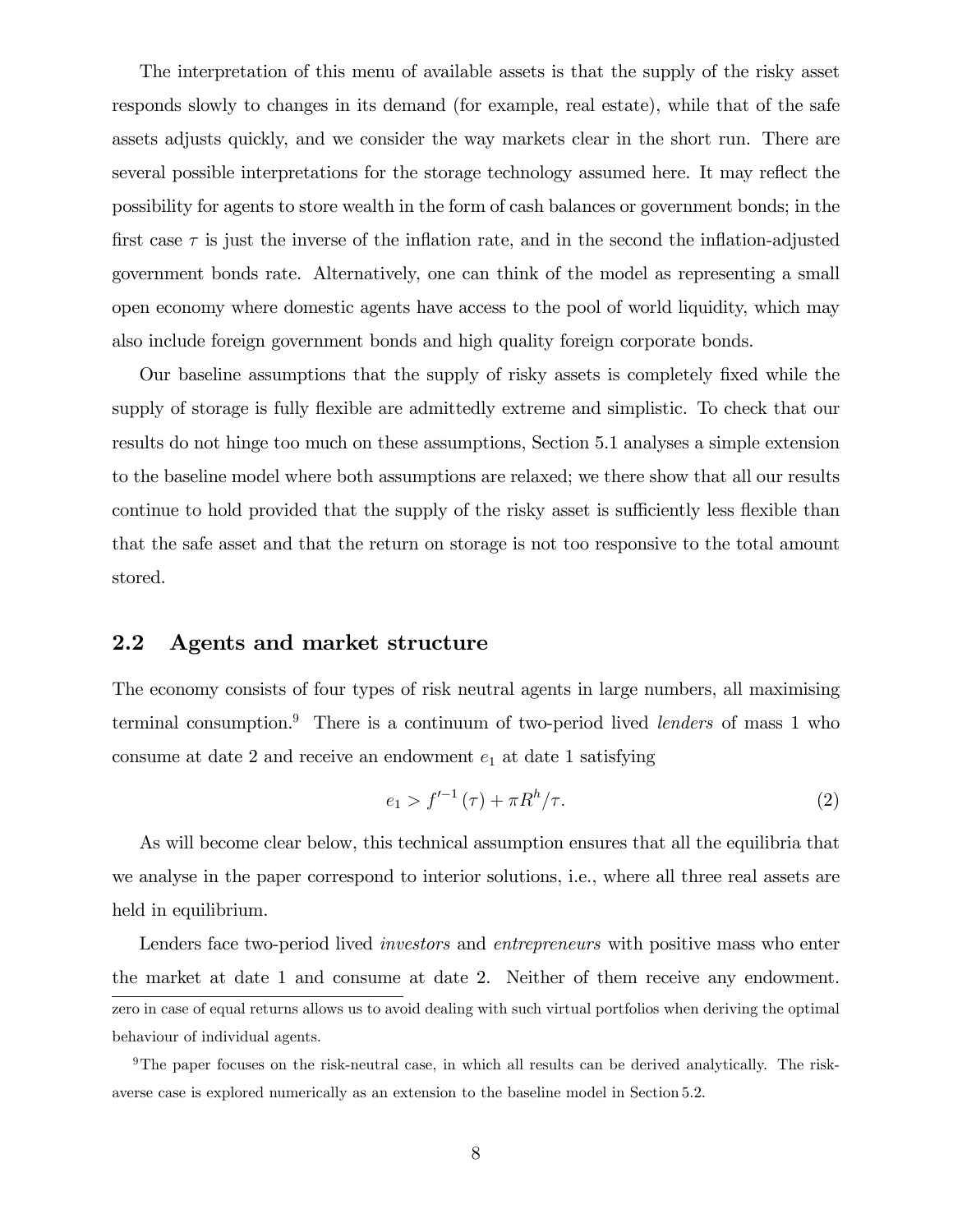Finally, the stock of risky assets is initially held by a class of one-period lived initial asset holders, who sell them to investors at date 1 and then leave the market.

There is *market segmentation* (i.e., restrictions on agents' asset holdings) in the following two senses. First, only entrepreneurs have access to the production technology  $f(.)$ ; since they have no wealth of their own, they borrow funds by issuing  $D_1$  bonds at date 1. Second, only investors have the asset management ability necessary to trade corporate bonds and risky assets. Since lenders are excluded from these markets, they can only store or lend their funds to investors to finance date 2 consumption; denoting lenders' storage by  $S_1$  and their loans to investors by  $B_1$ , we thus have  $S_1 + B_1 \le e_1$ . Similarly, since entrepreneurs do not engage in security trading, they can only invest their borrowed funds into storage and productive investment; denoting by  $S_1^E$  and  $X_{S1}$  entrepreneurs' storage and productive investment, respectively, we have  $S_1^E + X_{S1} \leq D_1$ . These assumptions about market segmentation imply that the equilibrium at date 1 is partly *intermediated*, with lenders first entrusting investors with some of their savings (i.e., lending  $B_1$ ), and then investors lending to entrepreneurs (i.e., buying  $D_1$  corporate bonds), investing in risky assets (i.e., buying  $X_{R1}$ assets at price  $P_t$ ), and possibly storing the rest,  $S_1^I$  (so that  $X_{R1}P_1 + D_1 + S_1^I \leq B_1$ ). For ease of presentation and future reference, the flow of funds running from lenders to other agents at date 1 is summarised in Figure 1.

Figure 1: Flow of funds



As we shall establish below, in general equilibrium investors and entrepreneurs strictly prefer to invest all their borrowed resources where they hold a comparative advantage (asset trading and production, respectively) and thus never find it worthwhile to store. Thus, although we will have  $S_1^I = S_1^E = 0$  in equilibrium (and hence  $X_{S_1} = D_1$  and  $X_{R_1}P_1 + X_{S_1} =$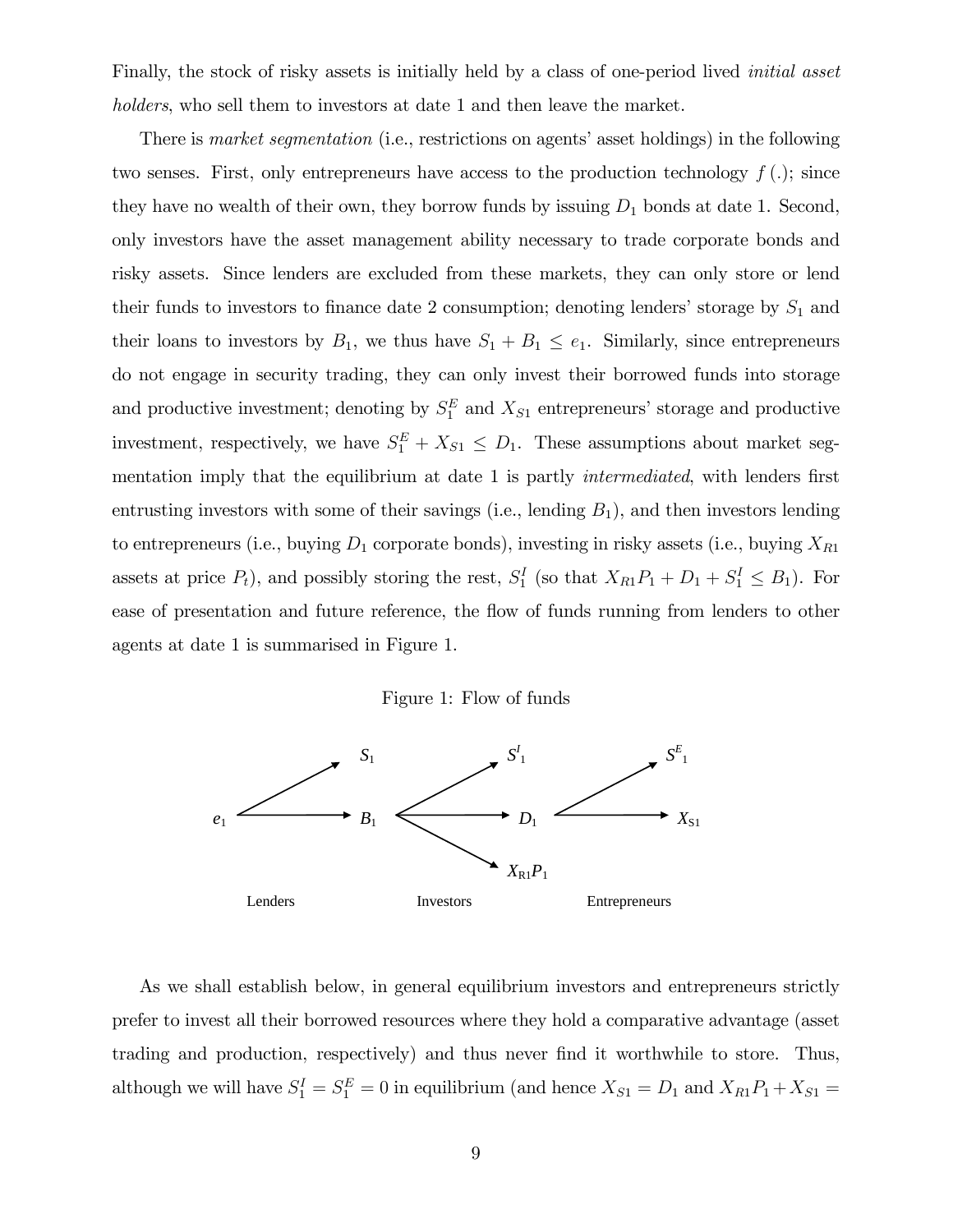$B_1$ , this will reflect agents' optimal portfolio choice, rather than exogenous restrictions on their access to the storage technology.

We think of our investors as being private, highly leveraged financial institutions that operate directly in the Önancial markets, such as investment banks and hedge funds. They may also include commercial banks or other leveraged intermediaries, to the extent that they engage in security trading as a secondary activity or hold loans whose recovery rate is tied to fluctuating asset prices (for example, collateralised mortgages). The key difference between such institutions and non-leveraged investors (like households or insurance companies) is that limited liability on the liability side coupled with market risk on the asset side may force the former into bankruptcy in case of bad asset performance, leaving lenders with the residual value of assets.<sup>10</sup> To allow for the possibility of investor default, we follow Allen and Gale (2000) in assuming that lenders and investors use simple debt contracts, where the contracted rate on these loans,  $r_1^l$ , cannot be conditional on the loan size or, due to asymmetric information, the investor's portfolio. As we show below, the use of debt contracts with limited liability causes lenders' and investors' incentives to be misaligned, with investors taking riskier asset positions than lenders would if they had direct access to all investment opportunities. Note that the distorting effect of debt financing (as opposed to equity Önancing) for value-maximising decisions, and the resulting excess risk-taking that may ensue, has been well understood at least since the work of Jensen and Meckling (1976). While we do not seek to provide a fully microfounded account of the use of debt contracts here, which would be well beyond the scope of this paper, we find it helpful to think of them as originating from a "double moral hasard" problem of the type analysed by Biais and Casamatta (1999), among others. Imagine, for example, that an investor's payoff depends not only on the riskiness of his chosen portfolio but also on his asset management effort, both of which are concealed to lenders. To elicit high effort, the efficient contract must reward the investor generously when the payoff is high. A simple debt contract fulfils this purpose (by letting the borrower capture all of the payoff in excess of the due debt repayments), even

<sup>10</sup>Leveraged investors played a central role in the run up to the subprime mortgage crisis. According to Greenlaw et al. (2008, p. 25), US and foreign-based leveraged intermediaries accounted for about two thirds of the total exposure to subprime mortgage risk. The growing share of risky assets held by leveraged investors in recent years is documented in International Monetary Fund (2008, ch. 2). See also Adrian and Shin (2007) for evidence on the procyclical behaviour of these intermediaries.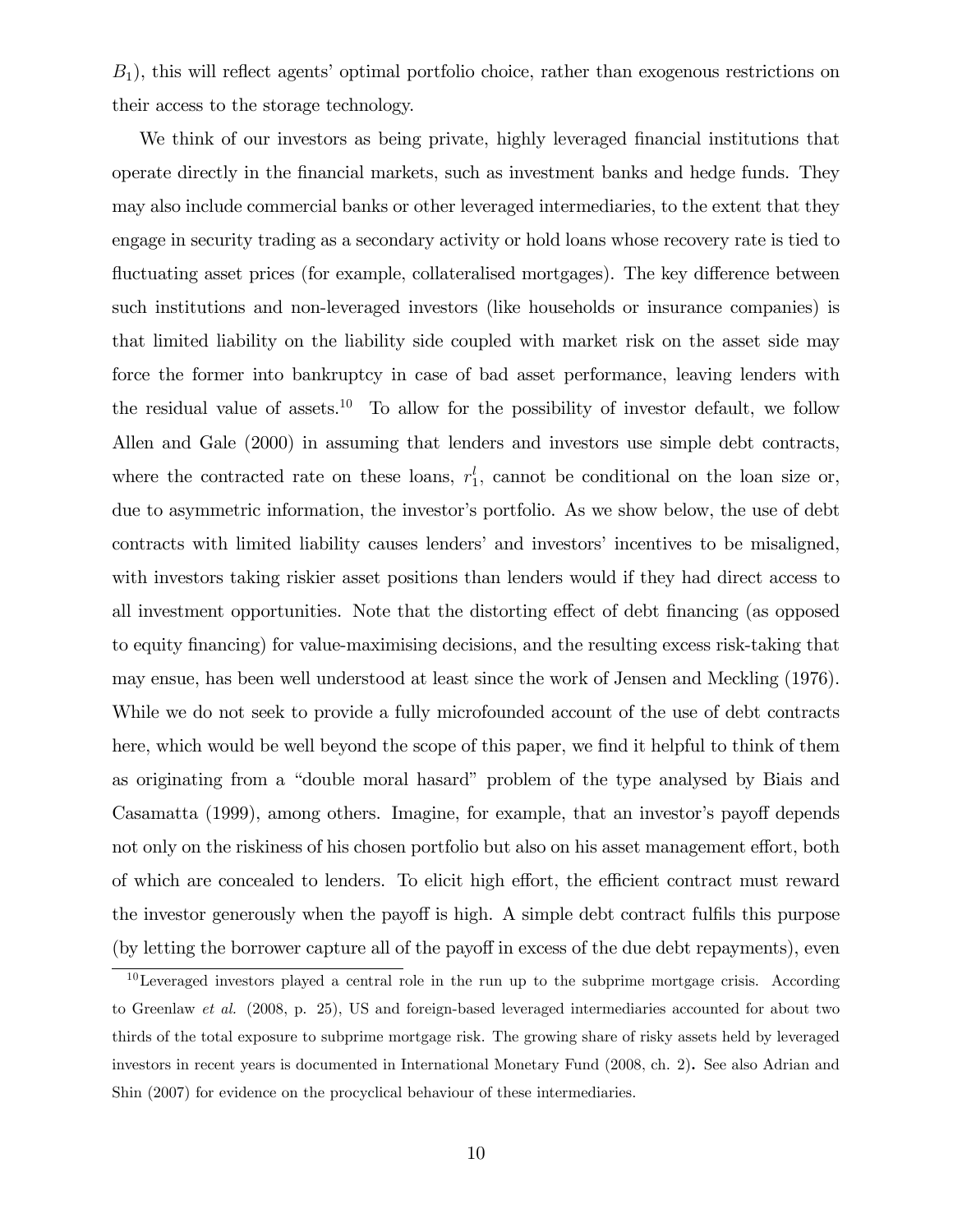though it may lead the investor to hold a riskier portfolio that in the first-best case.<sup>11</sup>

Although risk shifting arises from the use of debt contracts in our model, it is worth stressing that other well-known market distortions are likely to generate similar incentive problems. For example, it is frequently argued that the compensation schemes enjoyed by money managers, often characterised by a convex reward structure, lead them to take excessively risky asset positions.<sup>12</sup> At the macroeconomic level, explicit or implicit *government* guarantees have also often been blamed for leading investors to select their portfolio on the basis of the upper end of the payoff distribution, in the expectation that any large loss incurred in the case of bad payoff outcomes will be socialised.<sup>13</sup> We thus think of the limited liability nature of debt contracts as one amongst a number of factors potentially leading to excessive risk taking by investors.

### 2.3 Fundamental equilibrium

In the intermediated economy described above, entrepreneurs are granted exclusive access to the production technology while only investors can trade risky assets and corporate bonds. Before analysing the resulting market outcome in more detail, it is useful to first derive the equilibrium that would prevail without these restrictions, i.e., if households were able to directly invest in all assets. The corresponding 'fundamental' equilibrium, in which prices and quantities are first-best efficient, will provide a natural benchmark against which the intermediated equilibrium can be compared.

In this equilibrium, households freely allocate their endowment  $e_1$  across the three real assets available. Using the superscript  $F$  to index the fundamental equilibrium, households choose productive investment,  $X_{S1}^F$ , risky asset holdings,  $X_{R1}^F$ , and storage,  $S_1^F$ , so as to

 $12$ See Chevalier and Ellison (1997) for an empirical study of how incentives affect risk taking by fund managers, and Palomino and Prat (2005), as well as the references therein, for models of investor risk taking under portfolio delegation.

<sup>13</sup>Explicit government guarantees include those enjoyed by capital inflows into some South East Asian countries prior to the 1997 crisis (see Corsetti et al., 1999). Implicit guaranties also lead to expectations of bail out that can reasonably be qualified as rational. In the sole case of the subprime mortgage crisis, most distressed banks have received direct or indirect public support aimed at avoiding ex post bankrupcy.

 $11A$  related point is made by Barlevy (2008), who showed that simple debt contracts involving risk shifting may be optimal when lenders can not distinguish speculative investors from well-behaved entrepreneurs.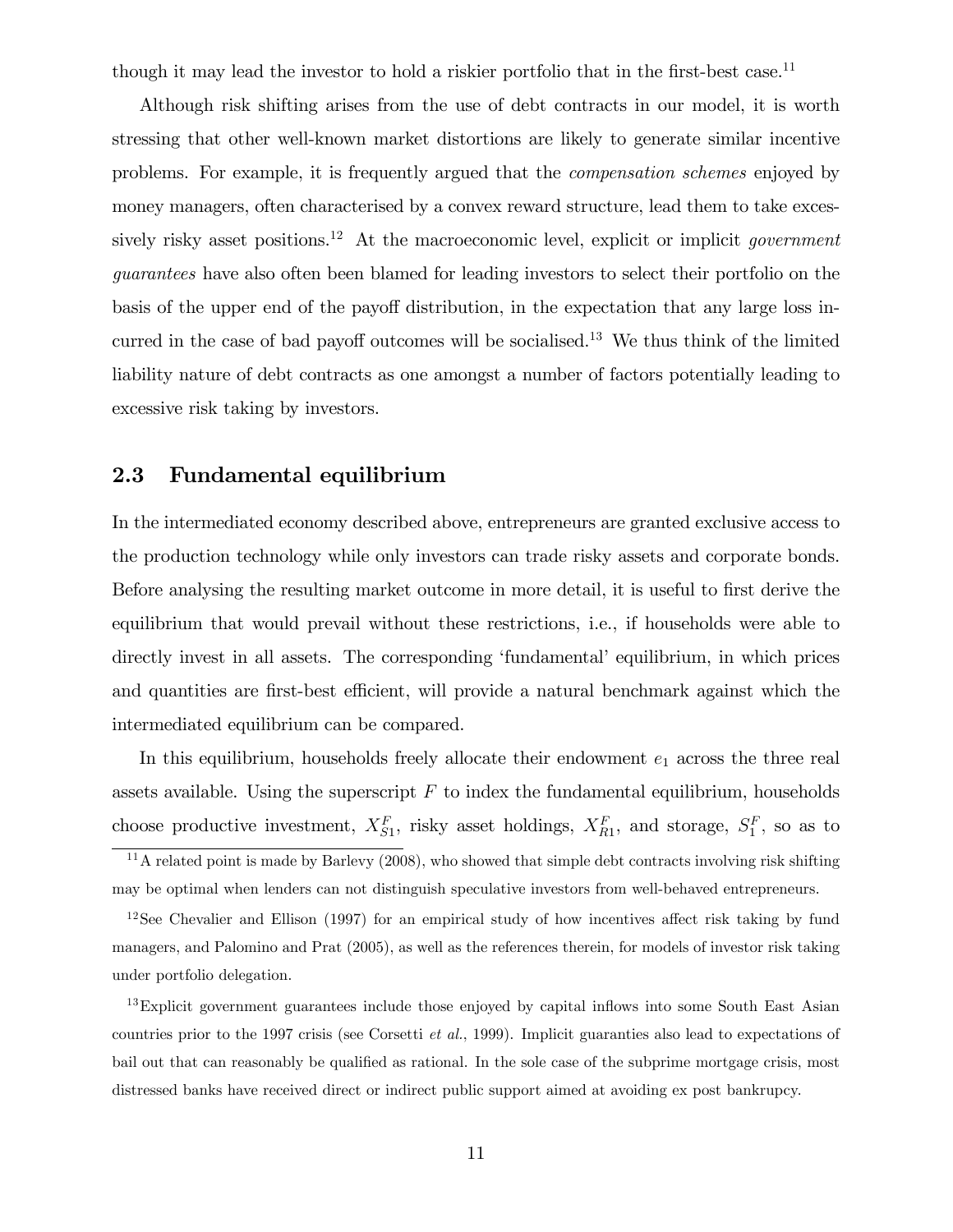maximise expected terminal consumption, taking the price of the risky asset,  $P_1^F$ , as given. The lenders' objective is thus:

$$
\max E \left( \tau S_1^F + f \left( X_{S1}^F \right) + X_{R1}^F R \right)
$$
  
s.t.  $X_{S1}^F + X_{R1}^F P_1^F + S_1^F \le e_1$ ,  
 $X_{S1}^F, X_{R1}^F, S_1^F \ge 0$ ,

were expectations are conditional on the information set at date 1. Substituting the first constraint into the objective and rearranging, the lenders' problem becomes:

$$
\max e_1 \tau + X_{R1}^F \left( \pi R^h - \tau P_1^F \right) + f \left( X_{S1}^F \right) - \tau X_{S1}^F. \tag{3}
$$

From equation (3), no-arbitrage considerations imply that the fundamental value of the asset must be:

$$
P_1^F = \pi R^h / \tau. \tag{4}
$$

The return to storage,  $\tau$ , is the opportunity cost of holding risky assets, and thus the rate at which expected dividend payments,  $\pi R^h$ , are discounted. Were the fundamental value of the risky assets to be greater than  $\pi R^h/\tau$ , then the gross return on trading assets,  $\pi R^h/P_1^F$ , would be lower than the storage return  $\tau$  for all positive values of  $X_{R1}^F$ ; no lender would be willing to buy the risky asset, which would drive its price down to zero and its expected return up to infinity. On the other hand, were  $P_1^F$  to be smaller than  $\pi R^h/\tau$ , then the gross return  $\pi R^{h}/P_{1}^{F}$  would be higher than  $\tau$  for all positive values of  $X_{R1}^{F}$ ; lenders would all compete to buy the risky asset only and would bid up its price until  $P_1^F \geq \pi R^h / \tau$ . Thus, neither  $P_1^F < \pi R^h/\tau$  nor  $P_1^F > \pi R^h/\tau$  can be equilibrium situations. Then, choosing  $X_{S_1}^F$ to maximise (3) gives:

$$
X_{S1}^F = f'^{-1}(\tau). \tag{5}
$$

For future reference and comparison with the intermediated equilibrium, we denote by  $B_1^F$  the total amount of funds invested in production and risky assets in the fundamental equilibrium. We have:

$$
B_1^F = f'^{-1}(\tau) + \pi R^h / \tau,
$$
\n(6)

while the implied fundamental level of storage,  $S_1^F = e_1 - B_1^F$ , is positive by assumption (2).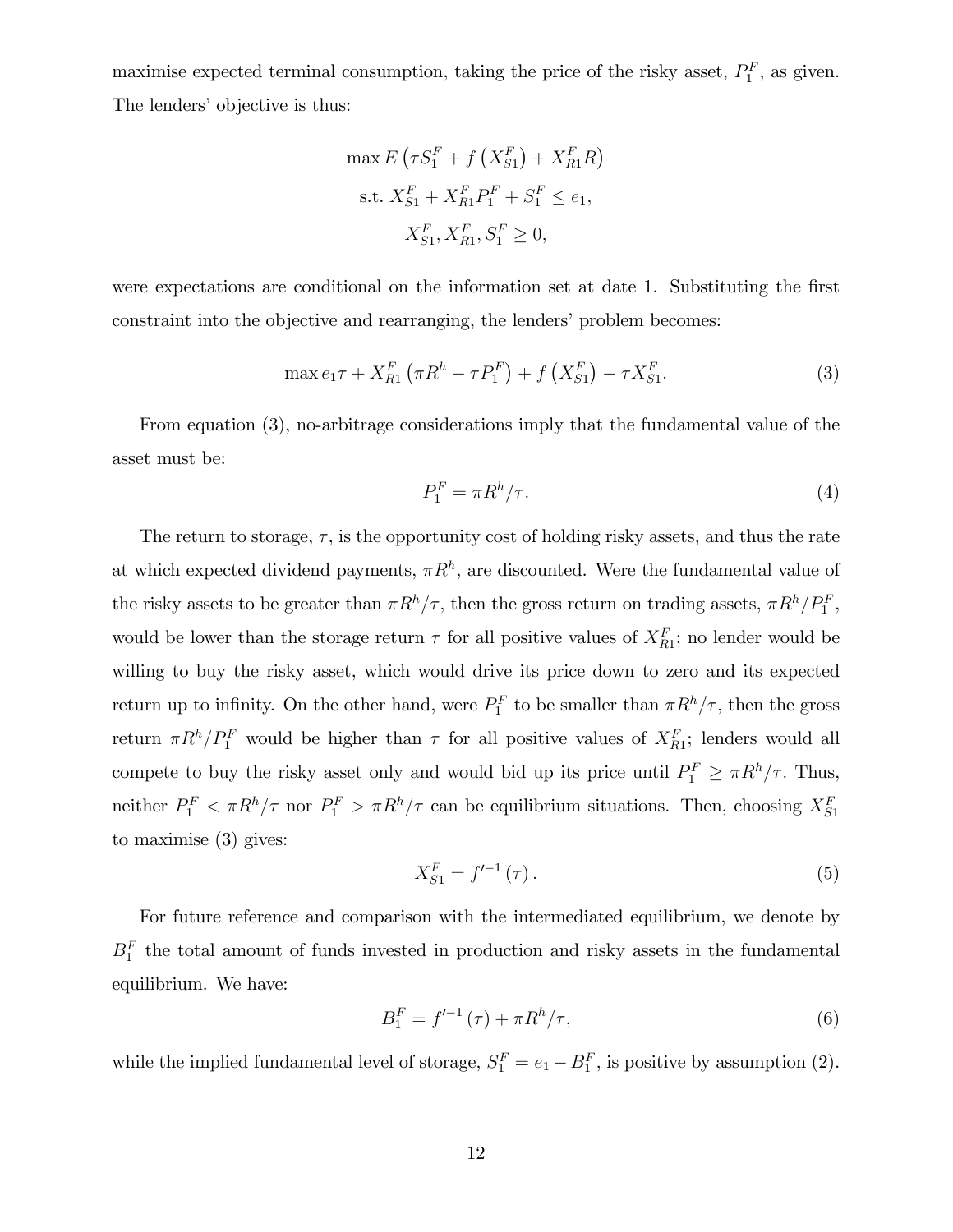# 3 Endogenous lending and multiple equilibria

This Section computes the intermediated equilibrium, i.e., where households no longer have direct access to the markets for risky assets and corporate bonds. First, entrepreneurs and investors' optimal decisions are used to compute the market-clearing asset-price vector  $(P_1,r_1)$  conditional on aggregate lending,  $B_1$  (Section 3.1). Second, lenders' ex ante return on their loans to investors is derived, given this price vector and the possibility that investors default at date  $2$  (Section 3.2). Third, the loan return curve, and the implied lenders' choices, determine aggregate lending and asset prices in equilibrium (Section 3.3). Finally, the main properties of the intermediated equilibrium are discussed (Sections 3.4 and 3.5).

#### 3.1 Market clearing

Corporate investment and bond rate. In the intermediated equilibrium, entrepreneurs borrow  $D_1$  unit of funds at date 1 and turn these funds into real investment,  $X_{S1}$ , and storage,  $S_1^E$ (see Figure 1). They thus solve:

$$
\max f(X_{S1}) + \tau S_1^E - r_1 D_1
$$
  
= 
$$
\max f(X_{S1}) - r_1 X_{S1} + S_1^E(\tau - r_1),
$$
  
s.t. 
$$
X_{S1}, S_1^E \ge 0,
$$

where  $r_1$  is the gross interest rate on corporate bonds. No-arbitrage considerations indicate that we must have that  $r_1 \geq \tau$  and thus  $S^e(\tau - r_1) = 0$ . If  $r_1 < \tau$  then entrepreneurs would be willing to issue infinitely many bonds and store the proceeds; they would hit the limit of available funds in the economy (since the aggregate endowment,  $e_1$ , is finite), and from this point would compete for loans until  $r_1 \geq \tau$ . Then, if  $r_1 \geq \tau$ , the return on storage is strictly less than, or equal to, the corporate bond rate and entrepreneurs choose  $S_1^E = 0$ (recall that agents do not store when the net return on doing so is zero). Thus, the solution to entrepreneurs' portfolio choice is such that  $D_1 = X_{S1}$  and

$$
f'(X_{S1}) = r_1 \ge \tau. \tag{7}
$$

Contracted loan rate. Investors borrow  $B_1$  ( $\geq 0$ ) from lenders, which they use to buy  $X_{S1}$ corporate bonds,  $X_{R1}$  risky asset (at price  $P_1$ ), and possibly to store the remainder,  $S_1^I$ . The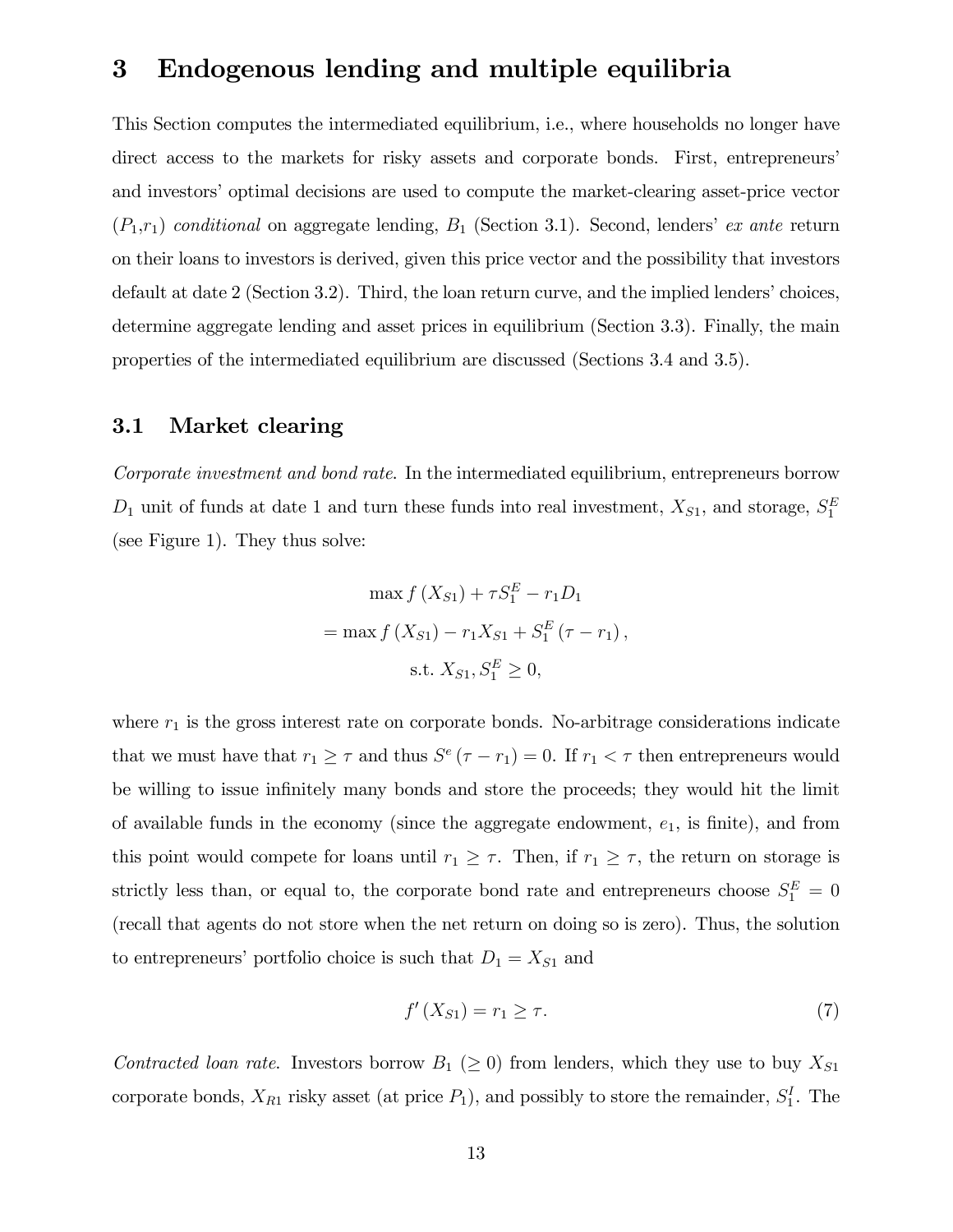use of debt contracts with limited liability allows investors to default, and earn 0, when their total payoff at date 2,  $r_1X_{S1} + RX_{R1} + \tau S_1^I$ , is less than the amount owed to lenders,  $r_1^lB_1$ . Their terminal consumption, conditional on the risky asset's payoff  $R$ , is thus:<sup>14</sup>

$$
\max [r_1 X_{S1} + RX_{R1} + \tau S_1^I - r_1^l B_1, 0],
$$
  
s.t.  $X_{S1} + P_1 X_{R1} + S_1^I \le B_1,$   
 $X_{S1}, X_{R1}, S_{R1}^I \ge 0.$ 

Using the first constraint and rearranging, we can write investors' consumption as:

$$
\max [X_{S1}(r_1 - r_1^l) + X_{R1}(R - r_1^l P_1) + S_1^I(\tau - r_1^l), 0].
$$

A no-arbitrage argument similar to that used to characterise the behaviour of entrepreneurs allows us to infer that  $r_1^l \geq \tau$  (otherwise investors would want to borrow an unlimited amount of funds and store them), and thus  $S_1^I = 0$ . It must also be the case that the contracted rate on loans between lenders and investors,  $r_1^l$ , be equal to the interest rate on corporate bonds,  $r_1$ . If  $r_1 > r_1^l$ , then investors would want to borrow an unlimited amount of funds from lenders and use them to buy corporate bonds; they would then reach the finite limit of available funds, and from then on compete for loans until  $r_1 = r_1^l$ . If  $r_1 < r_1^l$ then investors' loan demand would be zero, so that the return on corporate bonds would be  $r_1 = f'(0) = \infty$ , a contradiction. Thus, any equilibrium in the markets for loans and corporate bonds must satisfy  $r_1^l = r_1 = f'(X_{S1})$ . At this loan rate, perfect competition amongst investors drives down the net return on trading corporate bonds to zero.

Asset prices and interest rate. Since  $X_{S1}(r_1 - r_1^l) + S_1^I(\tau - r_1^l) = 0$ , investors' terminal consumption is simply  $\max\left[X_{R1} (R - r_1 P_1), 0\right]$ . Because  $X_{R1} (0 - r_1 P_1) < 0$  for all  $P_1 > 0$ , investors default on loans when the asset payoff is 0, and this occurs with probability  $1 - \pi$ . Their expected date 2 consumption is thus  $\pi X_{R1} (R^h - r_1 P_1)$ , provided they do not default when the asset payoff is  $R^h$  (i.e., provided  $X_{R1}$   $(R^h - r_1P_1)$  is non-negative, as is always the

 $14$ Our formulation for investors' objective reflects the simplifying assumption that they have no equity. It can be shown that our results are unchanged provided that investors' equity is sufficiently small, while the intermediated equilibrium is identical to the fundamental one when the amount of equity is large. This is why we interpret our investors as highly-leveraged intermediaries –see our our discussion in Section 2.2.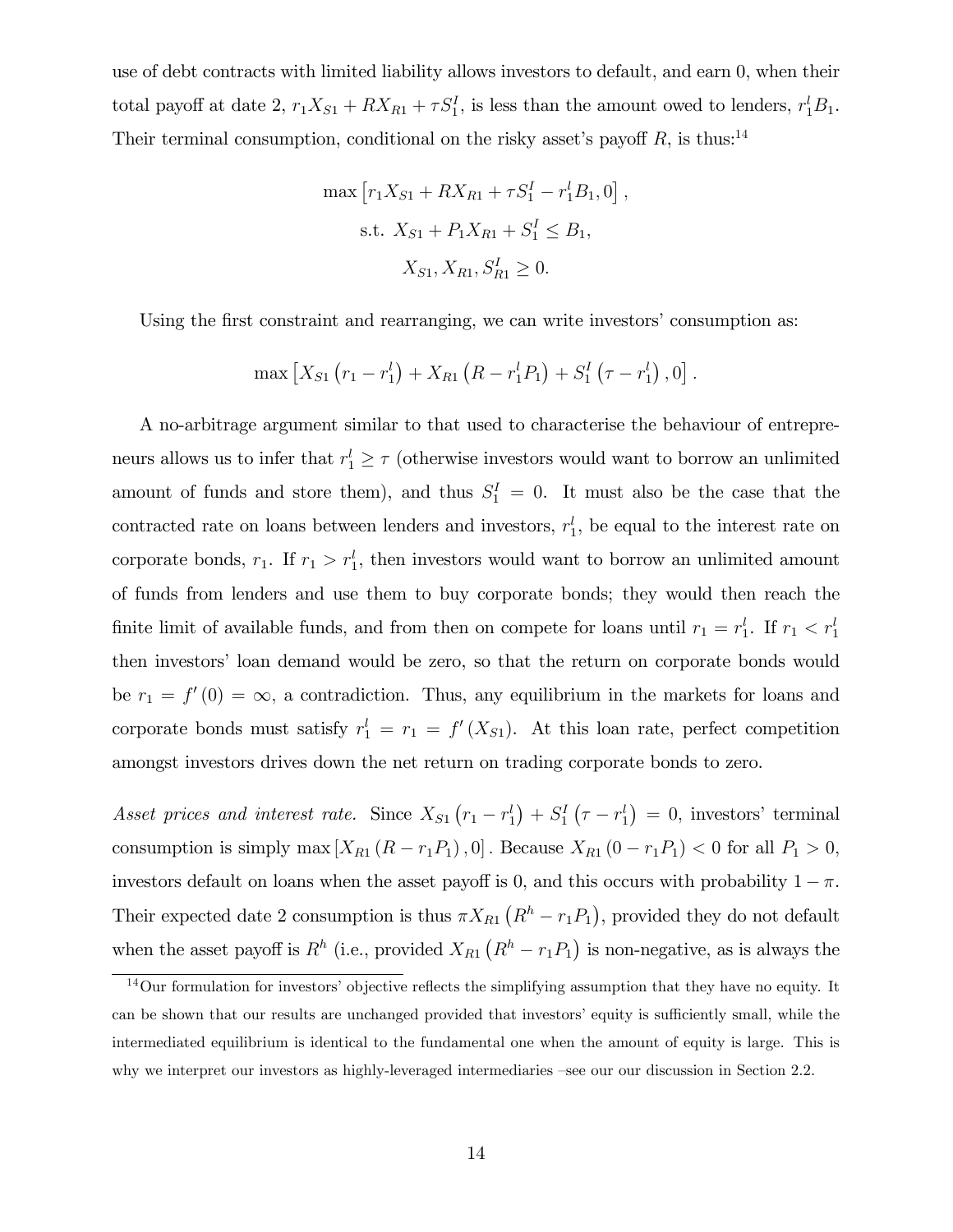case in equilibrium). Given their objective of maximising expected terminal consumption, market clearing for the risky asset implies that its equilibrium price is:

$$
P_1 = R^h / r_1. \tag{8}
$$

Were the price of the asset to be lower (higher) than  $R^h/r_1$ , then  $R^h-r_1P_1$  would be positive (negative) for all positive values of  $X_{R1}$  and investors would want to buy infinitely many (zero) risky assets. Notice from (8) that investors' consumption when  $R = R<sup>h</sup>$  is  $X_{R1}$   $(R<sup>h</sup> - r<sub>1</sub>P<sub>1</sub>) = 0$ . The reason for this is intuitive: because markets are competitive, investors must make zero expected profits on trading risky assets. Since they earn zero when  $R = 0$  and they default, they must also earn zero when  $R = R<sup>h</sup>$ , which is exactly ensured by the equilibrium price in (8). Thus, in equilibrium the terminal consumption of investors is zero under both possible values of R at date 2.

Using equation (8) and the fact that in equilibrium  $X_{R1} = 1$ ,  $S_1^I = S_1^E = 0$  and  $r_1 =$  $f'(X_{S1})$ , we have  $r_1 = f'(B_1 - P_1)$ . Market clearing for corporate bonds then implies:

$$
f'^{-1}(r_1) + R^h/r_1 = B_1.
$$
\n(9)

From the hypothesised properties of  $f(.)$ , equation (9) uniquely defines the equilibrium interest rate for all positive values of  $B_1$ . The implied interest rate function,  $r_1 (B_1)$ , is continuous and such that  $r'_1(B_1) < 0$ ,  $r_1(0) = \infty$  and  $r_1(\infty) = 0$ . Equations (8)–(9) then fully characterise the intermediated equilibrium price vector at date 1,  $(P_1, r_1)$ , conditional on the amount of aggregate lending,  $B_1$ .

Note from (6) and (9) that at the point  $B_1 = B_1^F$  the intermediated interest rate,  $r_1(B_1)$ , is greater than its fundamental analogue,  $\tau$ . This can be explained as follows. For a given value of  $B_1$ , the expected asset payoff that accrues to investors in the intermediated equilibrium,  $R<sup>h</sup>$ , is higher than the expected payoff to lenders in the fundamental equilibrium,  $\pi R^{h}$ . In consequence, risky assets are bid up in the intermediated equilibrium and safe asset investment,  $X_{S1}$ , is crowded out, which in turn raises the equilibrium interest rate,  $r_1$ (relative to the fundamental rate,  $\tau$ ). The intermediated equilibrium is thus characterised by risk shifting, in the sense that portfolio delegation to debt-financed investors leads to an excessive share of risky asset investment, and too little safe asset investment, relative to the efficient portfolio (i.e., the fundamental equilibrium). The implications of this distortion for equilibrium asset prices and savings are further analysed in Section 3.4.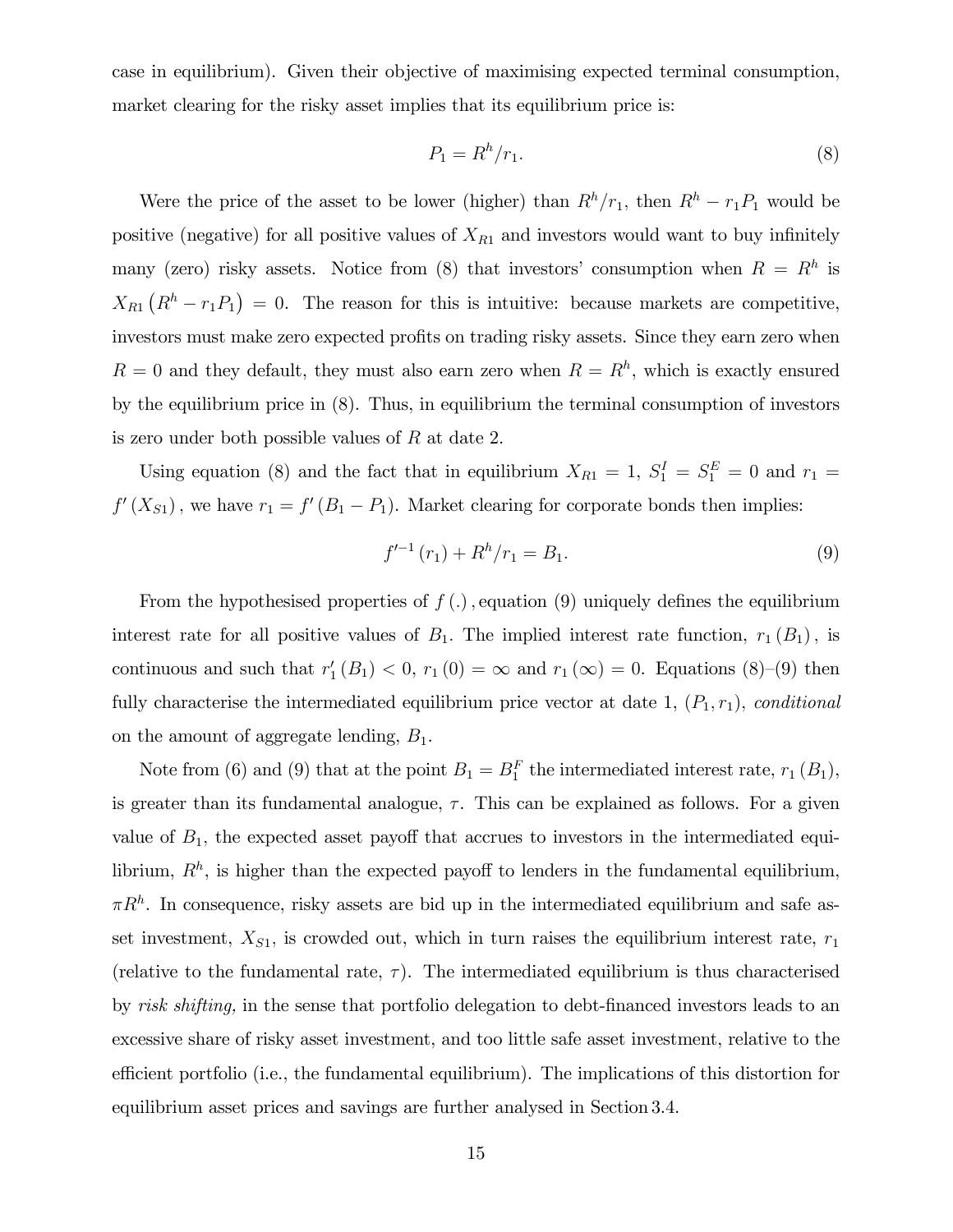#### 3.2 Expected return on loans

Given lenders' utility function, individual lending decisions at date 1 depend on the expected return on the loans they make to investors, denoted by  $\rho_1$ , as compared to the certain return they receive from storing,  $\tau$ . Note that in general  $\rho_1$  differs from the contracted loan rate,  $r_1^l = r_1$ , because of the possibility that investors will default on loans at date 2.

When investors do not default on loans (i.e., when  $R = R<sup>h</sup>$ ), the contracted loan rate applies and they repay lenders  $r_1B_1$ . When they do default, lenders collect the residual value of the investors' portfolio, i.e., the capitalised value of corporate bonds,  $r_1X_{S1}$  =  $r_1 (B_1 - P_1)$ . The ex ante unit loan return is thus  $\pi r_1 + (1 - \pi) r_1 (1 - P_1/B_1)$  or, using (8) and the interest rate function  $r_1(B_1)$  defined by (9),

$$
\rho_1(B_1) = r_1(B_1) - \frac{(1 - \pi) R^h}{B_1} \quad (> 0).
$$
\n(10)

Note from equations (5), (9) and (10) that the probability that investors become bankrupt at date 2,  $1-\pi$ , indexes the gap between the contracted and actual ex ante returns on savings,  $r_1$  and  $\rho_1$ . When  $\pi = 1$  the risk-shifting problem disappears since portfolio investors never default; the intermediated loan return,  $\rho_1(B_1)$ , is then identical to the contracted loan rate,  $r_1(B_1)$ , which in turn equals the fundamental interest rate,  $\tau$ . When  $\pi < 1$ , investors' and lenders' incentives become misaligned, and a gap  $(1 - \pi) R^h/B_1 > 0$  appears between  $r_1$  and  $\rho_1$ . Thus,  $1 - \pi$  measures both the severity of the risk-shifting problem in the economy (i.e., the extent to which investors take more risk than if they were playing with their own funds) and the implied distortion in the intermediated return on loans (i.e.,  $r_1 - \rho_1$ ).

The first term of the right-hand side of  $(10)$ ,  $r_1(B_1)$ , is the (decreasing) interest rate function defined by equation (9): an increase in  $B_1$  raises the amount invested in the safe asset,  $X_{S1}$ , which reduces the equilibrium interest rate,  $r_1 = f'(X_{S1})$ , and thus the average return on loans; this is the usual 'marginal productivity effect' of aggregate savings on the loan return. In contrast, the second term,  $-(1 - \pi) R^{h}/B_1$ , increases with B<sub>1</sub>; this latter effect reflects the impact of the total loan amount on the average riskiness of loans as the composition of the optimal portfolio varies with  $B_1$ . To analyse this second effect in more detail, first use  $(9)$  to write the relationship between safe asset investment,  $X_{S1}$ , and aggregate lending,  $B_1$ , as follows:

$$
B_1 = X_{S1} + R^h / f'(X_{S1}). \tag{11}
$$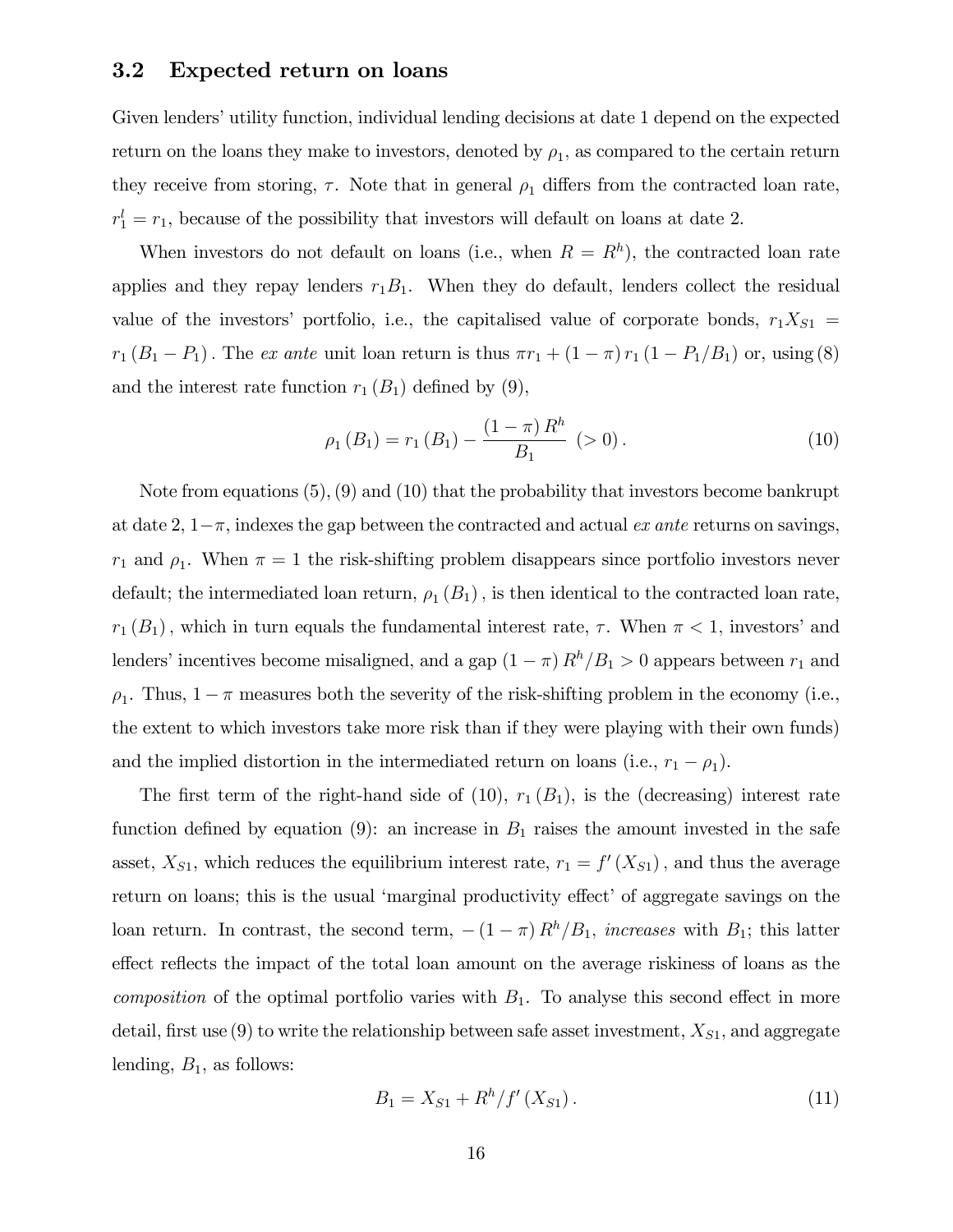From (11) and assumption (1) regarding the concavity of  $f(.)$ , it is easy to check that an increase in  $B_1$  raises *both* the quantity of safe assets,  $X_{S1}$ , and the share of safe asset investment in investors' portfolio,  $X_{S1}/B_1$  (i.e., it lowers  $B_1/X_{S1} = 1 + R^h/X_{S1}f'(X_{S1})$ ). In other words, even though an increase in  $B_1$  lowers  $r_1$  and thus raises asset prices,  $R^h/r_1$ , the relative size of risky asset investment,  $P_1/B_1 = 1 - X_{S1}/B_1$ , decreases as  $B_1$  increases. This 'portfolio composition effect' in turn limits the loss to lenders in the case of investors' default and raises the ex ante return on loans.

Given these two effects, the crucial question is: Are there intervals of  $B_1$  over which  $\rho_1(B_1)$  may be increasing, i.e., where the portfolio composition effect dominates the marginal productivity effect? To obtain some insight into the conditions under which this is the case, solve (9) for  $R<sup>h</sup>$  and substitute the resulting expression into (10) to obtain:

$$
\rho_1(B_1) = r_1(B_1) (\pi + (1 - \pi) (X_{S1}/B_1)). \tag{12}
$$

Both effects are made explicit in (12). Intuitively, for the increase in  $X_{S1}/B_1$  to dominate the decrease in  $r_1 (B_1)$  induced by a marginal increase in  $B_1$ ,  $1 - \pi$  must be sufficiently large (i.e., the risk-shifting problem must be large enough), and  $-r'_1(B_1)$  ( $> 0$ ) must be not too large (i.e., the marginal productivity effect must be weak enough). When this is the case, ëstrategic complementaritiesí (in the sense of Cooper and John, 1988) in lending decisions appear, as a symmetric decision by other lenders to increase their loans to investors leads any individual lender to do the same. Proposition 1 formally establishes the conditions for such complementarities to occur in the general case, as well as for a more specific class of production functions.

**Proposition 1 (Strategic complementarities).** The loan return curve,  $\rho_1(B_1)$ , which satisfies  $\rho_1(0) = \infty$  and  $\rho_1(\infty) = 0$ , is non-monotonic in total loans,  $B_1$ , provided  $\pi$  and  $-f''(x)$  are not too large. In the isoelastic case where  $f(x) = x^{1-\eta}/(1-\eta)$ ,  $\eta \in (0,1)$ ,  $\rho_1(B_1)$  has exactly one (zero) increasing interval if  $2\eta + \sqrt{\pi} < (\geq) 1$ .

For a general function  $f(.)$ , there may be several intervals of  $B_1$  over which  $\rho_1(B_1)$  is increasing, i.e., over which the implied  $-f''(X_{S1})$  is sufficiently small (provided  $\pi$  is not too large). In the isoelastic case, a high value of  $\eta$  increases the curvature of  $f(.)$  and strengthens the marginal productivity effect; thus, neither  $\pi$  nor  $\eta$  must be too large for the portfolio composition effect to dominate the marginal productivity effect. In the remainder of the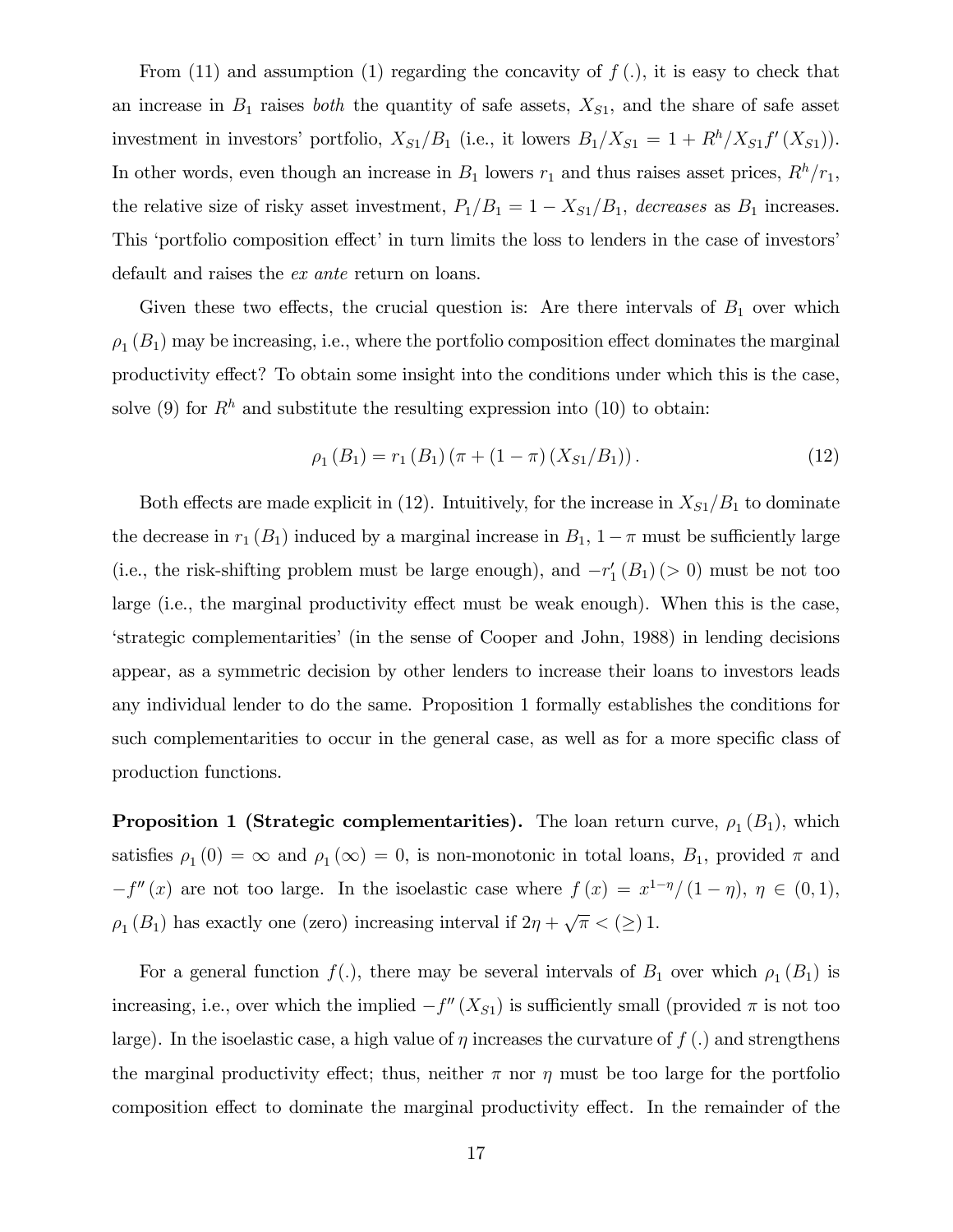



paper, we shall focus on a particularly simple case of non-monotonicity by assuming that  $\rho_1(B_1)$  has one single increasing interval, as depicted in Figure 2, and as implied by the isoelastic case when  $2\eta + \sqrt{\pi} < 1$  (all of our results generalise straightforwardly to the case of multiple increasing intervals).

### 3.3 Loan market equilibrium

Having characterised the *ex ante* loan return,  $\rho_1$ , as a function of the amount of aggregate loans,  $B_1$ , we may now analyse the way the latter is determined in equilibrium. At date 1, lenders choose the individual level of loans,  $\hat{B}_1$ , and individual storage,  $\hat{S}_1$ , to maximise expected terminal consumption, taking  $\rho_1 = \rho_1(B_1)$  as given. Given the lenders' objective, they find it worthwhile increasing (decreasing) their loans to investors whenever  $\rho_1 > (<) \tau$ . Any interior equilibrium must thus satisfy  $\rho_1 = \tau$ . We focus on symmetric Nash equilibria, where the lending and storage plans are identical across lenders (i.e.,  $\hat{B}_1 = B_1$ ) and no lender finds it worthwhile to individually alter his own plan. The following proposition naturally follows.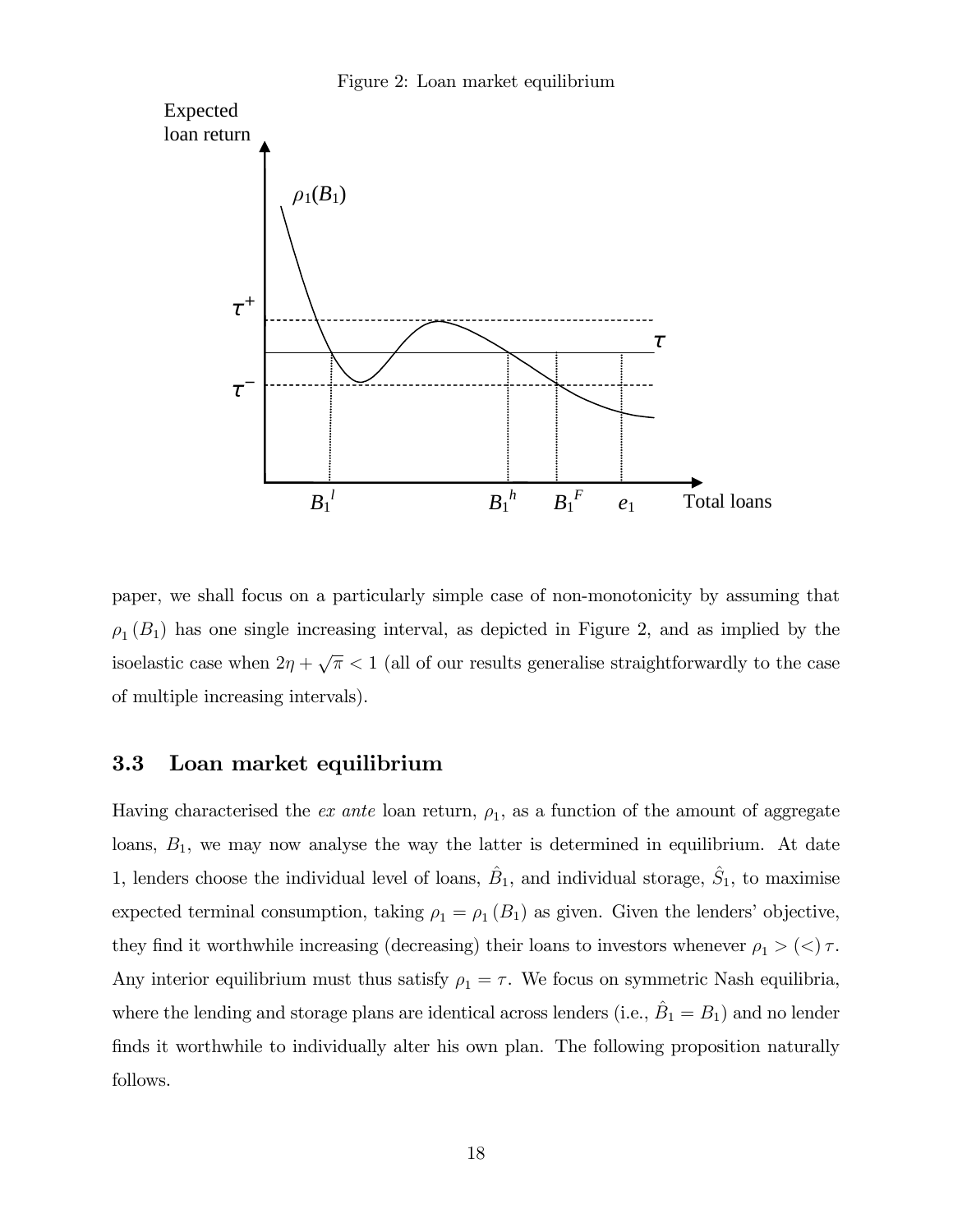**Proposition 2 (Multiple equilibria)**. Assume that  $\rho_1(B_1)$  has one increasing interval. Then there exist  $\tau^{-} > 0$  and  $\tau^{+} > \tau^{-}$  such that if  $\tau \in (0, \tau^{-}] \cup [\tau^{+}, \infty)$  then the model has a unique stable, interior equilibrium, while if  $\tau \in (\tau^-, \tau^+)$  then the model has two stable, interior equilibria  $B_1^l \in (0, e_1)$  and  $B_1^h \in (B_1^l, e_1)$ .

In short, Proposition 2 states that, given a non-monotonic loan return curve, multiplicity occurs when the return on storage takes intermediate values, while uniqueness prevails when this return is either sufficiently high (in which case only low lending is possible) or sufficiently low (in which case only high lending results). Figure 2 displays the case where  $\tau \in (\tau^-, \tau^+)$ , i.e., where the  $\tau$ -line intersects the  $\rho_1(B_1)$ -curve more than once.

Recall from equation (11) that an increase in  $B_1$  lowers marginal productivity but also reduces the share of risky assets in investors' portfolios. The low-lending equilibrium is thus characterised by a higher interest rate  $r_1$  but also a greater share of risky assets in the portfolio, while the high-lending equilibrium is characterised by a lower interest rate but a safer average portfolio. Finally, notice that even though both equilibria yield the same  $ex$ ante return on loans,  $\tau$ , they are always associated with different levels of interest rates, asset prices, productive investment, and (expected) date 2 output: equation (9) and the fact that  $B_1^h > B_1^l$  implies that  $r_1(B^h) < r_1(B^l)$ . Then, denoting the asset's price by  $P_1^j$  and productive investment by  $X_{S1}^j$  when total lending is  $B_1^j$  $_1^j$ , we have:

$$
P_1^h = R^h / r_1(B^h) > P_1^l = R^h / r_1(B^l),
$$
  
\n
$$
X_{S1}^h = f'^{-1} (r_1(B_1^h)) > X_{S1}^l = f'^{-1} (r_1(B_1^l)),
$$

In short, the selection of the low-lending equilibrium raises the interest rate and depresses asset prices and productive investment, relative to the equilibrium with high lending. (More generally, there may be more than two stable equilibria if  $\rho_1(B_1)$  has more than one increasing interval, but their properties are similar to the 2-equilibrium case, i.e., the higher is  $B_1$ , the lower is  $r_1(B_1)$ , and the higher are  $P_1$ ,  $X_{S1}$  and  $E_1(Y)$ ). Finally, note that in the high-lending equilibrium the aggregate endowment is more invested in risky assets than in the low lending equilibrium (i.e., the ratio of risky asset to safe assets,  $P_1^j$  $p_1^j/(e_1-P_1^j)$  $j^j$ ), is higher when  $j = h$  than when  $j = h$ .)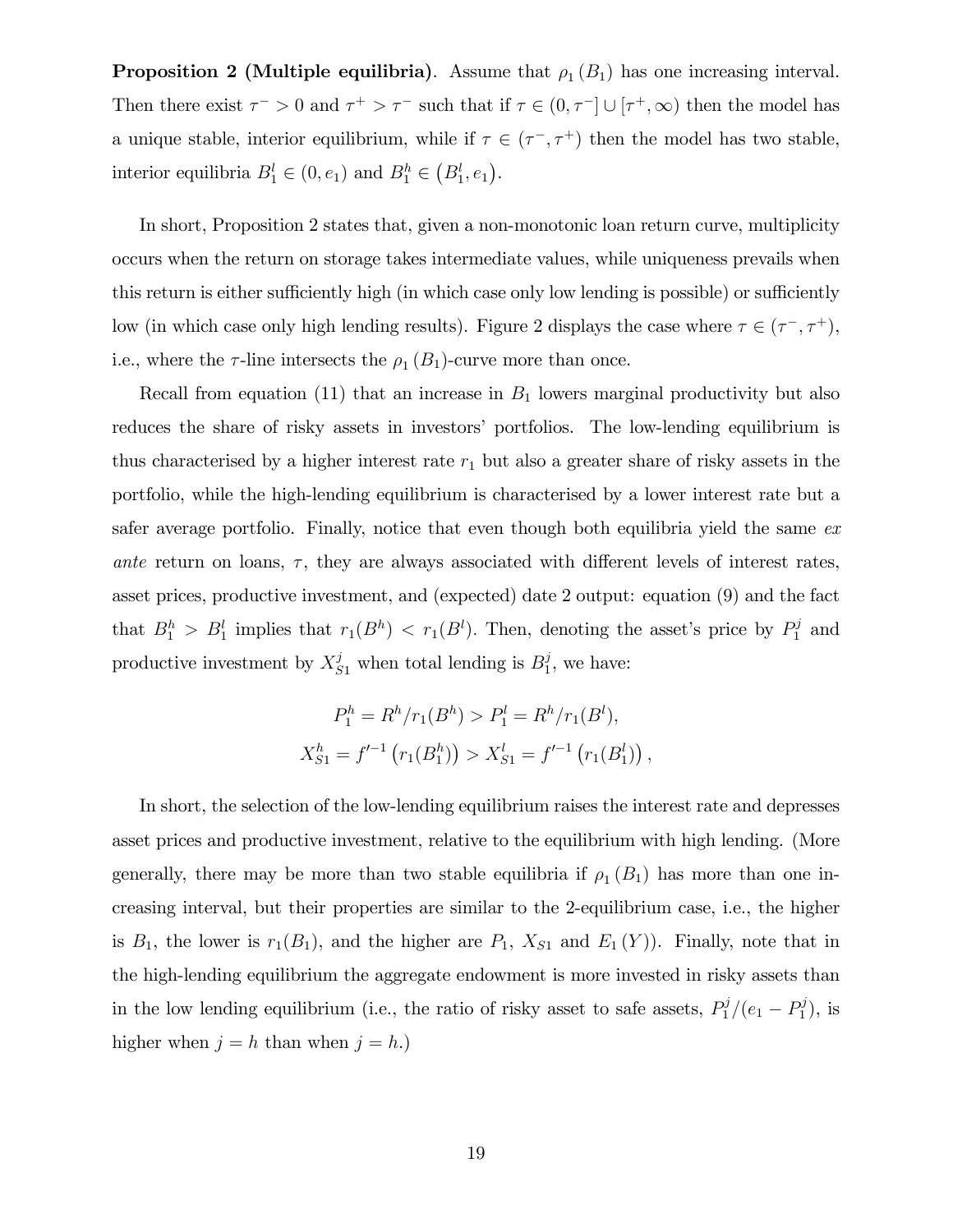### 3.4 Comparison with the fundamental equilibrium

We emphasised above that the risk-shifting problem arising under market segmentation leads investors to overinvest in risky assets, relative to the fundamental equilibrium. Proposition 3 summarises the implications of this distortion for the price of the risky asset and the amount of aggregate saving and productive investment in equilibrium.

Proposition 3 (Asset bubbles and crowding out). In both intermediated equilibria, asset prices are higher than in the fundamental equilibrium (i.e.,  $P_1^h > P_1^l > P_1^F$ ), while aggregate lending and productive investment are lower than their fundamental analogues (i.e.,  $B_1^l < B_1^k < B_1^F$  and  $X_{S1}^l < X_{S1}^k < X_{S1}^F$ ).

That  $P_1^j > P_1^F$ ,  $j = l, h$ , indicates that assets are overpriced at date 1 in both intermediated equilibria, i.e., both equilibria are associated with a positive bubble in asset prices (the bubble being larger, the larger is aggregate credit). Because investors are protected against a bad value of the asset payoff by the use of simple debt contracts, they bid up the asset and consequently raise its price and its share in equilibrium portfolios (relative to the fundamental equilibrium).

The reason why savings are lower in both intermediated equilibria than in the fundamental equilibrium (i.e.,  $B_1^l < B_1^k < B_1^F$ ) follows naturally: excessive risky-asset investment by portfolio investors implies that at  $B_1 = B_1^F$  the intermediated *ex ante* loan return,  $\rho_1(B_1)$ , is lower than the fundamental return,  $\tau$ . Lenders thus optimally raise storage in the intermediated equilibrium (relative to the fundamental equilibrium) up to the point where the intermediated and the fundamental returns are equal. Note that, as a consequence, a double crowding out effect is in fact at work on  $X_{S1}$  in the intermediated equilibrium. First, at  $B_1 = B_1^F$  bubbly asset prices crowd out safe asset investment,  $X_{S_1}$ , which raises the equilibrium interest rate,  $r_1 = f'(X_{S1})$ . Second, lenders' optimal reaction to the resulting price distortion is to reduce  $B_1$  below  $B_1^F$ , which lowers  $X_{S1}$  (and raises  $r_1$ ) even further.

#### 3.5 Comparative statics and threshold effects

Our analysis thus far has focused on the existence conditions and properties of multiple equilibria. Proposition 4 below summarises how the deep parameters of the model affect the loan return curve and, by implication, which equilibrium(a) may be expected to prevail.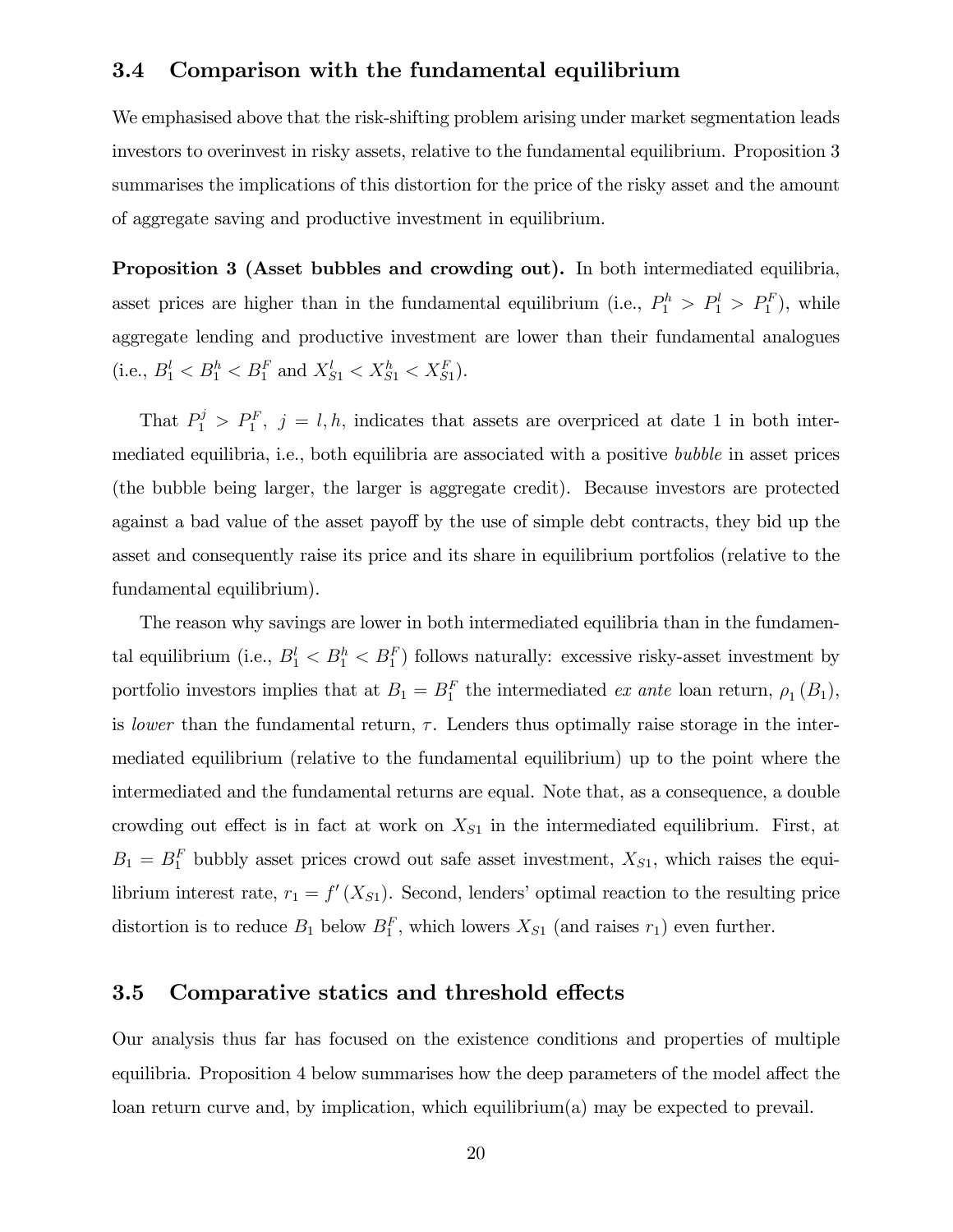**Proposition 4 (Effect of fundamental risk).** An increase in fundamental risk, in the form of either a higher default probability (i.e., an increase in  $1 - \pi$  holding  $R<sup>h</sup>$  fixed) or a higher mean preserving spread in the risky asset's payoff (i.e., a higher value of  $1 - \pi$  holding  $\pi R^h$  fixed), lowers the whole loan return curve,  $\rho_1(B_1)$ .

Proposition 4 summarises how changes in aggregate risk shape the loan return curve and affects the existence of the lending equilibria depicted in Figure 2. More specifically, for any given value of  $\tau$ , the low-lending equilibrium  $B_1^l$  is all the more likely to exist, either jointly with the high-lending equilibrium  $B_1^h$  or as a unique equilibrium, as fundamental risk  $-a$ s defined in Proposition  $4$ -rises; conversely, the high lending equilibrium is all the more likely to exist (either in isolation or jointly with the low-lending equilibrium) as fundamental risk falls. Note that what matters here is not the location of the  $\rho_1(B_1)$ -curve per se but its location relative to that of the  $\tau$ -line. Similar statements can thus be made about changes in  $\tau$ , holding the  $\rho_1(B_1)$ -curve fixed: the high- (low-) lending equilibrium is all the more likely to exist when  $\tau$  is low (high).

Although a proper analysis of booms and busts cycles would require a fully dynamic extension of the model, it is nevertheless instructive to explore some implications of the comparative statics properties just derived in an economy where the two-period sequence analysed so far were to repeat itself over time.<sup>15</sup> Imagine, for example, a situation where fundamental risk is initially low, and the implied  $\rho_1(B_1)$ -curve sufficiently high, to ensure the prevalence of a unique equilibrium with high lending  $\text{-see}$  the solid line in the left panel of Figure 3. Now suppose that fundamental risk (i.e.,  $1 - \pi$ ) starts increasing, causing the  $\rho_1(B_1)$ -curve to shift downwards. At some point, a second, low-lending equilibrium appears and the initial equilibrium becomes exposed to lenders' panic, even though it may still prevail for some time if no drastic change of expectations occurs (the upper dotted line). If fundamentals continue to worsen, however, the high equilibrium vanishes and a sudden, discontinuous equilibrium change from high to low lending  $-a$  credit and asset market crash is bound to occur (the lower dotted line). A similar jump may occur through a gradual increase in the storage rate  $\tau$ , holding fundamental risk constant see the left panel of Figure 3. If  $\tau$  is sufficiently low, only high lending is possible; as  $\tau$  increases, a separate, low-lending equilibrium appears, and only the low equilibrium will finally exit as  $\tau$  continues

<sup>15</sup> see Gennotte and Leland (1990) for a similar approach.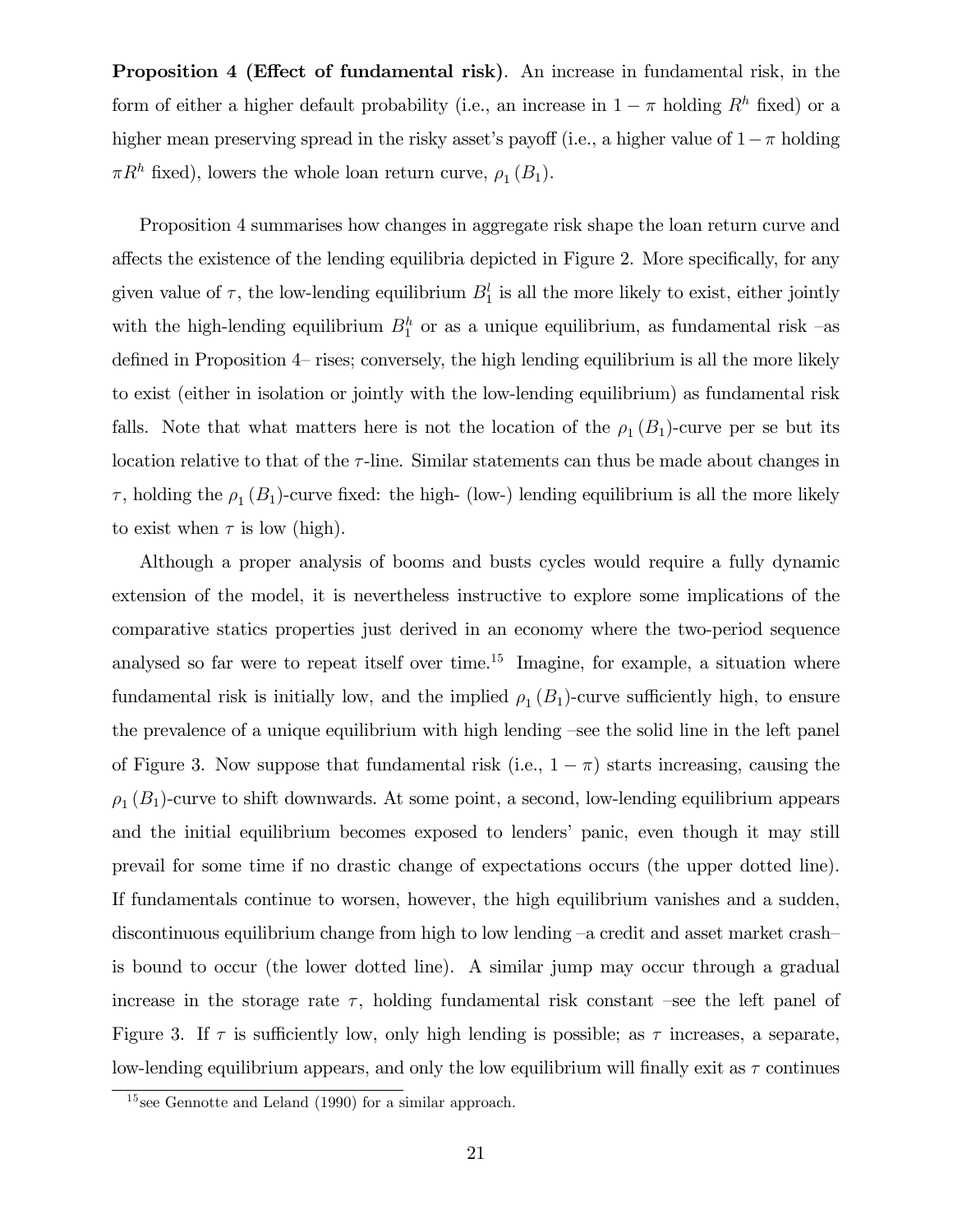



We find these crash scenarios helpful in interpreting the sudden credit and asset price collapse associated with the subprime mortgage crisis that hit worldwide financial markets in August 2007. The years preceding the crisis were times of historically low interest rates, fostered by high world savings (notably from China and oil-exporting countries) and a particularly accommodative monetary policy from the Federal Reserve over most of the period. At the same time, low global inflation and sustained GDP growth, both in the US and across the world, reduced macroeconomic uncertainty and thus the perceived risk associated with holding large classes of assets -including residential property and the securitised loans that had financed their purchase. As we have just argued, both factors are conducive to a lending boom fuelled by limited default risk (that is, a high  $\rho(B_1)$ -curve) and low world riskless rates (i.e., a low  $\tau$ -line).

The Federal Reserve initiated a round of policy tightening in 2004 that lasted until two years later, at about the time when the fundamental risk associated with subprime mortgagebased securities started to deteriorate (see Demyanyk and Van Hemert, 2008). While market participants took some time before fully realising the extent of the increased default risk, the market became aware of it at the latest in early July 2007 (Greenlaw et al., 2008). In our model, the worsening of perceived risk conditions and the higher money market rate translate into a downward shift in the  $\rho_1(B_1)$ -curve and an upward shift in the  $\tau$ -line, both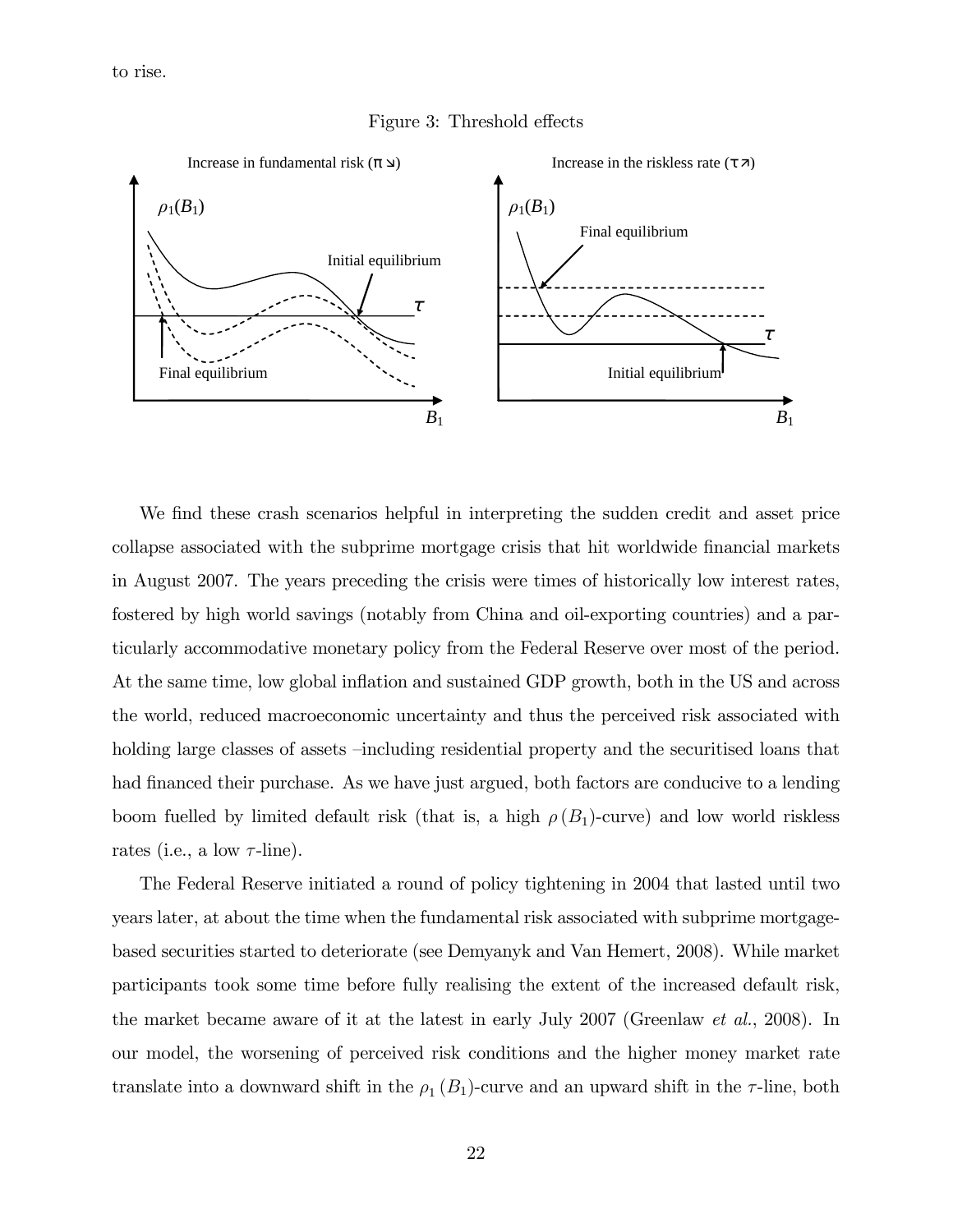of which, as we have argued, are likely to lead to financial fragility. The actual crash  $\sim$ our discontinuous change of equilibrium– occurred one month later, either because multiple equilibria made it possible for expectations to suddenly change in a self-fulfilling fashion, or because fundamental risk had increased so much as to make the high-lending equilibrium unsustainable.

# 4 Self-fulfilling financial crises

The previous section has shown that the risk shifting problem that arises under market intermediation may lead, under endogenous lending, to the existence of multiple equilibria associated with different levels of aggregate lending, interest rates, and asset prices. We now expand the time span of the model to demonstrate the possibility of a self-fulfilling Önancial crisis associated with the selection of the low-lending equilibrium at date 1 (Section 4.1). Besides offering a stochastic version of the multiple equilibria model, the self-fulfilling crisis model has two important implications. First, it generates endogenous bankruptcies in equilibrium, as the selection of low-lending/low-asset price equilibrium at the intermediate date causes the assets of initially levered investors to fall short of their liabilities (Section 4.2). Second, it uncovers some of the negative welfare consequences of crises working through the wealth effects of the crash on lenders' consumption (Section 4.3).

#### 4.1 The three-date model

The model has now three date, 0, 1 and 2. Lenders live for 3 periods, maximise terminal consumption, and receive the endowment  $e_0 > 0$  at date 0 (in addition to receiving  $e_1$  at date 1). They face overlapping generations of two-period lived investors and entrepreneurs entering the economy at dates  $0$  and  $1$ . In the following, we shall refer to 'date t investors (entrepreneurs)' as the investors (entrepreneurs) who enter the economy at date t,  $t = 0, 1$ , and leave it at date  $t + 1$ . The risky asset is now assumed to be three-period lived – it is sold by the one-period lived initial asset holders at date  $0$  and delivers its final payoff at date  $2$ . The production lag is of one period as before, with  $X_{St}$  units of productive investment at date t,  $t = 0, 1$ , yielding  $f(X_{St})$  units of good at date  $t+1$ . Finally, we assume for simplicity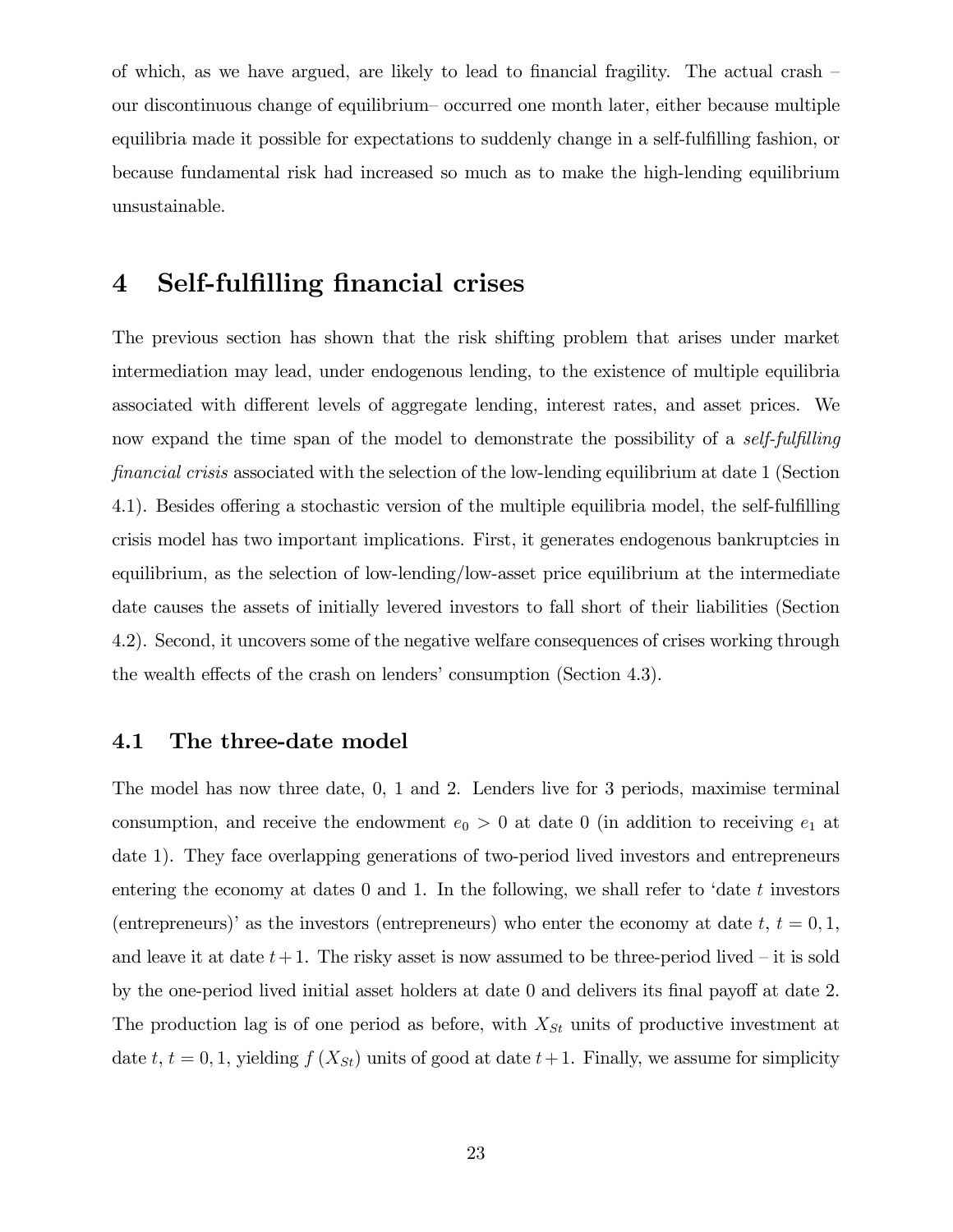that the storage technology is only available from date  $1$  to date  $2^{16}$ . These assumptions are meant to ensure that the intermediate date of the three-date model exhibits exactly the same equilibrium levels of lending as the initial date of the two-period model; we can then straightforwardly work backwards the equilibrium at date 0, given the possible outcomes at date 1 and the likelihood that they occur.

Crisis equilibria are constructed by randomising over the two possible lending equilibria that may prevail at date 1. More specifically, assume that, from the point of view of date 0, high lending is selected with probability  $p \in (0, 1)$  at date 1, so that the 'sunspot' on which agents coordinate their expectations causes lending and asset prices to drop down to low levels with probability  $1 - p$ . It is assumed that at date 0 all agents share the same prior about  $1 - p$ , and that the latter is consistent the true probability that the crisis signal will occur at date 1 (the three-date model thus potentially has a *continuum* of stochastic equilibria indexed by the *ex ante* probability of a market crash,  $1-p$ ). Since the asset's price at date 1 is the asset payoff accruing to date 0 investors, this uncertainty about asset prices creates a risk-shifting problem at date 0 similar to that created at date 1 by the intrinsic uncertainty about the asset's terminal payoff. This causes the asset to be bid up at date 0, with the possibility that a self-fulfilling crisis (i.e., a drop in asset prices forcing date  $0$ investors into bankruptcy) occurs if the low lending equilibrium is selected.

#### 4.2 Date 0 equilibrium

Contracted loan rate. Denote by  $(P_0, r_0)$  the equilibrium asset price vector,  $r_0^l$  the contracted loan rate, and  $(X_{S0}, X_{R0})$  the portfolio of date 0 investors. Date 0 entrepreneurs receive  $f(X_{S0})$  units of goods at date 1 from investing  $X_{S0}$  in the production technology at date 0, so their optimal investment choice is such that  $r_0 = f'(X_{S0})$ . On the other hand, the limited liability of date 0 investors and the portfolio constraint  $B_0 = X_{S0} + P_0 X_{S0}$  imply

 $16$ Our results can be generalised to the situation where storage is also available from date 0 to date 1, but the full analysis of this case requires substantial algebra without significantly altering our results. Under this generalisation, if the self-fulfilling uncertainty that plagues asset prices at date 1 is sufficiently strong, then it may generate multiple equilibria at date  $0$  -in the same way as strong fundamental uncertainty at date 2 may generate multiple equilibria at date 1. Assuming that storage is not available at date 0 amounts to ruling out this additional source of equilibrium multiplicity.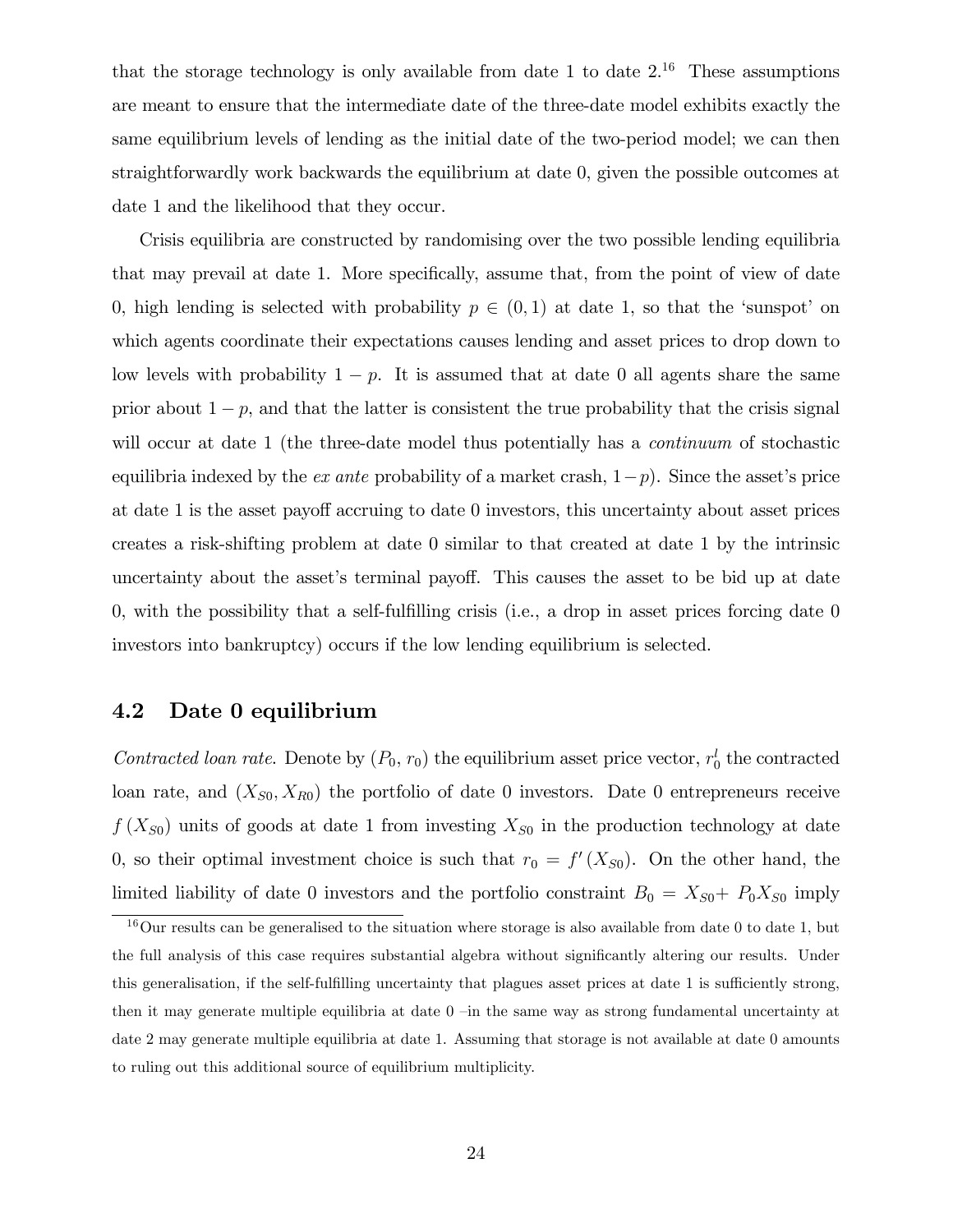their terminal consumption (i.e., at date 1) is:

$$
\max [r_0 X_{S0} + P_1 X_{R0} - r_0^l B_0, 0] = \max [X_{R0} (P_1 - r_0 P_0) + B_0 (r_0 - r_0^l), 0],
$$

where, given our assumption about exogenous uncertainty,  $P_1$  is a random variable at date 0, taking on the value  $P_1^h$  with probability p (i.e.,  $B_1^h$  is selected), and  $P_1^l$  otherwise  $(B_1^l$  is selected). The loan rate  $r_0^l$  must be equal to the rate on corporate bonds  $r_0$ : were  $r_0^l$  to be lower (higher) than  $r_0$ , then investors would want to borrow infinitely many (zero) units of goods to buy bonds, while the loan supply at date 0 is exactly  $e_0$  (the expected return on loans at date 0 is non-negative, because the liquidation value of date-0 portfolios cannot be negative). Thus, any equilibrium must satisfy  $r_0^l = r_0 = f(X_{S0})$  and  $B_0 = e_0$ .

Asset prices and interest rate. In the equilibria that we are considering, date 0 investors default on loans when the asset price at date 1 is  $P_1^l$ , but not when it is  $P_1^h$ . Since  $B_0(r_0 - r_0^l) = 0$ , their terminal consumption is  $X_{R0}(P_1^h - r_0 P_0) \ge 0$  with probability p and 0 otherwise. Date 0 investors choose the level of  $X_{R0}$  that maximises expected consumption,  $pX_{R0} (P_1^h - r_0 P_0)$ , while any potential solution to their decision problem must be such that they do not default on loans if the asset price at date 1 is  $P_1^h$ , but do default if it is  $P_1^l$ , i.e.,

$$
P_1^h - r_0 P_0 \ge 0, \ P_1^l - r_0 P_0 < 0. \tag{13}
$$

The demand for risky assets by date 0 investors,  $X_{R0}$ , is infinite (zero) if  $P_1^h - r_0 P_0 >$  $0 < 0$ . Market clearing thus requires that the equilibrium price of the risky asset be:

$$
P_0 = P_1^h / r_0,\tag{14}
$$

which satisfies both inequalities in  $(13)$ . Again, the interpretation of this equilibrium price is straightforward. Perfect competition for the risky asset by date 0 investors implies an asset price such that they make zero expected profit. Because they make zero profit from holding risky assets when the asset payoff is  $P_1^l$  (i.e., when they default), they must also earn zero when it is  $P_1^h$ ; this is exactly what the equilibrium price  $P_1^h/r_0$  ensures.

Aggregate lending from date 0 to date 1 is  $e_0$ . In equilibrium we have  $X_{R0} = 1$  and  $r_0 = f'(X_{S0}) = f'(e_0 - P_0)$ . Thus,  $r_0$  is uniquely determined by the following equation:

$$
f'^{-1}(r_0) + P_1^h / r_0 = e_0,\t\t(15)
$$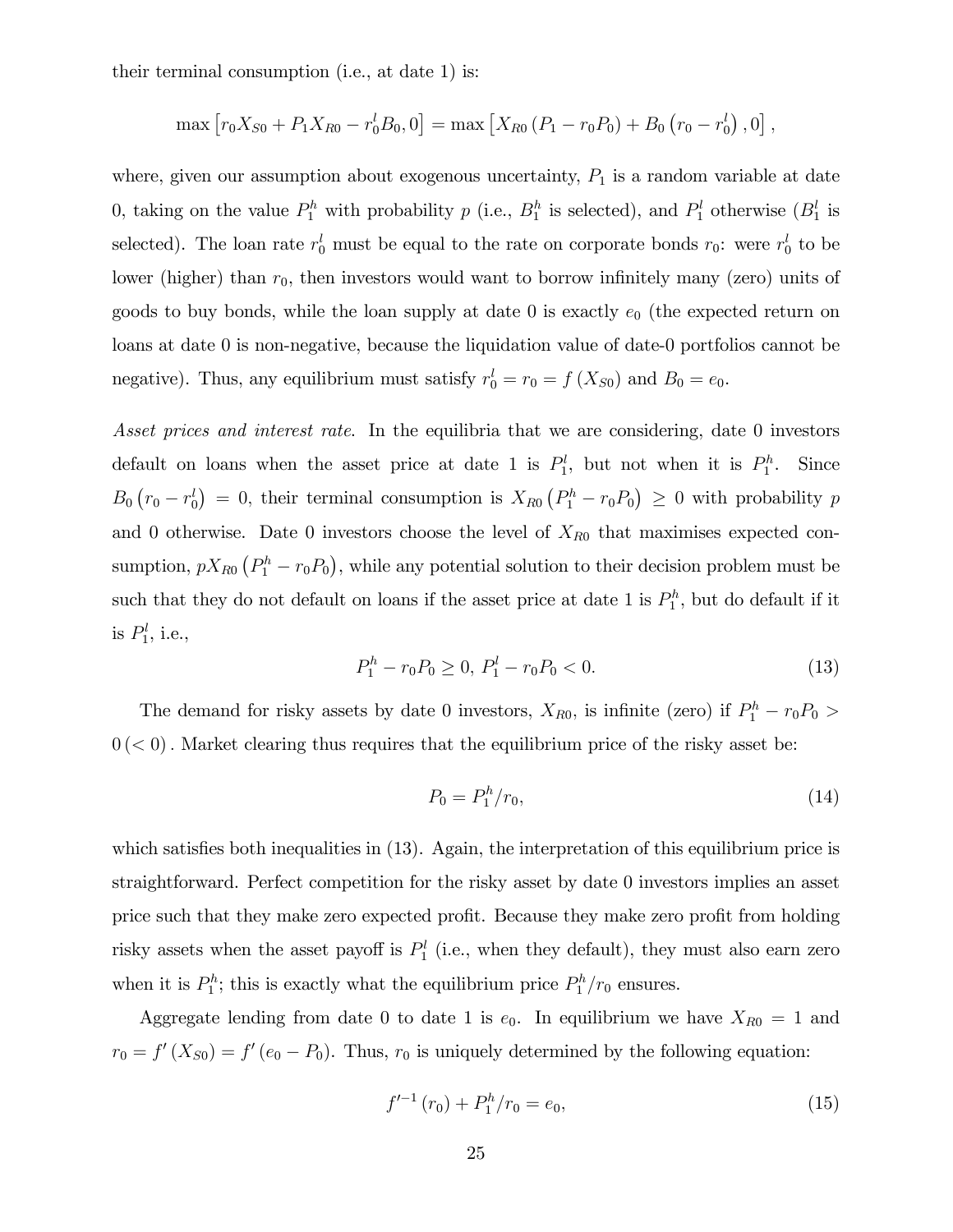where  $P_1^h = R^h / r_1(B_1^h)$  is independent of  $e_0$ , due to the interiority of  $B_1^h$  following from assumption (2). Note from (14)-(15) that the equilibrium price vector at date 0,  $(P_0, r_0)$ , is uniquely determined and does not depend on the probability of a crisis,  $1 - p$ : as date 0 investors are protected against a bad shock to the value of their portfolio by the use of simple debt contracts, they simply disregard the lower end of the payoff distribution (i.e., the payoff  $P_1^l$  with probability  $1 - p$ ) when selecting their optimal portfolio.

#### 4.3 Wealth and welfare effects of financial crises

Having shown the existence of a continuum of stochastic equilibria indexed by the probability of a self-fulfilling crisis, we are now in a position to study the welfare properties of these equilibria in more details. We first analyse the way in which crises affect lenders' wealth and terminal consumption, and then turn to the effect of crises on other agents' utility.

To see why lenders' wealth at date 1 is contingent on whether a crisis occurs at date 1 or not, we consider how it is affected by the possible default of date-0 investors. When these investors do not default, they owe lenders the capitalised value of outstanding debt at date 1,  $r_0e_0$ . As lenders receive an endowment  $e_1$  at date 1, their date 1 wealth if no crisis occurs is simply  $W_1^h = e_1 + r_0 e_0$ . When investors do default, on the contrary, lenders' wealth at date 1 is their date 1 endowment,  $e_1$ , plus the residual value of the date 0 investors' portfolio,  $r_0X_{0S} + P_1^l$ . Using (15), lenders' date 1 wealth,  $W_1^j$  $1<sub>1</sub>$ , conditional on whether a crisis occurs  $(j = l)$  or not  $(j = h)$ , is thus given by:

$$
W_1^j = e_1 + r_0 X_{S0} + P_1^j, \ j = l, h. \tag{16}
$$

Obviously, the total quantity of goods available at date 1 is the same across equilibria, because initial capital investment,  $X_{S0}$ , is uniquely determined (i.e., it does not depend on p). This quantity amounts to lenders' date 1 endowment,  $e_1$ , plus entrepreneurs' production,  $f(X_{S0})$ , the latter being shared between date 0 entrepreneurs, who gather the surplus  $f(X_{S0}) - r_0X_{S0}$  in competitive equilibrium, and lenders, who receive  $r_0X_{S0}$  (recall that  $P_0$ is such that date 0 investors consume zero whether  $P_1 = P_1^l$  or  $P_1^h$ .<sup>17</sup>

 $17$ There are two equivalent ways of characterising lenders' budget sets at date 1: looking at their wealth,  $W_1^j$  is assigned to storage and lending, so that from (16) we have  $W_1^j = e_1 + r_0 X_{0S} + P_1^j = S_1^j + B_1^j$ ,  $j = l, h$ ; the total quantity of *goods* accruing to lenders at date 1 is ultimately shared between storage,  $S_1^j$ , and date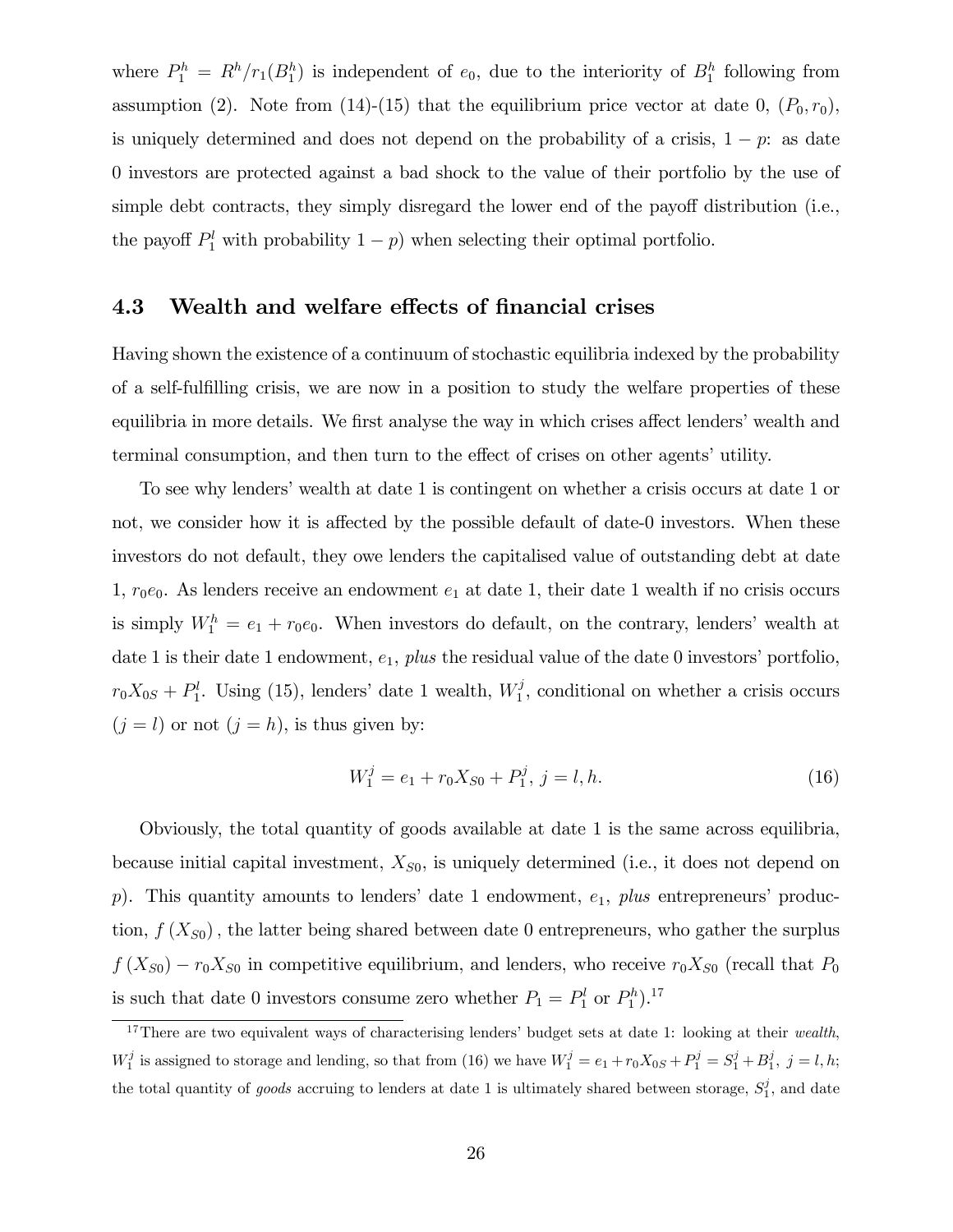From condition (2) and the second inequality stated in Proposition 2, we have  $B_1^j$  <  $B_1^F < W_1^j$ ,  $j = l, h$ , implying that both possible levels of wealth give rise to interior solutions for consumption-savings plans at date 1 where  $\rho_1(B_1^j)$  $\binom{1}{1} = \tau$ . If a crisis occurs at date 1, then lenders' wealth and lending at that date are  $W_1^l$  and  $B_1^l$ , respectively, while their expected date 2 consumption, from the point of view of date 1, is  $\tau(W_1^l - B_1^l) + \rho_1 B_1^l = \tau W_1^l$ . Similarly, if a crisis does not occur at date 1, then lenders' expected date 2 consumption level is  $\tau (W_1^h - B_1^h) + \rho_1 B_1^h = \tau W_1^h$ . Weighting these possible outcomes with the probabilities that they actually occur, and then using  $(16)$ , we find that lenders' ex ante utility (i.e., their expected consumption from the point of view of date 0) depends on the crisis probability,  $1 - p$ , as follows:

$$
E_0 (\tau W_1) = p \tau W_1^h + (1 - p) \tau W_1^l
$$
  
=  $\tau (e_1 + r_0 X_{S0} + p P_1^h + (1 - p) P_1^l).$ 

 $E_0(\tau W_1)$  is decreasing in  $1-p$ , since  $P_1^h > P_1^l$  and  $e_1 + r_0 X_{S_0}$ ,  $P_1^l$  and  $P_1^h$  do not depend on  $p$ . Note that it is the selection of the low-lending equilibrium itself that triggers the crisis which lowers lenders' wealth and future consumption. Thus, the utility loss incurred by lenders when a crisis occurs is akin to a pure coordination failure in consumption/savings decisions – rather than an exogenously-assumed destruction of value associated with the early liquidation of the long asset, as is often considered in liquidity-based theories of financial crises (e.g., Diamond and Dybvig, 1983, Allen and Gale, 1998, and Chang and Velasco, 2002).

The effect of the crisis on the utility of other agents is as follows. With respect to investors, Sections 3.1 and 4.2 have established that both date 0 and date 1 investors consume zero in equilibrium, whatever the realisation of extrinsic (date 1) and fundamental (date 2) uncertainty. Investors'  $ex$  ante welfare is thus zero in all equilibria. With respect to entrepreneurs, the terminal consumption of date-1 entrepreneurs is  $f(X_{S1}) - X_{S1}f'(X_{S1})$ , which is increasing in  $X_{S1}$ . Since  $X_{S1}^h > X_{S1}^l$  (see Section 3.3), their *ex ante* welfare, from the point of view of date 0, is  $p(f(X_{S1}^h) - X_{S1}^h f'(X_{S1}^h)) + (1-p)(f(X_{S1}^l) - X_{S1}^l f'(X_{S1}^l)),$ which decreases with  $1-p$ . Date 0 entrepreneurs consume  $f(X_{S0}) - f'(X_{S0}) X_{S0}$ , where 1 investment,  $X_{S_1}^j$ , so that  $e_1 + r_0 X_{0S} = S_1^j + X_{S_1}^j$ ,  $j = l, h$ . Since  $B_1^j = X_{S_1}^j + P_1^j$ , these two formulations are, obviously, mutually consistent.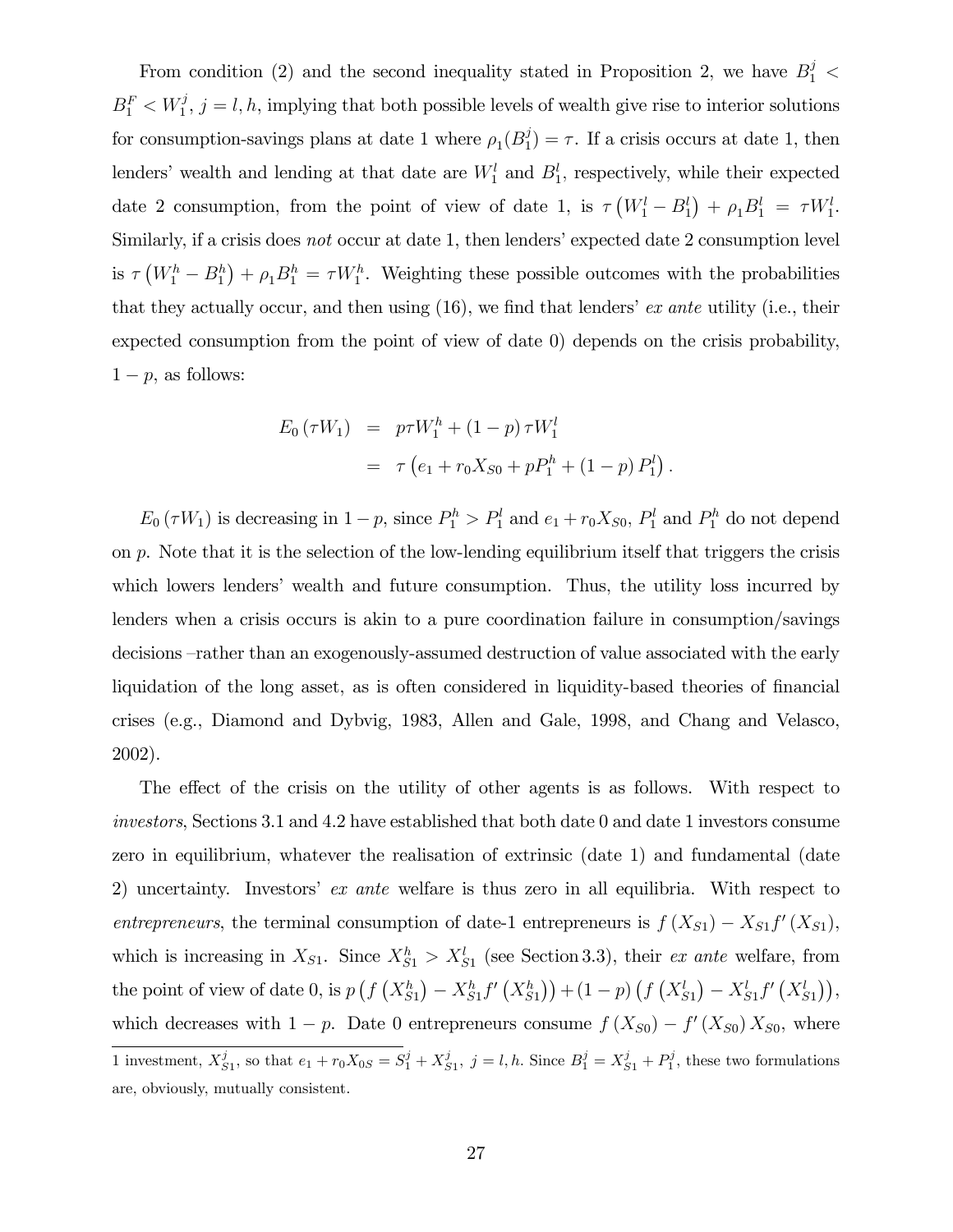$X_{S0} = f^{-1}(r_0)$  does not depend on p. Finally, *initial asset holders*' consumption is just the selling price of the asset at date 0,  $P_0$ , which is independent of p. In short, neither investors nor initial asset holders or date 0 entrepreneurs are affected by the crisis probability. Lenders are, because the crisis reduces their wealth and future consumption, and (date 1) entrepreneurs are, because low lending reduces their investment and consumed surplus.

### 5 Robustness

Our results were derived under stark simplifying assumptions about agents' preferences and the technologies that are available to them. We now test their robustness by relaxing our baseline assumptions regarding i) the flexibility of asset supplies (Section 5.1) and ii) the risk neutrality of agents (Section 5.2).

#### 5.1 Imperfectly elastic asset supplies

Our baseline model was built on the joint assumption that risky assets were in fixed supply, while the supply of storage was completely elastic. It is thus important to gauge whether our results survive reasonable departures from these somewhat extreme assumptions.

Our model can easily accommodate a situation where the return on storage reacts to the total amount stored, i.e., where  $\tau = \tau(S_1)$ ,  $\tau'(.) < 0$  (so that  $\partial \tau (e_1 - B_1) / \partial B_1 >$ 0). If storage represents international liquidity, for example, this will be the case if our economy is a large, open one whose capital flows affects the world interest rate. The implied increasingness in  $\tau$  with respect to  $B_1$  is still consistent with multiple equilibria provided that the  $\tau (e_1 - B_1)$ -curve increases sufficiently less than the  $\rho (B_1)$ -curve, as is illustrated in the top left panel of Figure 4 (in contrast, in the top right panel the  $\tau (e_1 - B_1)$ -curve is so steep as to destroy the possibility of multiple equilibria).

Our results also continue to hold if the supply of risky assets is flexible but sufficiently less so than the production technology. To consider this possibility in the simplest possible way, suppose that initial asset holders must *produce* the risky asset at date  $1$  -rather that merely being endowed with  $it$  before selling it to investors. More specifically, assume that there is a continuum of initial asset holders indexed by  $i$  and uniformly distributed along the interval  $[0, 1]$ . Each of them faces the binary choice of producing one unit of the risky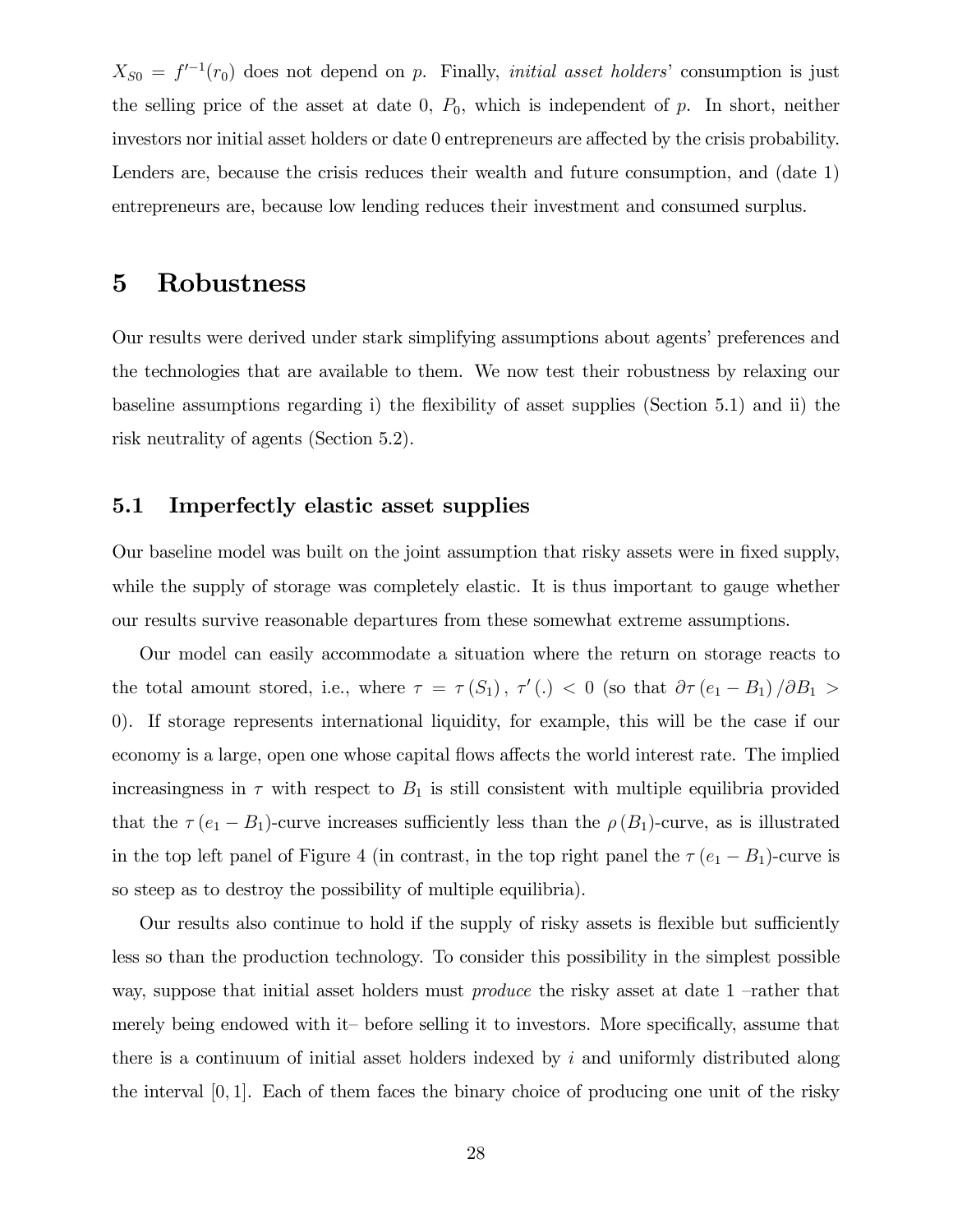Figure 4: Robustness



asset or not, and the risky asset has the same payoff structure as before, i.e.,  $R^h>0$  w.p.  $\pi$ and 0 w.p.  $1 - \pi^{18}$  Initial asset holders are differentiated according to the fixed cost they must incur to produce the asset, summarised by the function  $u(i)$ . Finally, assume that  $u(.)$  is continuous over  $[0,1)$ , that  $u(0) = 0$ ,  $u(1) = \infty$  and that  $u'(.) > 0$  -i.e., agents are ranked in increasing order of production cost, and no two agents face exactly the same production cost (see the bottom left panel of Figure 4). Under this production technology for risky assets, asset producer i produces his asset unit if and only if  $P_1 \geq u(i)$ , and thus enjoys a consumption level of max  $[P_1 - u(i), 0]$ . The *marginal asset producer*, denoted  $i^*$ , is

<sup>&</sup>lt;sup>18</sup>We can also consider the case where the quantity of assets being produced depends on its price and where its favorable payoff,  $R<sup>h</sup>$ , depends negatively on the total quantity of assets.produced. Here again, our results remain robust provided that this decreasing productivity effect is not too pronounced.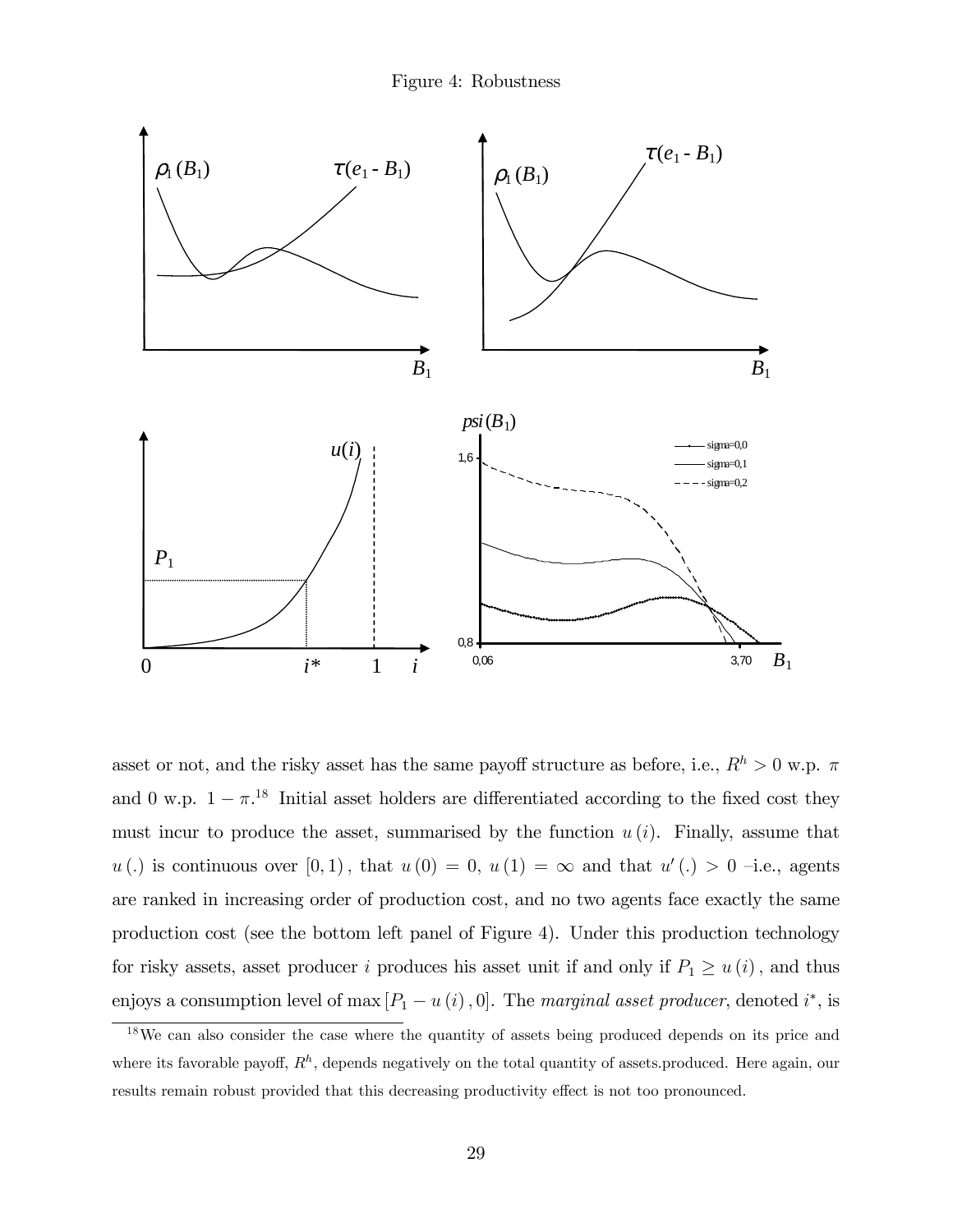exactly indifferent between producing the asset or not, so that for him  $P_1 = u(i^*)$ . Since all producers facing production cost lower than that of the marginal producer produce exactly one asset unit, the total number of risky assets supplied is:

$$
i^* = \int_0^{i^*} di = g(P_1), \qquad (17)
$$

where  $g(.) \equiv u^{-1}(.)$ ,  $g'(.) > 0$ , and where  $\xi(P_1) = P_1 g'(P_1) / g(P_1)$  is the price-elasticity of the risky asset supply. How is the equilibrium affected by this generalisation? Note first that the price equation  $(8)$  still holds, since it is determined by investors' equalisation of returns across assets. However, market clearing for corporate bonds now requires  $r_1 = f'(B_1 - i^*P_1)$ . Using  $(8)$  and  $(17)$ , this implies:

$$
f'^{-1}(r_1) + h\left(\frac{R^h}{r_1}\right) = B_1,
$$
\n(18)

where  $h(x) \equiv x.g(x)$ . Since  $h(.)$  is continuous and strictly increasing, equation (18) implicitly defines a continuous, decreasing interest rate function  $r_1 (B_1)$ . Finally, the loan return curve  $\rho_1(B_1)$  is still given by equation (10), with  $r_1$  now defined by (18), rather than by (9). To summarise, the central difference between the endogenous asset supply specification and the baseline model is the fact that  $h(x)$  is a nonlinear function in (18), whereas it was linear in equation (9). The following proposition generalises the results of Propositions 1 and 2 to the case where both storage and risky assets are in imperfectly elastic supply.

Proposition 5 (Imperfectly elastic asset supplies). For any increasing risky asset supply function  $g(.)$ , the loan return curve,  $\rho_1(B_1)$ , is non-monotonic in total loans,  $B_1$ , provided  $\pi$  and  $-f''(x)$  are not too large. If  $\rho_1(B_1)$  is increasing at least over one range of  $B_1$ , then there exists a storage return function  $\tau (e_1 - B_1)$  such that multiple equilibria exist.

There is no analytical condition as simple as that stated in Proposition 1 for the isoelastic case when risky assets are in áexible supply. Nevertheless, Proposition 4 establishes the intuitive result that if  $f(X_{S1})$  is sufficiently flat over some range of  $X_{S1}$ , where  $X_{S1}$  is implied by the choice of  $B_1$  in equilibrium (see the proof of the proposition for further detail), then the marginal productivity effect may be sufficiently reduced so as to be dominated by the portfolio composition effect –even though the latter may be weaker under flexible asset supply than under fixed supply.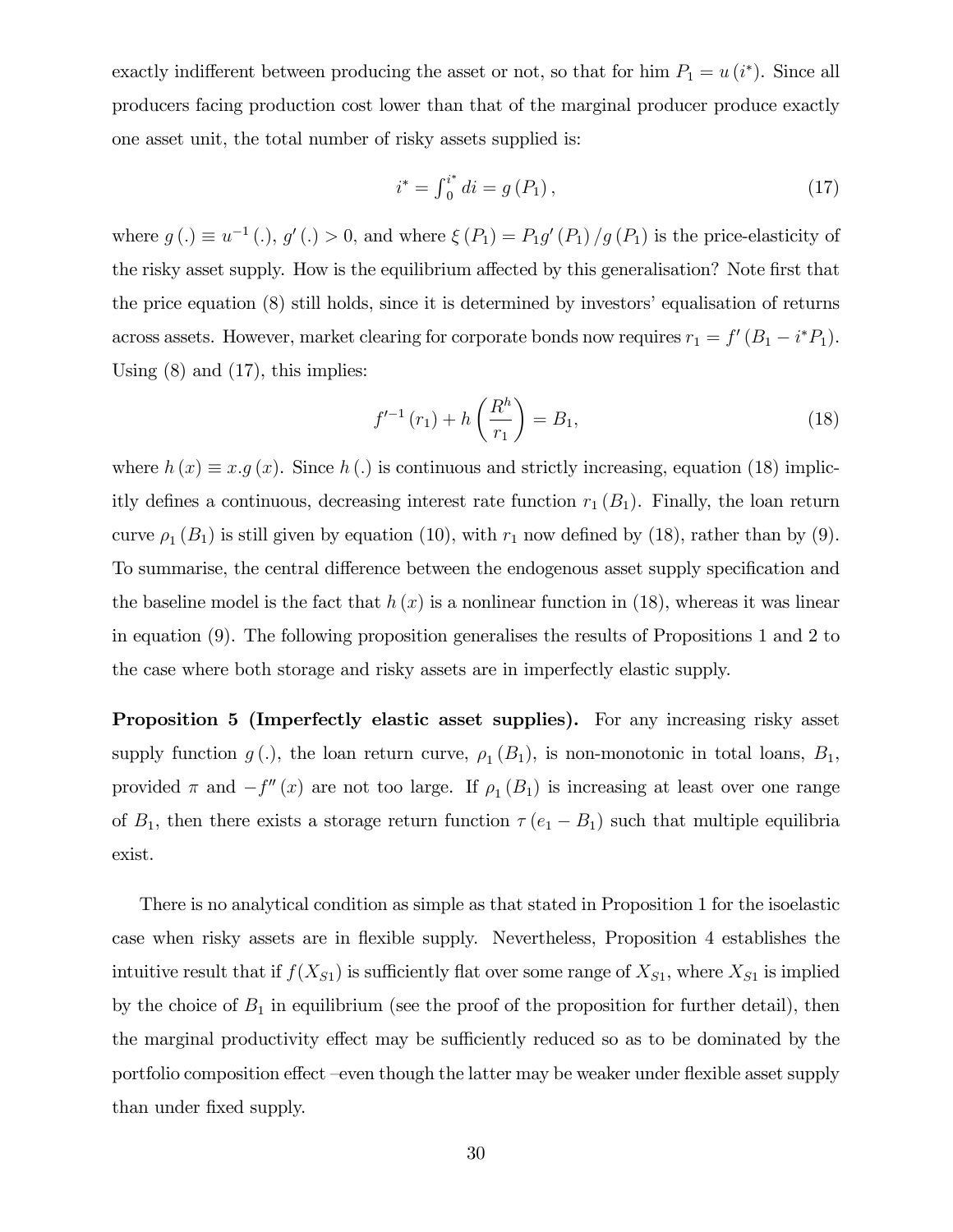#### 5.2 Risk-averse agents

The assumption of limited investor liability, coupled with the hypothesis of all agents' risk neutrality, introduces a great deal of 'risk-loving' behaviour in the economy. This naturally raises the question whether our results are still valid when agents, especially lenders, are riskaverse. To investigate this case, assume that all agents maximise a function  $v(.)$  of terminal consumption, defined over  $(0, \infty)$  and such that  $v'(.) > 0$ ,  $v''(.) < 0$ . Entrepreneurs' choices at date 1 are not altered by this generalisation, since their terminal consumption is positive and deterministic. It is easy to check that investors' decisions are also the same as in the risk-neutral case provided that they receive an (arbitrarily small) extra terminal endowment  $\tilde{e} > 0$ <sup>19</sup> Denoting lenders' terminal consumption by  $c_2$ , they now choose individual lending,  $\hat{B}_1$ , which maximises  $Ev (c_2)$ , taking aggregate lending,  $B_1$ , asset prices,  $P_1$ , and the interest rate,  $r_1$ , as given. If investors do not default, any individual lender having lent  $\hat{B}_1$  receives the contractual repayment  $r_1\hat{B}_1$  at date 2. If investors do default, this lender is entitled to a share of the residual portfolio,  $r_1 (B_1 - P_1)$ , proportional to his share in investors' liabilities,  $\hat{B}_1/B_1$ . Lenders thus solve:

$$
\max_{\hat{B}_1} \tau \left( e_1 - \hat{B}_1 \right) + \left( \pi v (r_1 \hat{B}_1) + (1 - \pi) v \left( \hat{B}_1 \times \frac{r_1 (B_1 - P_1)}{B_1} \right) \right).
$$
 (19)

Solving (19) for  $\hat{B}_1$ , and then using  $P_1 = R^h/r_1$  and imposing symmetry across lenders  $(\hat{B}_1 = B_1)$ , we find that any equilibrium lending level must satisfy:

$$
\psi(B_1) \equiv \pi r_1 v' (r_1 B_1) + (1 - \pi) \left( r_1 - \frac{R^h}{B_1} \right) v' (r_1 B_1 - R^h) = \tau,
$$
\n(20)

where, from investors' optimal portfolio choice,  $r_1 = r_1 (B_1)$  is defined by equation (9) above. Note that when  $v(c_2) = c_2$  then  $\psi(B_1) = \rho_1(B_1)$  and (20) is reduced to  $\rho_1(B_1) = \tau$ , our equilibrium condition under risk neutrality (see Figure 2). Thus,  $\psi(.)$  generalises the  $\rho_1(.)$ function for the risk-averse case, and can consequently be interpreted as the 'risk-corrected' ex ante return that lenders expect from their loans to investors (which is  $\tau$  in equilibrium).

<sup>&</sup>lt;sup>19</sup>The expected utility of date 1 investors is then  $(1 - \pi) v(\tilde{e}) + \pi v (X_{R1} (R^h - r_1 P_1) + \tilde{e}),$  yielding the asset demand  $(R^h - r_1P_1)v' (X_{R1} (R^h - r_1P_1) + \tilde{e}) = 0$ ; in equilibrium  $X_{R1} = 1$  and  $R^h$   $r_1P_1 = 0$  since  $v'(\tilde{e})$  is positive and finite. Similarly, the date 0 investors' asset demand is such that  $(P_1^h - r_0 P_0) v' (X_{R0} (P_1^h - r_0 P_0) + \tilde{e}) = 0$ , yielding (14) in equilibrium. An alternative assumption is that  $\tilde{e} = 0$  but  $\lim_{x \to 0} xv'(x) = 0.$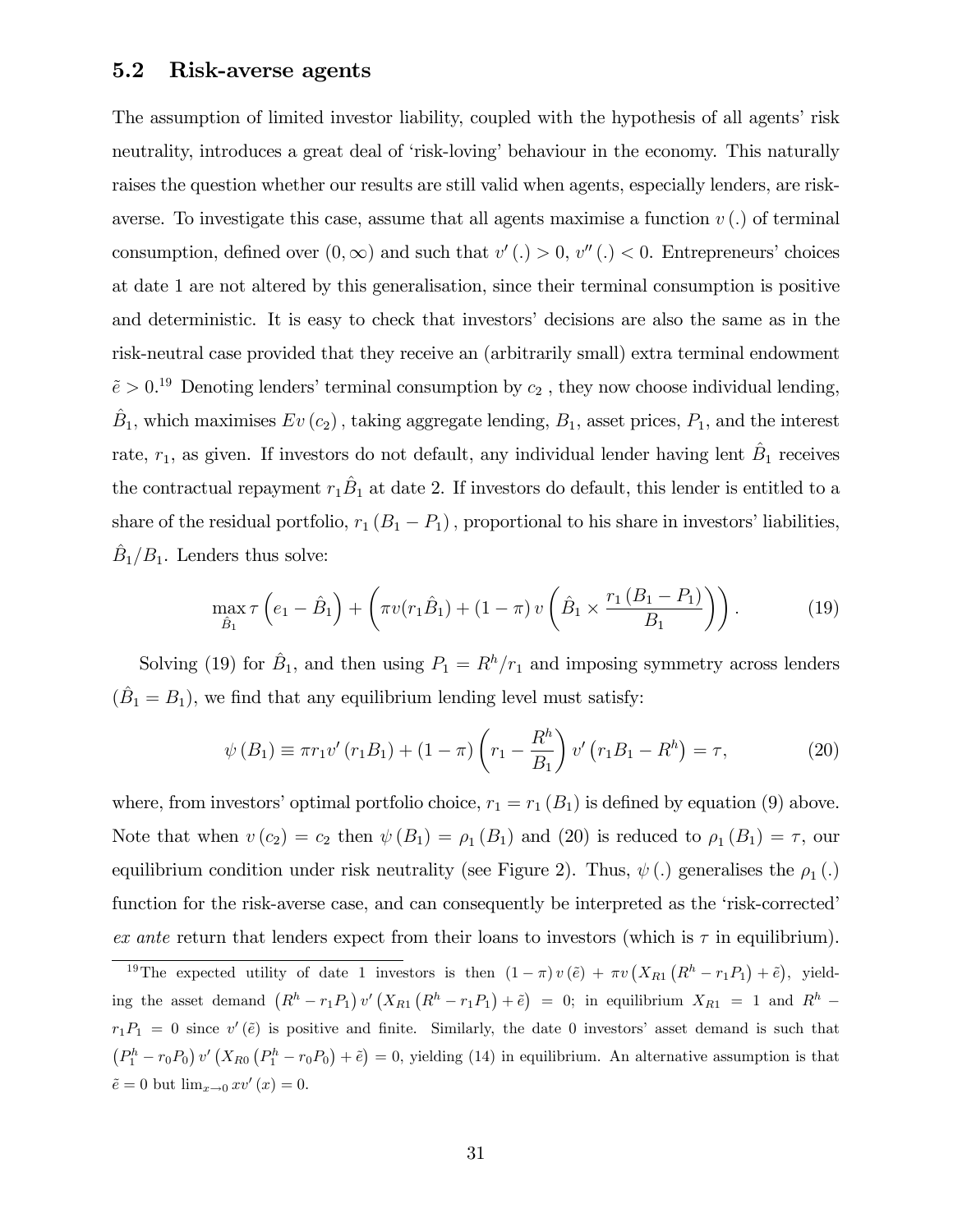The existence of multiple equilibria requires that  $\psi(.)$  be increasing over at least one interval of  $B_1$ . Since we were not able to derive any simple analytical condition ensuring that this holds, we computed the  $\psi(B_1)$  function numerically for the isoelastic case, where  $f(x) = x^{1-\eta}/(1-\eta)$ ,  $\eta \in (0,1)$ , and  $v(c_2) = c_2^{1-\sigma}/(1-\sigma)$ ,  $\sigma \ge 0$ , for a variety of parameter values. We found that  $\psi(B_1)$  may have an increasing interval if the risk-shifting problem is large enough (i.e.,  $1 - \pi$  is not too small), and neither  $f(.)$  nor  $v(.)$  are too concave (i.e., neither  $\eta$  nor  $\sigma$  are too large). We know from Proposition 1 and the discussion in Section 3.2 that high values of  $\pi$  or  $\eta$  are detrimental to multiple equilibria because they make it less likely that the portfolio composition effect dominate the marginal productivity effect; a positive value of  $\sigma$  strengthens the marginal productivity effect further by making lenders less willing to invest in risky lending relative to the safer storage technology. For sake of illustration, the bottom right panel of Figure 4 represents the risk-corrected loan return curve when  $\eta = R^h = 0.1$  and  $\pi = 0.5$ , for different values of  $\sigma$ ; As  $\sigma$  gradually increases, the increasingness of  $\psi$  (.) becomes less and less pronounced over the relevant range of  $B_1$ , until  $\psi(.)$  decreases over the entire  $(0,\infty)$  interval.

### 6 Concluding remarks

This paper offers a simple theory of self-fulfilling financial crises based on the excessive risk taking of debt-financed portfolio investors. In our model, the interplay between the amount of funds available to investors, the composition of their portfolio, and the return that they are able to offer in competitive equilibrium creates a strategic complementarity between lendersí savings decisions, which naturally gives rise to multiple equilibria associated with different levels of lending, interest rates, asset prices and future output. Expectations-driven Önancial crises may then occur with positive probability as soon as the economy exhibits (at least) two possible equilibrium levels of lending, and the coordination of lenders on a particular equilibrium is determined by an extraneous 'sunspot'. We showed that such crises are characterised by a self-fulfilling credit contraction, followed by a market crash, widespread failures of investors, and a fall in productive investment.

Apart from demonstrating that credit intermediation based on debt contracts is a potential source of endogenous financial instability, the model also provides new insights into the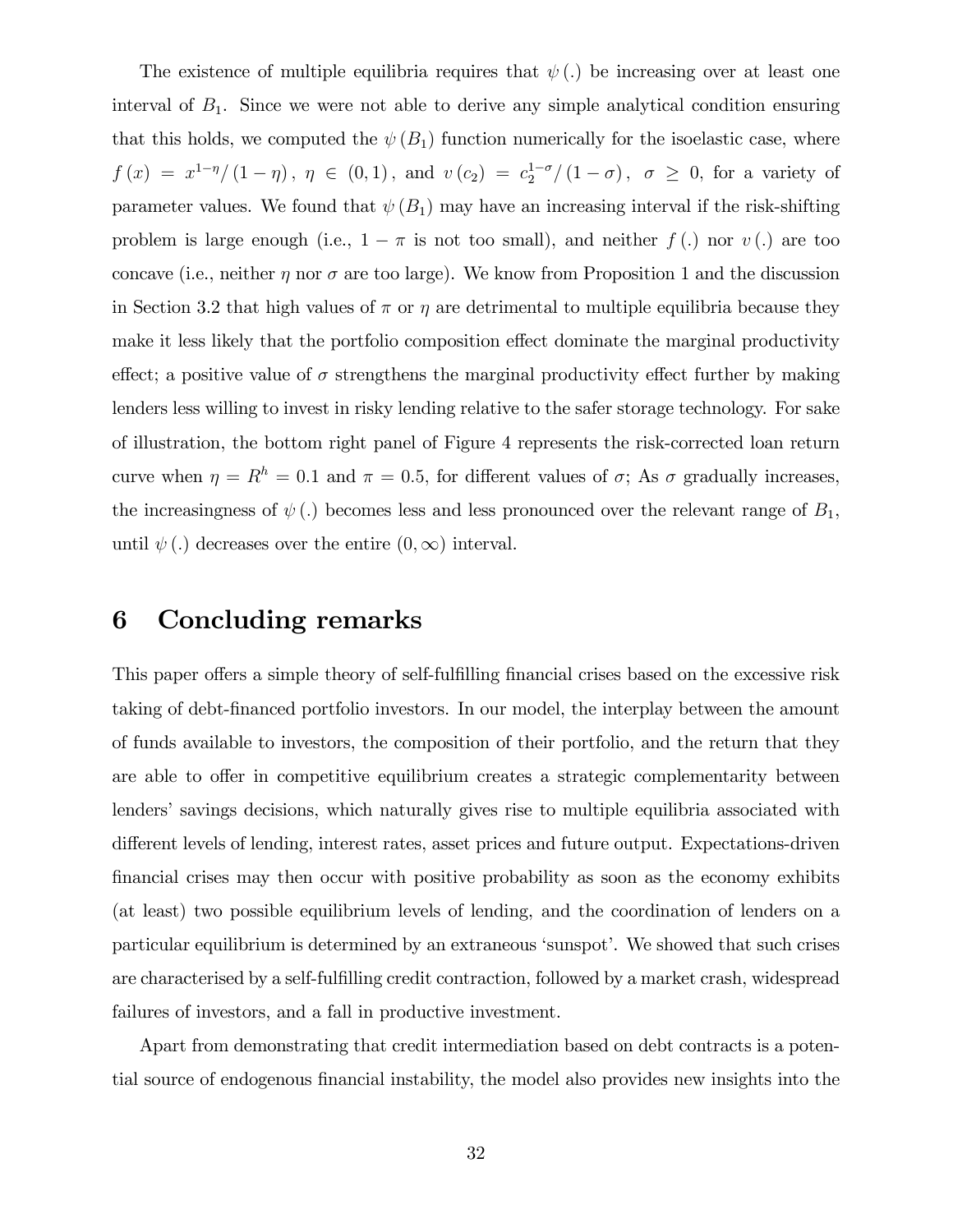potential welfare costs of financial crises. In our model, the dramatic reduction in lending and asset prices associated with the crisis equilibrium has two implications. First, it brings about a reduction in lenders' wealth and consumption, due to a fall in the total value of their capitalised investment. Second, the credit contraction associated with the crisis causes a fall in productive investment and output, and consequently reduces entrepreneurs' profits and consumption. Thus, both savers and final producers are hurt by the financial crisis, while intermediate investors, whose risk is hedged by their limited liability, are ultimately left unharmed.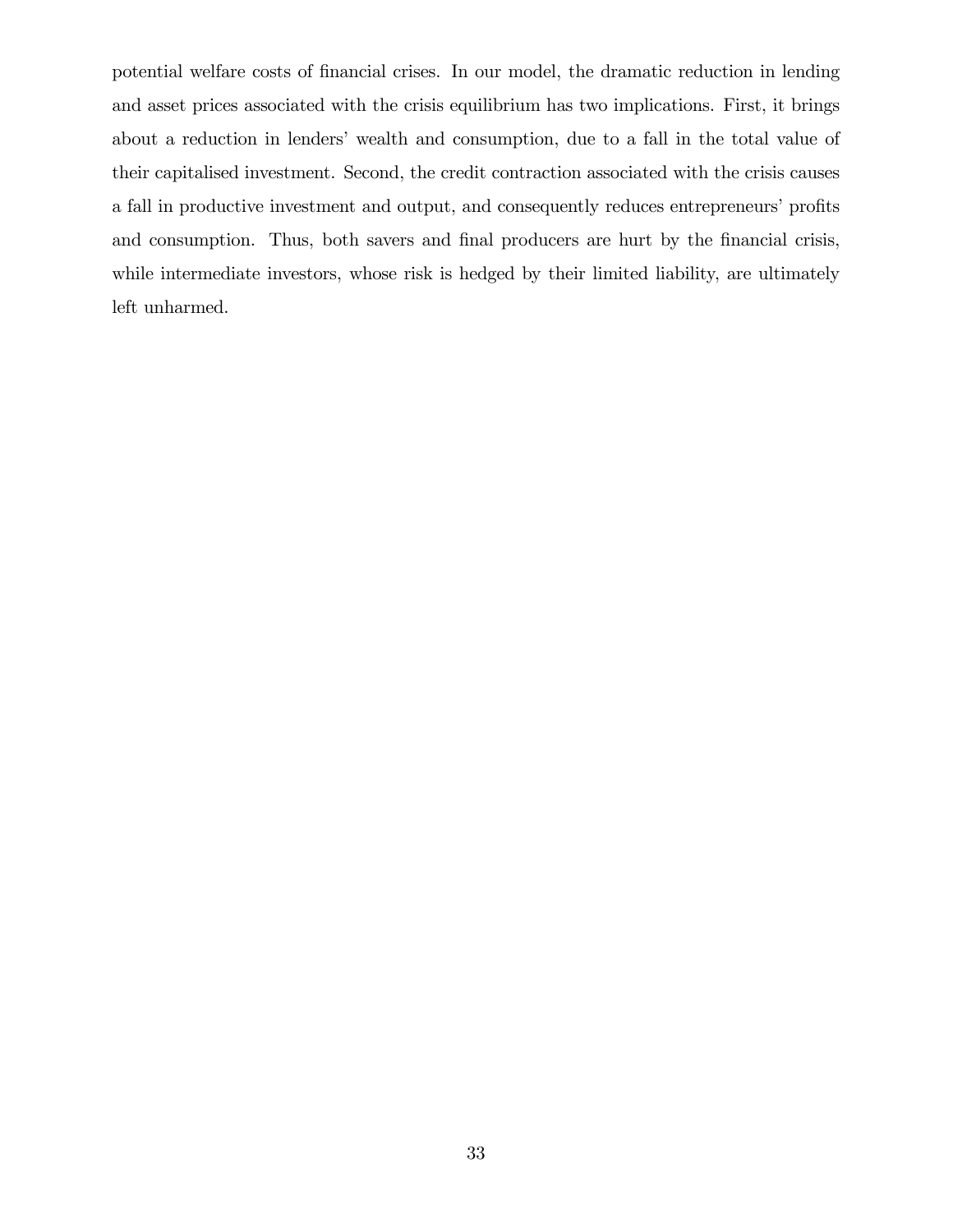# Appendix

### Proof of Proposition 1

We wish to characterise the behaviour of  $\rho_1(B_1)$  as total loans,  $B_1$ , vary over  $(0, \infty)$ . First, note that  $\rho_1(B_1)$  is continuous and such that  $\rho_1(\infty) = 0$  and  $\rho_1(0) = \infty$  (that  $\rho_1(0) = \infty$ follows from Eqs. (9) and (12), which imply that  $r_1(0) = \infty$  and  $X_{S1}/B_1 \ge 0$ . Although this indicates that  $\partial \rho_1 (B_1) / \partial B_1$  must be negative somewhere, the two terms on the righthand side of (10) reveal that, over a given interval  $[B_a, B_b] \subset (0, \infty)$ , the change in  $\rho_1(B_1)$ as a function of  $B_1$  is of ambiguous sign.

From equation (10), we have that  $\partial \rho (B_1) / \partial B_1 > 0$  if and only if

$$
-r'_1(B_1)B_1^2 < (1 - \pi)R^h.
$$
 (A1)

Given  $\pi$  and  $R^h$ , (A1) may hold if  $-r'_1(B_1)$  is small enough over some interval of  $B_1$ , that is if the interest rate,  $r_1$ , is not very responsive to changes in the implied level of safe asset investment,  $X_{S1}$ . This in turn holds if  $f(X_{S1})$  is 'flat enough' over the relevant range of  $X_{S_1}$ , so that  $r_1 = f'(X_{S_1})$  responds only little to changes in  $X_{S_1}$ . Using (9), together with the fact that  $\partial f'^{-1}(r_1)/\partial r_1 = 1/f''(X_{S_1})$ , the left-hand side of (A1) yields:

$$
-r'_1(B_1) B_1^2 = \frac{\left(R^h + X_{S1}f'(X_{S1})\right)^2}{R^h + f'(X_{S1})^2 / \left(-f''(X_{S1})\right)} \; (> 0).
$$

For  $X_{S1} \in [\underline{X}, \overline{X}]$ , i.e. when  $B_1 \in [\underline{X} + R^h / f'(\underline{X}), \overline{X} + R^h / f'(\overline{X})]$ ,  $-r'_1(B_1) B_1^2$  can be made gradually smaller by decreasing the curvature of  $f(.)$  over  $[\underline{X}, \overline{X}]$ ; in this case  $f'(X_{S1})$  is bounded both above and below, and  $-f''(X_{S1})$  can be made arbitrarily small, producing a value of  $-r'_1(B_1) B_1^2$  small enough for (A1) to hold (provided  $\pi \neq 1$ ). The larger is  $1 - \pi$ , the more likely it is that inequality (A1) is satisfied, for a given  $r_1 (B_1)$  function.

Consider now the isoelastic case. When  $f(X_{S1}) = X_{S1}^{1-\eta}/(1-\eta)$ , equation (9) becomes  $B_1(r_1) = r_1^{-1/\eta} + R^h r_1^{-1}$ , which in turn implies:

$$
r'_1(B_1) = \frac{1}{B'_1(r_1)} = \frac{1}{(-1/\eta) r_1^{-1-1/\eta} - R^h r_1^{-2}},
$$

where  $r_1 = r_1 (B_1)$ . From equation (10),  $\partial \rho_1 (B_1) / \partial B_1 > 0$  (< 0) when  $r'_1 (B_1) + (1 - \pi) R^h / B_1^2 >$  $0 \, (< 0)$ , that is, when

$$
\frac{1}{(-1/\eta) r_1^{-1-1/\eta} - R^h r_1^{-2}} + \frac{(1-\pi) R^h}{(r_1^{-1/\eta} + R^h r_1^{-1})^2} > 0 \, (<0).
$$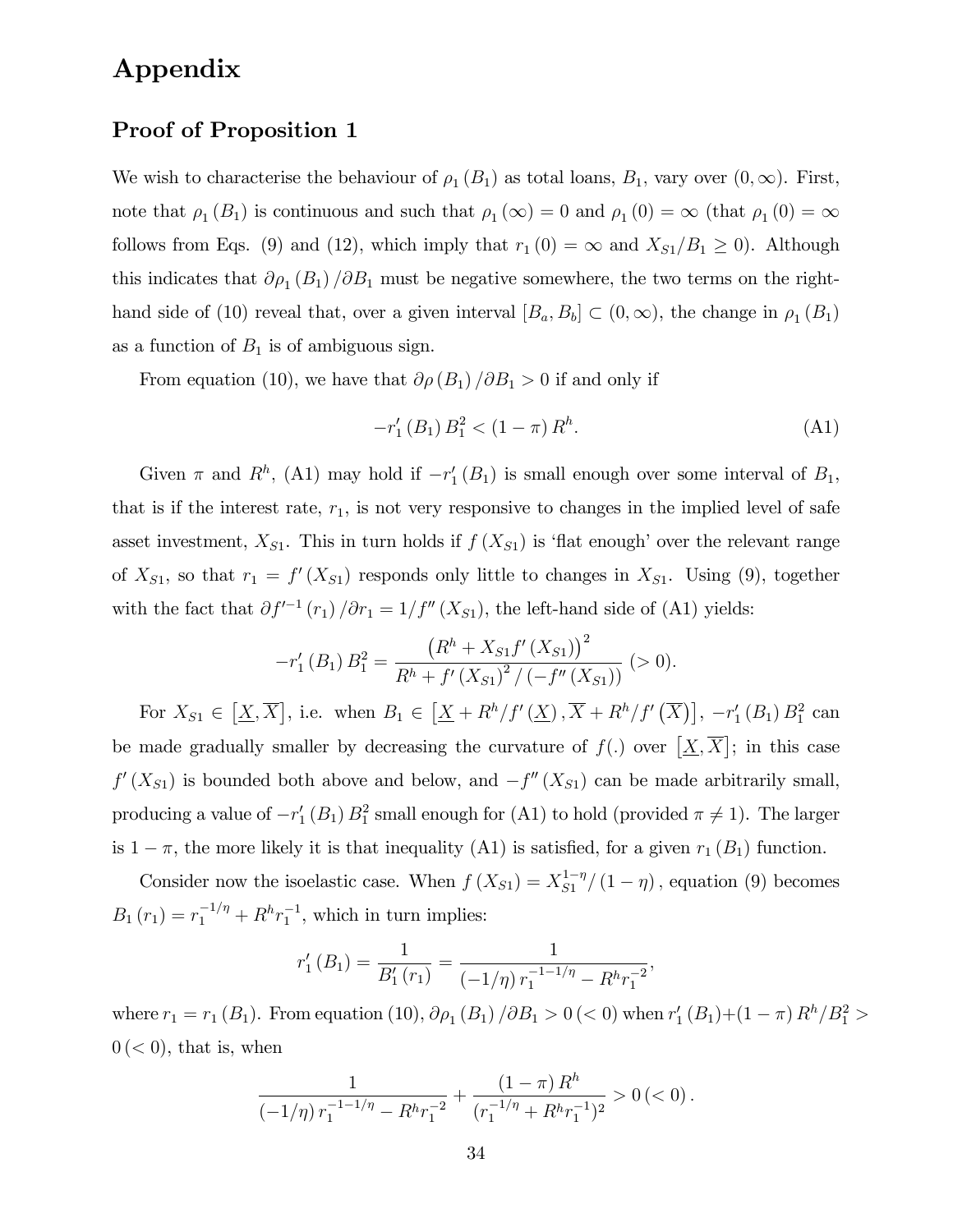Defining  $Y \equiv r_1^{1-1/\eta}$  and rearranging, we find that  $\rho_1(B_1)$  increases (decreases) when

$$
\Psi(Y) = Y^{2} + R^{h} \left( 2 - \frac{1 - \pi}{\eta} \right) Y + \pi \left( R^{h} \right)^{2} < 0 \left( > 0 \right).
$$

The expression  $\Psi(Y)$  changes sign over  $(0,\infty)$  if  $\Psi(Y) = 0$  has two real roots, including at least one positive root. A necessary condition for this to hold is that the discriminant of  $\Psi(Y) = 0$  be positive, i.e., the following inequality must hold:

$$
1 + 4\eta \left( \eta - 1 \right) > \pi. \tag{A2}
$$

When (A2) holds, the roots  $Y_a$ ,  $Y_b$  of  $\Psi(Y) = 0$  are:

$$
Y_{a,b} = \frac{R^h}{2} \left( \left( \frac{1-\pi}{\eta} - 2 \right) \mp \sqrt{\left( \frac{1-\pi}{\eta} - 2 \right)^2 - 4\pi} \right).
$$

Both roots are positive (negative) if  $1-2\eta > (<) \pi$ . Combined with inequality (A2), this means that  $\Psi(Y)$  changes signs over  $(0,\infty)$  if and only if

$$
2\eta + \sqrt{\pi} < 1. \tag{A3}
$$

 $\Psi(Y)$  is negative for  $Y \in (Y_a, Y_b)$ , and positive for  $Y \in (0, Y_a)\cup (Y_b, \infty)$ . Since  $Y = r_1^{1-1/\eta}$ , this means that  $\Psi(Y)$  is negative for intermediate values of  $r_1$  and positive otherwise. Using (9) again, this in turn implies that, provided (A3) holds,  $\rho_1(B_1)$  is strictly increasing for intermediate values of  $B_1$  and strictly decreasing otherwise. When  $(A3)$  does not hold, then  $\Psi(Y)$  is non-negative and  $\rho_1(B_1)$  is decreasing or flat over  $(0,\infty)$ .

### Proof of Proposition 2

The existence and number of equilibria as a function of  $\tau$  is straightforward. We focus on the interiority and stability of equilibria when  $\tau \in (\tau^-, \tau^+)$ , but similar arguments can be used to establish stability and interiority when uniqueness prevails. Interiority. We want to establish that  $0 < B_1^l < B_1^h < e_1$ . Since  $B_1^l$  and  $B_1^h$  can only be positive (otherwise  $\rho_1$ would be infinite) and  $B<sup>F</sup> < e<sub>1</sub>$  by assumption (2), a sufficient condition for interiority is that  $B_1^j < B^F$ ,  $j = l, h$ . To prove that this is the case, first use the fact that  $\rho_1(B_1^j)$  $j_1^j$  =  $\tau$ ,  $j = l, h$ , together with equations (9) and (10), to rewrite  $B_1^j$  as follows:

$$
B_1^j = \frac{r_1(B_1^j)}{\tau} f'^{-1} (r_1(B_1^j)) + \frac{\pi R^h}{\tau}, \ j = l, h.
$$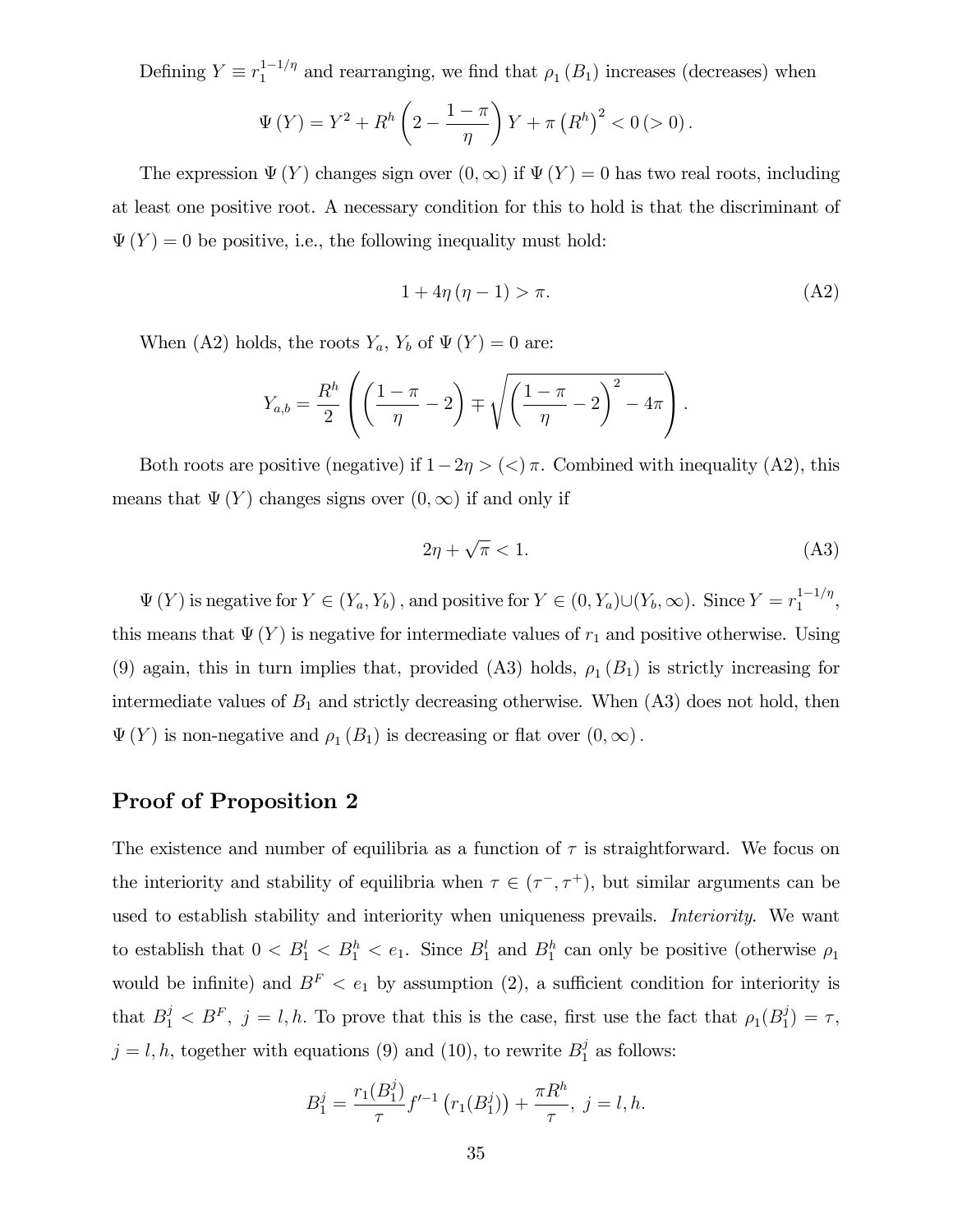Comparing the latter equation with (6), we find that  $B_1^j < B_1^F$  if and only if

$$
r_1(B_1^j)f'^{-1}(r_1(B_1^j)) < \tau f'^{-1}(\tau), \ j = l, h.
$$

The expression  $r_1 f'^{-1}(r_1)$  falls with  $r_1$  since  $f'^{-1}(r_1)+r_1f'^{-1}(r_1)=X_{S1}+f'(X_{S1})/f''(X_{S1})$ is negative by assumption (1). Thus,  $r_1 f'^{-1}(r_1) < (\tau) f'^{-1}(\tau)$  if and only if  $r_1(B_1^j)$  $j_1^j$  >  $\tau$ ,  $j =$ l, h, which is necessarily true from (10) and the fact that  $\rho_1(B_1^j)$  $j(1) = \tau$ . Stability.  $B_1^l$  and  $B_1^h$ are (locally) stable since a symmetric marginal move away from equilibrium by all lenders alters the loan return in such a way as to move the economy back to equilibrium: with  $\epsilon > 0$ arbitrarily small,  $\rho(B_1^j + \epsilon) < \tau$  and  $\rho(B_1^j - \epsilon) > \tau$ ,  $j = l, h$ . In contrast, the value of  $B_1$  where the  $\rho_1(B_1)$ -curve crosses the  $\tau$ -line from below, say  $\tilde{B}_1$ , is not stable since  $\rho(\tilde{B}_1 + \epsilon) > \tau$  and  $\rho(\tilde{B}_1 - \epsilon) < \tau$  ( $\tilde{B}_1$  is still a Nash equilibrium, however, since at this point  $\rho_1 = \tau$ , making a unilateral deviation from  $\hat{B}_1 = \tilde{B}_1$  unprofitable). Notice that in the knife-edge cases where  $\tau = \tau^-$  or  $\tau = \tau^+$  the model has three equilibria, of which only one is stable.

### Proof of Proposition 3

Comparing equations (4) and (8), we have that  $P_1^j > P_1^F$ ,  $j = l, h$ , if and only if

$$
\pi r_1(B_1^j) < \tau, \ j = l, h.
$$

In equilibrium,  $\rho_1(B_1^j)$  $\sigma_1^{\jmath}$  =  $\tau$ . Then, substituting (12) into the above inequality, we find that  $P_1^j > P_1^F$  if and only if  $X_S^j$  $\frac{j}{S1}/B_1^j > 0$ , which is always true whether  $j = l$  or h. The second inequality is established in the proof of Proposition 2. There it is also showed that  $r_1(B_1^j$  $j(1) > \tau$ , implying that  $X_{S1}^j = f^{-1}(r_1(B_1^j))$  $\binom{j}{1}$  <  $X_{S1}^F = f'^{-1}(\tau), j = l,h.$ 

### Proof of Proposition 4

To compute effects of changes in  $\pi$  and  $R^h$  on  $\rho_1(B_1)$ , totally differentiate (9) and (10) at any given level of lending  $B_1$  (so that  $dB_1 = 0$ ), to find:

$$
\left(\frac{\partial f'^{-1}(r_1)}{\partial r_1} - \frac{R^h}{r_1^2}\right) dr_1 + \left(\frac{1}{r_1}\right) dR^h = 0,
$$
\n(A4)

$$
d\rho_1 = \left(\frac{\partial r_1}{\partial R^h}\bigg|_{B_1} - \frac{1-\pi}{B_1}\right) dR^h + \left(\frac{R^h}{B_1}\right) d\pi.
$$
 (A5)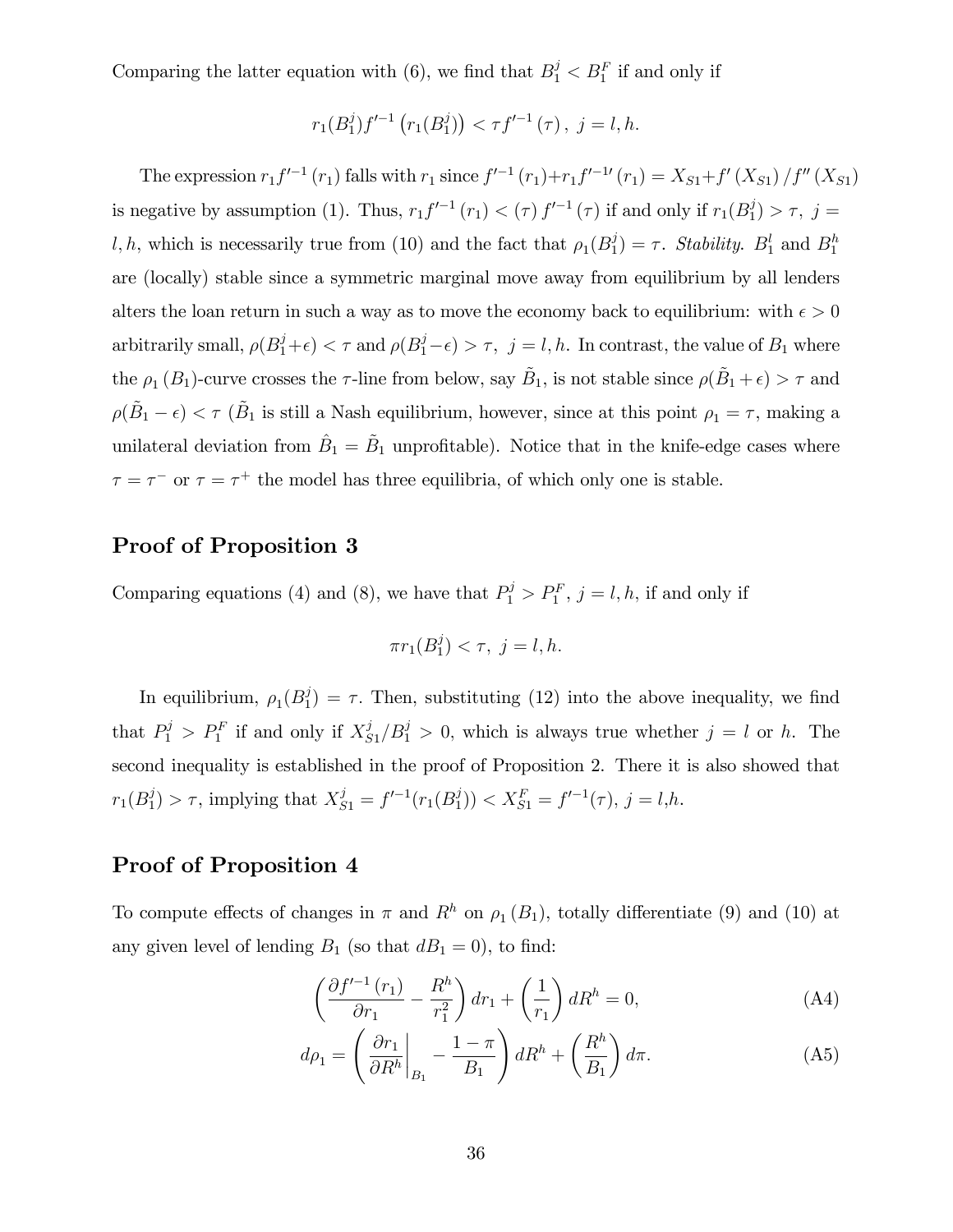Keeping  $R^h$  fixed, equation (A5) gives:

$$
\frac{\partial \rho_1(B_1)}{\partial \pi} \bigg|_{R^h, B_1} = \left(\frac{R^h}{B_1}\right) d\pi > 0.
$$

Let us now turn to the case of a mean-preserving increase in fundamental risk (i.e.,  $\pi R^h$ , rather than  $R^h$ , is held fixed). Since  $\partial f'^{-1}(r_1)/\partial r_1 = 1/f''(X_{S1})$ , equation (A4) gives:

$$
\left. \frac{\partial r_1}{\partial R^h} \right|_{B_1} = \frac{f'(X_{S1})}{R^h + f'(X_{S1})^2 / (-f''(X_{S1}))}.
$$

Substituting this and the mean preserving condition  $\pi dR^h = -R^h d\pi$  into (A5), we find:

$$
d\rho_1 = \frac{R^h}{\pi} \left( \frac{1}{B_1} - \frac{f'(X_{S1})}{R^h + f'(X_{S1})^2 / (-f''(X_{S1}))} \right) d\pi.
$$

Then, using assumption (1), equation (9) again and rearranging, we obtain:

$$
\frac{\partial \rho_1(B_1)}{\partial \pi}\bigg|_{\pi R^h, B_1} = \frac{R^h f'(X_{S1})^2 (1 - \eta(X_{S1}))}{\pi B_1 (f'(X_{S1})^2 - R^h f''(X_{S1}))} > 0.
$$

Thus, whether  $R^h$  or  $\pi R^h$  are held constant, an increase in  $1 - \pi$  lowers the  $\rho_1(B_1)$ -curve.

#### Proof of Proposition 5

This is just a generalisation of the proofs of Propositions 1 and 2. The  $\rho(B_1)$ -curve is increasing if and only if  $-r'_1(B_1)B_1^2 < (1 - \pi)R^h$ , where  $r_1(B_1)$  is implicitly defined by (18). The inequality thus becomes:

$$
-r'_1(B_1) B_1^2 = \frac{B_1^2}{B'_1(r_1)} = \frac{\left(X_{S1}f'(X_{S1}) + R^h g\left(\frac{R^h}{f'(X_{S1})}\right)\right)^2}{R^h h'\left(\frac{R^h}{f'(X_{S1})}\right) - \frac{f'(X_{S1})^2}{f''(X_{S1})}} < (1 - \pi) R^h
$$

Take any range of  $X_{S1}$ ,  $[\underline{X}, \overline{X}]$ . Over this interval, decreasing the curvature of  $f(X_{S1})$ reduces the variability of  $f'(X_{S1})$  (and renders it a constant in the limit) and increases the ratio  $-f'(X_{S1})^2/f''(X_{S1})$  (to infinity in the limit), thereby producing a fall in  $-r'_1(B_1)B_1^2$ (to zero in the limit) for any increasing function  $g(.)$ . Now using the fact that  $r_1 = f'(X_{S1})$ we may rewrite the bond-market equilibrium as follows:

$$
B_1(X_{S1}) = X_{S1} + h\left(\frac{R^h}{f'(X_{S1})}\right).
$$

Since  $f'(.)$  is decreasing in  $X_{S1}$  and h(.) is increasing in  $R^h/f'(X_{S1})$ ,  $X_{S1}$  is increasing in  $B_1$  and thus uniquely determined by  $B_1$ . Thus, provided that  $-f''(X_{S1})$  and  $\pi$  are sufficiently small,  $\rho(B_1)$  will be increasing over the interval  $[B_1(\underline{X}), B_1(\overline{X})]$ . Then, if  $\rho(B_1)$  has (at least) one increasing interval, there are  $\tau (e_1 - B_1)$  curves in the  $(B_1, \tau)$  plane that cross the  $\rho(B_1)$ -curve more than once.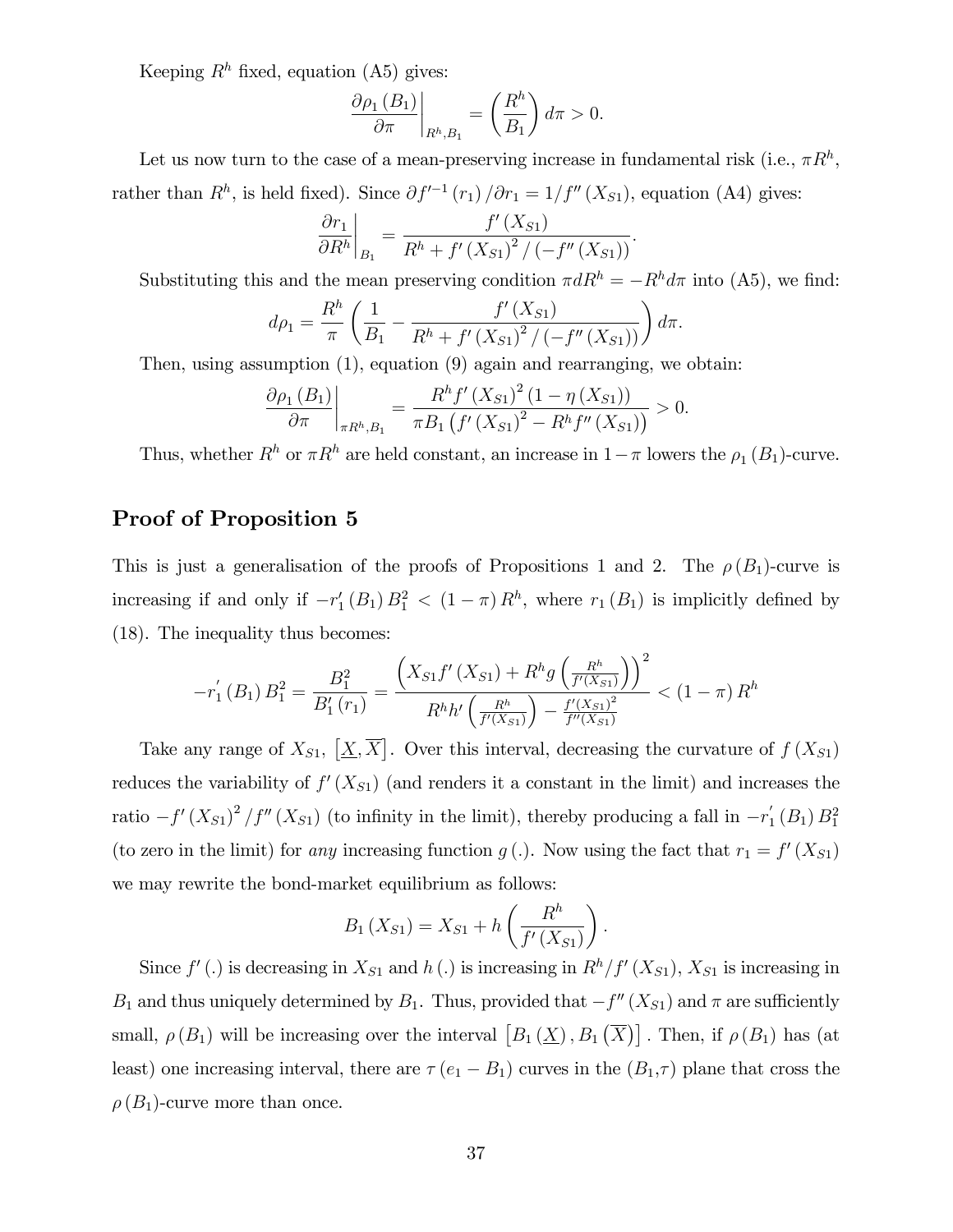# References

Adrian, T. and Shin, H.S., 2007. Liquidity, monetary policy and financial cycles, Current Issues in Economics and Finance 14(1), 1-7.

Allen, F. and Gale, D., 2000. Bubbles and crises. Economic Journal 110, 236-55.

Allen, F. and Gale, D., 1999. Bubbles, crises, and policy. Oxford Review of Economic Policy 15, 9-18.

Allen, F. and Gale, D., 1998. Optimal financial crises. Journal of Finance 53, 1245-84.

Aghion, P., Bacchetta, P. and Banerjee, A., 2004. A corporate balance-sheet approach to currency crises. Journal of Economic Theory 119, 6-30.

Aghion, P., Bacchetta, P. and Banerjee, A., 2001. Currency crises and monetary policy in an economy with credit constraints. European Economic Review 45, 1121-1150.

Barlevy, G., 2008. A leveraged-based model of speculative bubbles. Federal Reserve Bank of Chicago Working Paper 2008-01.

Biais, B. and Casamatta, C., 1999. Optimal leverage and aggregate investment. Journal of Finance 54(4), 1291-1323.

Bordo, M.D., 2007. The crisis of 2007: The same old story, only the players have changed, unpublished manuscript.

Borio, E.V., Kennedy, N. and Prowse, S. D., 1994. Exploring aggregate asset price fluctuations across countries: Measurement, determinants and monetary policy implications. BIS Working Paper no 40, April.

Caballero, R.J. and Krishnamurthy, A., 2006. Bubbles and capital áow volatility: Causes and risk management. Journal of Monetary Economics 53, 35-53.

Calvo, G.A., 1998. Capital flows and capital-market crises: The simple economics of sudden stops. Journal of Applied Economics 1, 35-54.

Challe, E., 2004. Sunspots and predictable asset returns. Journal of Economic Theory 115, 182-190.

Chang, R. and Velasco, A., 2002. A model of Önancial crises in emerging markets. Quarterly Journal of Economics 116, 489-457.

Chari, V.V. and Kehoe, P.J., 2003. Hot money. Journal of Political Economy 111, 1262-92.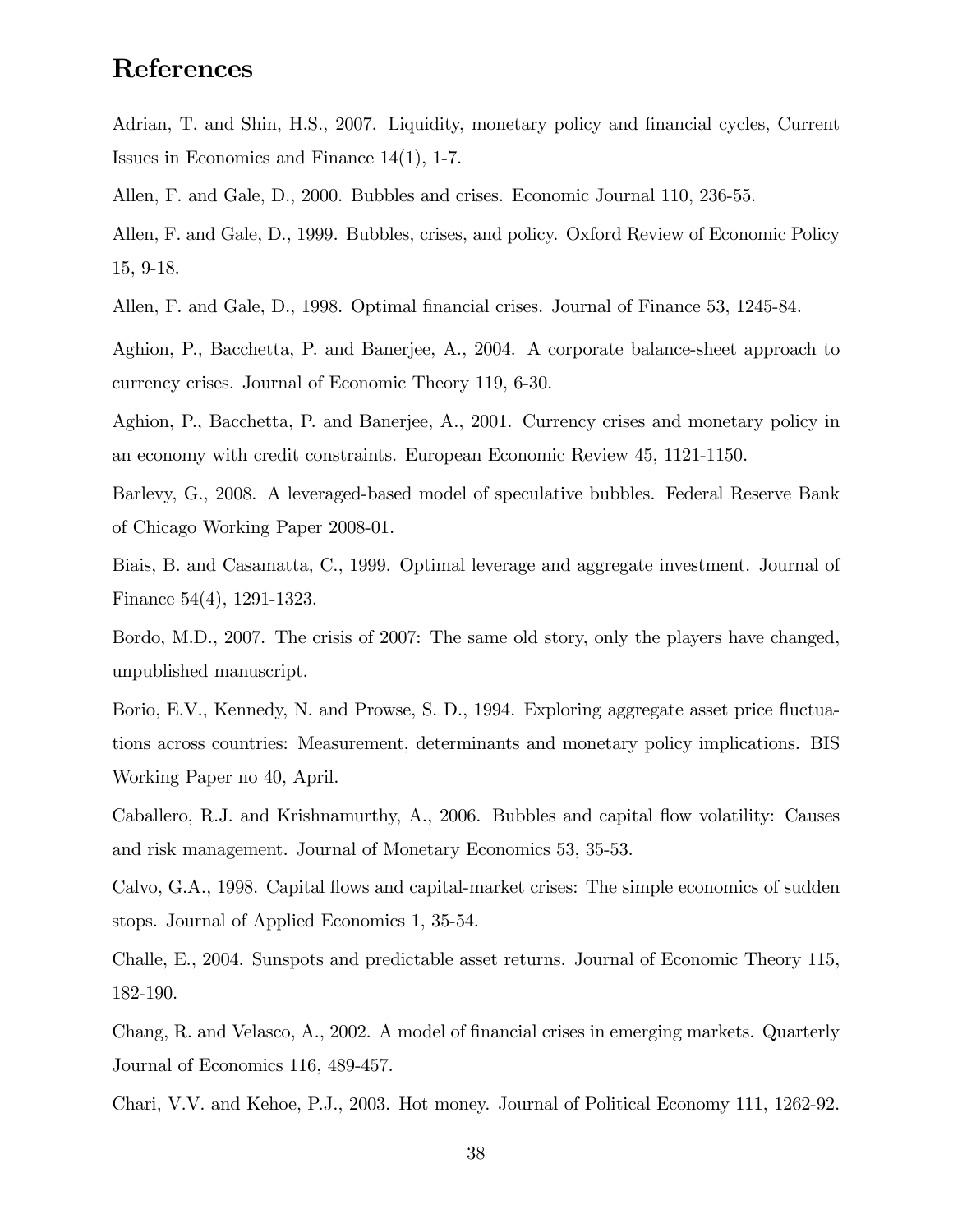Chevalier, J. and Ellison, G., 1997. Risk taking by mutual funds as a response to incentives. Journal of Political Economy 105, 1167-1200.

Cooper, R. and John, A., 1988. Coordinating coordination failures in Keynesian models. Quarterly Journal of Economics 103, 441-464.

Corsetti, G., Pesenti, P. and Roubini, N., 1999. What caused the Asian currency and financial crisis? Japan and the World Economy  $11(3)$ ,  $305-373$ .

Demyanyk, Y. and Van Hemert, O., 2008. Understanding the subprime mortgage crisis, Federal Reserve Bank of St. Louis, February 29.

Diamond, D.W. and Dybvig, P.H., 1983. Bank runs, deposit insurance, and liquidity. Journal of Political Economy 91, 401-19.

Edison, H.J., Luangaram, P. and Miller, M., 2000. Asset bubbles, leverage and 'lifeboats': Elements of the East Asian crisis. Economic Journal 110, 309-334.

Gennotte, G. and Leland, H., 1990. Market liquidity, hedging, and crashes. American Economic Review 80, 999-1021.

Greenlaw, D., Hatzius, J., Kashyap, A.K. and Shin, H.S., 2008. Leveraged losses: Lessons from the mortgage market meltdown. US Monetary Policy Forum, February 29.

International Monetary Fund, 2008. Global Financial Stability Report, April.

Jensen, M.C. and Meckling, W.H., 1976. Theory of the firm: Managerial behaviour, agency costs and ownership structure. Journal of Financial Economics 3, 305-360.

Kaminsky, G.L., 1999. Currency and banking crises: The early warnings of distress. IMF Working Paper 99/178, December.

Kaminsky G.L. and Reinhart, C.M., 1999. The twin crises: The causes of banking and balance-of-payments problems. American Economic Review 89, 473-500.

Kaminsky G.L. and Reinhart, C.M., 1998. Financial crises in Asia and Latin America: Then and now. American Economic Review 88, 444-448.

Obstfeld, M., 1996. Models of currency crises with self-fulfilling features. European Economic Review 40, 1037-1047.

Palomino, F. and Prat, A., 2003. Risk taking and optimal contracts for money managers. RAND Journal of Economics 34(1), 113-137.